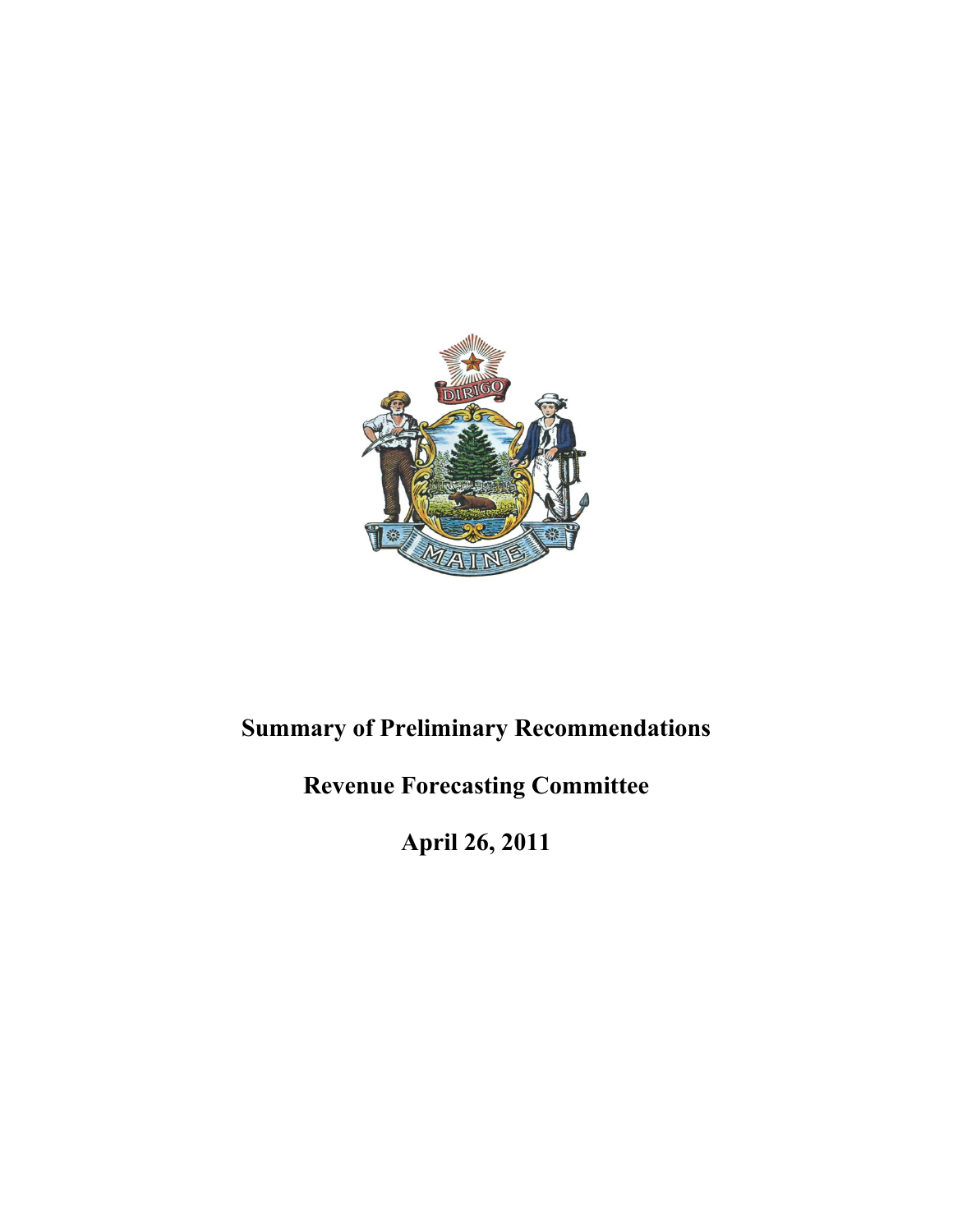## **Summary of May 2011 Revenue Revisions Preliminary Recommendations**

| <b>General Fund Summary</b> |                    |                                                                                 |                                 |                  |                   |                  |                 | <b>Total Changes by Biennium</b> |                                    |
|-----------------------------|--------------------|---------------------------------------------------------------------------------|---------------------------------|------------------|-------------------|------------------|-----------------|----------------------------------|------------------------------------|
|                             | <b>FY10 Actual</b> | <b>FY11</b>                                                                     | <b>FY12</b>                     | <b>FY13</b>      | <b>FY14</b>       | <b>FY15</b>      | <b>FY11</b>     | 2012-2013                        | 2014-2015                          |
| <b>Current Forecast</b>     | \$2,755,682,500    | \$2,883,974,711                                                                 | \$2,945,349,312 \$3,095,981,497 |                  | \$3,289,658,085   | \$3,426,022,203  |                 |                                  |                                    |
| Annual % Growth             | $-2.0%$            | 4.7%                                                                            | 2.1%                            | 5.1%             | 6.3%              | 4.1%             |                 |                                  |                                    |
| Net Increase (Decrease)     |                    | \$12,202,808                                                                    | ( \$6,482,334)                  | $(\$54,507,503)$ | $($ \$87,428,832) | $(\$85,828,064)$ | \$12,202,808    |                                  | $(\$60,989,837)$ $(\$141,936,335)$ |
| <b>Revised Forecast</b>     | \$2,755,682,500    | $\vert$ \$2,896,177,519 $\vert$ \$2,938,866,978 $\vert$ \$3,041,473,994 $\vert$ |                                 |                  | \$3,202,229,253   | \$3,340,194,139  |                 |                                  |                                    |
| Annual % Growth             | $-2.0%$            | 5.1%                                                                            | 1.5%                            | 3.5%             | 5.3%              | 4.3%             |                 |                                  |                                    |
|                             |                    |                                                                                 | <b>Highway Fund Summary</b>     |                  |                   |                  |                 |                                  |                                    |
|                             | <b>FY10 Actual</b> | <b>FY11</b>                                                                     | <b>FY12</b>                     | <b>FY13</b>      | <b>FY14</b>       | <b>FY15</b>      |                 |                                  |                                    |
| <b>Current Forecast</b>     | \$311,190,374      | \$307,728,807                                                                   | \$315,026,156                   | \$320,369,844    | \$326,885,858     | \$333,029,695    |                 |                                  |                                    |
| Annual % Growth             | $-4.0%$            | $-5.1\%$                                                                        | 1.2%                            | 4.1%             | 3.8%              | 4.0%             |                 |                                  |                                    |
| Net Increase (Decrease)     |                    | \$660,326                                                                       | \$1,401,284                     | \$3,334,407      | \$2,376,876       | \$902,667        | \$660,326       | \$4,735,691                      | \$5,711,283                        |
| <b>Revised Forecast</b>     | \$311,190,374      | \$308,389,133                                                                   | \$316,427,440                   | \$323,704,251    | \$329,262,734     | \$333,932,362    |                 |                                  |                                    |
| Annual % Growth             | $-4.0%$            | $-0.9\%$                                                                        | 2.6%                            | 2.3%             | 1.7%              | 1.4%             |                 |                                  |                                    |
|                             |                    | <b>Fund for a Healthy Maine Summary</b>                                         |                                 |                  |                   |                  |                 |                                  |                                    |
|                             | FY10 Actual        | <b>FY11</b>                                                                     | <b>FY12</b>                     | <b>FY13</b>      | <b>FY14</b>       | <b>FY15</b>      |                 |                                  |                                    |
| <b>Current Forecast</b>     | \$57,560,142       | \$52,794,093                                                                    | \$53,459,128                    | \$54,592,171     | \$60,472,838      | \$60,146,432     |                 |                                  |                                    |
| Annual % Growth             | $-15.9%$           | $-22.8%$                                                                        | $-7.1%$                         | 3.4%             | 13.1%             | 10.2%            |                 |                                  |                                    |
| Net Increase (Decrease)     |                    | \$1,592,106                                                                     | \$2,336                         | $(\$238,344)$    | \$260,376         | $(\$264,960)$    | \$1,592,106     | $(\$236,008)$                    | \$22,032                           |
| <b>Revised Forecast</b>     | \$57,560,142       | \$54,386,199                                                                    | \$53,461,464                    | \$54,353,827     | \$60,733,214      | \$59,881,472     |                 |                                  |                                    |
| Annual % Growth             | $-15.9%$           | $-5.5%$                                                                         | $-1.7\%$                        | 1.7%             | 11.7%             | $-1.4%$          |                 |                                  |                                    |
|                             |                    | <b>Medicaid/MaineCare Dedicated Revenue Taxes Summary</b>                       |                                 |                  |                   |                  |                 |                                  |                                    |
|                             | FY10 Actual        | <b>FY11</b>                                                                     | <b>FY12</b>                     | <b>FY13</b>      | <b>FY14</b>       | <b>FY15</b>      |                 |                                  |                                    |
| <b>Current Forecast</b>     | \$140,012,817      | \$151,258,238                                                                   | \$151,258,238                   | \$151,258,238    | \$151,258,238     | \$151,258,238    |                 |                                  |                                    |
| Annual % Growth             | 1.4%               | 9.6%                                                                            | 8.0%                            | 0.0%             | 0.0%              | 0.0%             |                 |                                  |                                    |
| Net Increase (Decrease)     |                    | $(\$3,380,169)$                                                                 | \$0                             | \$0              | \$0               | \$0              | $(\$3,380,169)$ | \$0                              | \$0                                |
| <b>Revised Forecast</b>     | \$140,012,817      | \$147,878,069                                                                   | \$151,258,238                   | \$151,258,238    | \$151,258,238     | \$151,258,238    |                 |                                  |                                    |
| Annual % Growth             | 1.4%               | 5.6%                                                                            | 2.3%                            | $0.0\%$          | $0.0\%$           | $0.0\%$          |                 |                                  |                                    |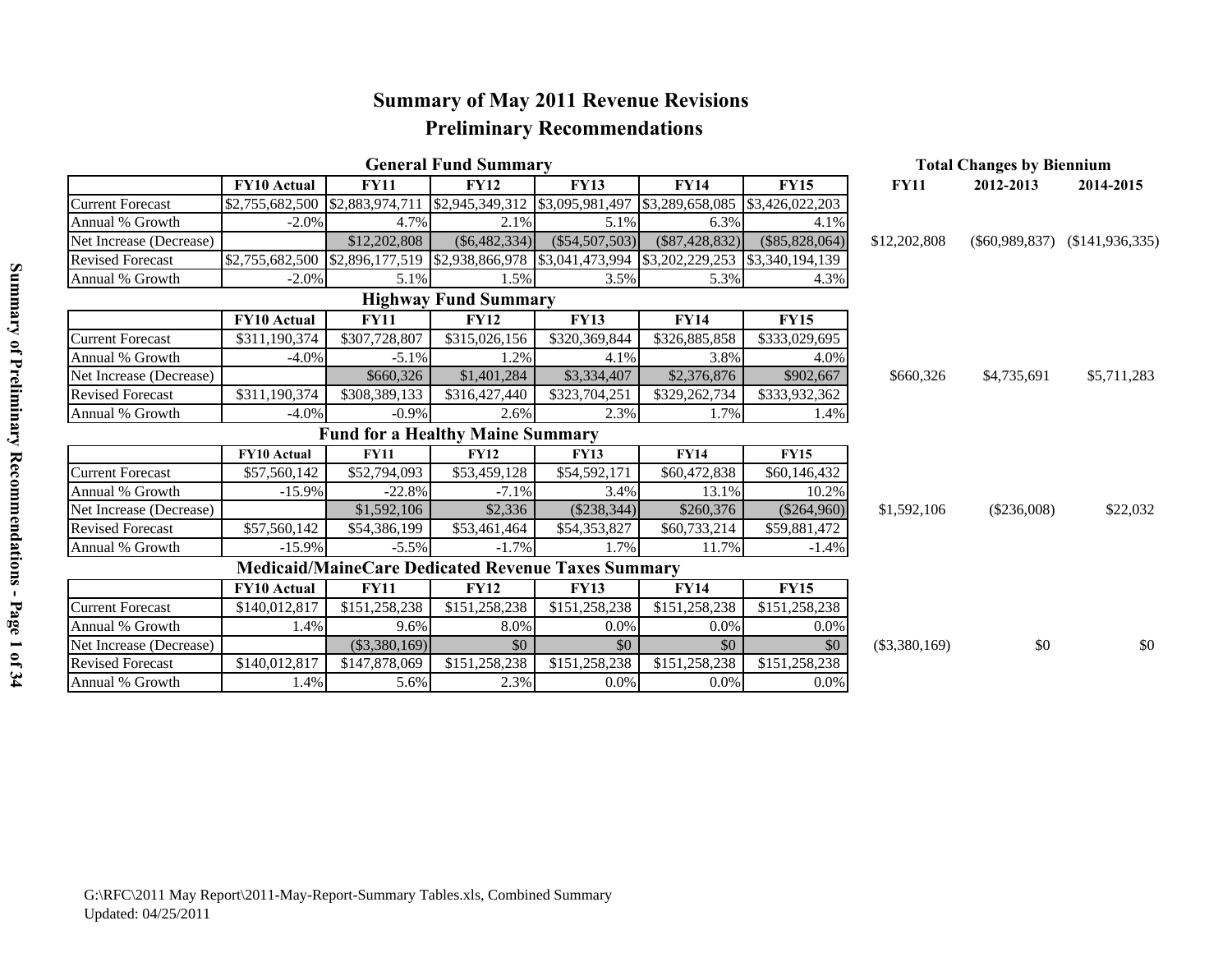## **Preliminary Recommendations General Fund Summary**

| \$2,755,682,500<br>\$2,883,974,711<br>\$2,945,349,312<br>\$3,095,981,497<br>\$3,289,658,085<br>\$3,426,022,203<br><b>Current Forecast</b><br>Annual % Growth<br>$-2.0%$<br>4.7%<br>2.1%<br>5.1%<br>6.3%<br>4.1%<br>\$12,202,808<br>$(\$6,482,334)$<br>$(\$54,507,503)$<br>$(\$87,428,832)$<br>$(\$85,828,064)$<br>Net Increase (Decrease)<br><b>Revised Forecast</b><br>\$2,755,682,500<br>\$2,896,177,519<br>\$2,938,866,978<br>\$3,041,473,994<br>\$3,202,229,253<br>\$3,340,194,139<br>Annual % Growth<br>$-2.0%$<br>5.1%<br>1.5%<br>3.5%<br>5.3%<br>4.3%<br><b>Summary of Revenue Revisions by Major Revenue Category</b><br>\$9,296,045<br>\$10,194,362<br>\$4,319,731<br>\$1,340,000<br>\$4,850,000<br>Sales and Use Tax<br>\$0<br>Service Provider Tax<br>\$0<br>\$0<br>\$0<br>\$0<br>\$27,338,000<br>\$7,403,000<br>$(\$14,275,000)$<br>$(\$58,615,000)$<br>$(\$58,959,000)$<br>Individual Income Tax<br>Corporate Income Tax<br>$(\$7,307,848)$<br>$(\$12,310,433)$<br>$(\$21,569,907)$<br>(\$11,368,719)<br>(\$11,477,360)<br>Cigarette and Tobacco Tax<br>\$0<br>\$0<br>\$0<br>\$0<br>\$0<br><b>Insurance Companies Tax</b><br>\$0<br>\$0<br>\$0<br>\$0<br>\$0<br><b>Estate Tax</b><br>\$2,074,708<br>$(\$5,113,157)$<br>$(\$7,654,008)$<br>$(\$7,930,794)$<br>$(*7,487,090)$<br>Other Taxes and Fees<br>\$483,344<br>$(\$5,881,616)$<br>(\$1,449,430)<br>$(\$2,031,762)$<br>$(\$2,305,256)$<br>Fines, Forfeits and Penalties<br>$(\$2,320,323)$<br>$(\$2,370,358)$<br>$(\$2,370,358)$<br>$(\$2,370,358)$<br>$(\$2,370,358)$<br>\$217,795<br>\$253,624<br>\$877,035<br>Income from Investments<br>\$1,044,512<br>\$722,330<br>Transfer from Lottery Commission<br>$(\$3,000,000)$<br>(\$1,684,250)<br>(\$1,684,250)<br>(\$1,684,250)<br>(\$1,684,250)<br>Transfer to Tax Relief Programs<br>(\$1,898,648)<br>\$4,901,385<br>$(\$5,308,362)$<br>(\$1,948,679)<br>$(\$3,107,049)$<br>\$2,888,115<br>Transfer to Municipal Rev. Sharing<br>(\$1,956,585)<br>(\$489,332)<br>\$1,337,715<br>\$3,201,841<br>(\$10,723,680)<br>(\$1,385,559)<br>$(\$6,898,146)$<br><b>Other Revenues</b><br>( \$6,898,146)<br>$(\$6,898,146)$<br><b>Total Revisions - Increase (Decrease)</b><br>\$12,202,808<br>(S6, 482, 334)<br>(S54, 507, 503)<br>(S87, 428, 832)<br>(\$85,828,064)<br><b>Other Taxes and Fees Detail:</b><br>\$548,828<br>(\$163,429)<br>$(\$248,867)$<br>$(\$431,373)$<br>- Prop. Tax - Unorganized Territory<br>$(\$684,377)$<br>- Real Estate Transfer Tax<br>\$423,000<br>(\$1,318,041)<br>(\$1,316,212)<br>(\$1,319,197)<br>(\$1,316,356)<br>- Liquor Taxes and Fees<br>\$40,941<br>\$451,469<br>\$88,423<br>\$108,247<br>\$74,861<br>- Corporation Fees & Licenses<br>\$0<br>\$0<br>\$0<br>\$0<br>\$0<br>\$0<br>- Telecommunications Personal Property Tax<br>\$0<br>\$0<br>\$0<br>\$0<br>\$813,950<br>\$400,000<br>\$400,000<br>\$400,000<br>\$400,000<br>- Finance Industry Fees<br>- Milk Handling Fee<br>$(\$2,304,580)$<br>$(\$5,163,259)$<br>$(\$2,253,058)$<br>$(\$2,253,058)$<br>$(\$2,253,058)$<br>- Casino and Racino Revenue<br>$(\$394,873)$<br>\$3,799<br>\$1,587,976<br>\$1,225,749<br>\$1,238,837<br>- Boat, ATV and Snowmobile Fees<br>\$0<br>\$0<br>\$0<br>\$0<br>$\$0$<br>\$0<br>\$0<br>- Hunting and Fishing License Fees<br>\$0<br>\$0<br>\$0<br>\$272,484<br>\$945,550<br>\$270,891<br>\$271,256<br>\$268,757<br>- Other Miscellaneous Taxes and Fees<br><b>Other Revenue Detail:</b><br>- Liquor Sales and Operations<br>$(\$85,948)$<br>$(\$22,032)$<br>\$160,079<br>\$160,079<br>\$160,079<br>- Targeted Case Management (HHS)<br>$(\$8,130,117)$<br>$(\$8,841,851)$<br>$(\$8,841,851)$<br>$(\$8,841,851)$<br>$(\$8,841,851)$<br>- State Cost Allocation Program<br>(\$1,800,000)<br>(\$1,800,000)<br>(\$1,800,000)<br>(\$1,800,000)<br>(\$1,800,000)<br>- Unclaimed Property Transfer<br>\$0<br>\$0<br>\$0<br>\$0<br>\$0<br>- Tourism Transfer<br>\$0<br>\$0<br>\$0<br>\$0<br>\$0<br>- Transfer to Maine Milk Pool<br>\$366,550<br>\$8,727,514<br>\$3,912,816<br>\$3,912,816<br>\$3,912,816<br>- Transfer to STAR Transportation Fund<br>\$0<br>\$0<br>\$0<br>\$0<br>\$0<br>\$550,810<br>(\$1,074,165)<br>$(\$329,190)$<br>$(\$329,190)$<br>$(\$329,190)$<br>- Other Miscellaneous Revenue<br><b>Tax Relief Transfers Detail:</b><br>- Me. Resident Prop. Tax Program (Circuitbreaker)<br>\$4,901,385<br>$(\$5,308,362)$<br>(\$1,948,679)<br>$(\$3,107,049)$<br>\$1,401,352<br>- BETR - Business Equipment Tax Reimb.<br>$(\$4,500,000)$<br>\$0<br>\$0<br>\$0<br>\$0<br>- BETE - Municipal Bus. Equip. Tax Reimb. | FY10 Actual | <b>FY11</b> | <b>FY12</b> | <b>FY13</b> | <b>FY14</b> | <b>FY15</b> |
|-----------------------------------------------------------------------------------------------------------------------------------------------------------------------------------------------------------------------------------------------------------------------------------------------------------------------------------------------------------------------------------------------------------------------------------------------------------------------------------------------------------------------------------------------------------------------------------------------------------------------------------------------------------------------------------------------------------------------------------------------------------------------------------------------------------------------------------------------------------------------------------------------------------------------------------------------------------------------------------------------------------------------------------------------------------------------------------------------------------------------------------------------------------------------------------------------------------------------------------------------------------------------------------------------------------------------------------------------------------------------------------------------------------------------------------------------------------------------------------------------------------------------------------------------------------------------------------------------------------------------------------------------------------------------------------------------------------------------------------------------------------------------------------------------------------------------------------------------------------------------------------------------------------------------------------------------------------------------------------------------------------------------------------------------------------------------------------------------------------------------------------------------------------------------------------------------------------------------------------------------------------------------------------------------------------------------------------------------------------------------------------------------------------------------------------------------------------------------------------------------------------------------------------------------------------------------------------------------------------------------------------------------------------------------------------------------------------------------------------------------------------------------------------------------------------------------------------------------------------------------------------------------------------------------------------------------------------------------------------------------------------------------------------------------------------------------------------------------------------------------------------------------------------------------------------------------------------------------------------------------------------------------------------------------------------------------------------------------------------------------------------------------------------------------------------------------------------------------------------------------------------------------------------------------------------------------------------------------------------------------------------------------------------------------------------------------------------------------------------------------------------------------------------------------------------------------------------------------------------------------------------------------------------------------------------------------------------------------------------------------------------------------------------------------------------------------------------------------------------------------------------------------------------------------------------------------------------------------------------------------------------------------------------------------------------------------------------------------------------------------------------------------------------------------------------------------------------------------------------------------------------------------------------------------------------|-------------|-------------|-------------|-------------|-------------|-------------|
|                                                                                                                                                                                                                                                                                                                                                                                                                                                                                                                                                                                                                                                                                                                                                                                                                                                                                                                                                                                                                                                                                                                                                                                                                                                                                                                                                                                                                                                                                                                                                                                                                                                                                                                                                                                                                                                                                                                                                                                                                                                                                                                                                                                                                                                                                                                                                                                                                                                                                                                                                                                                                                                                                                                                                                                                                                                                                                                                                                                                                                                                                                                                                                                                                                                                                                                                                                                                                                                                                                                                                                                                                                                                                                                                                                                                                                                                                                                                                                                                                                                                                                                                                                                                                                                                                                                                                                                                                                                                                                                                                           |             |             |             |             |             |             |
|                                                                                                                                                                                                                                                                                                                                                                                                                                                                                                                                                                                                                                                                                                                                                                                                                                                                                                                                                                                                                                                                                                                                                                                                                                                                                                                                                                                                                                                                                                                                                                                                                                                                                                                                                                                                                                                                                                                                                                                                                                                                                                                                                                                                                                                                                                                                                                                                                                                                                                                                                                                                                                                                                                                                                                                                                                                                                                                                                                                                                                                                                                                                                                                                                                                                                                                                                                                                                                                                                                                                                                                                                                                                                                                                                                                                                                                                                                                                                                                                                                                                                                                                                                                                                                                                                                                                                                                                                                                                                                                                                           |             |             |             |             |             |             |
|                                                                                                                                                                                                                                                                                                                                                                                                                                                                                                                                                                                                                                                                                                                                                                                                                                                                                                                                                                                                                                                                                                                                                                                                                                                                                                                                                                                                                                                                                                                                                                                                                                                                                                                                                                                                                                                                                                                                                                                                                                                                                                                                                                                                                                                                                                                                                                                                                                                                                                                                                                                                                                                                                                                                                                                                                                                                                                                                                                                                                                                                                                                                                                                                                                                                                                                                                                                                                                                                                                                                                                                                                                                                                                                                                                                                                                                                                                                                                                                                                                                                                                                                                                                                                                                                                                                                                                                                                                                                                                                                                           |             |             |             |             |             |             |
|                                                                                                                                                                                                                                                                                                                                                                                                                                                                                                                                                                                                                                                                                                                                                                                                                                                                                                                                                                                                                                                                                                                                                                                                                                                                                                                                                                                                                                                                                                                                                                                                                                                                                                                                                                                                                                                                                                                                                                                                                                                                                                                                                                                                                                                                                                                                                                                                                                                                                                                                                                                                                                                                                                                                                                                                                                                                                                                                                                                                                                                                                                                                                                                                                                                                                                                                                                                                                                                                                                                                                                                                                                                                                                                                                                                                                                                                                                                                                                                                                                                                                                                                                                                                                                                                                                                                                                                                                                                                                                                                                           |             |             |             |             |             |             |
|                                                                                                                                                                                                                                                                                                                                                                                                                                                                                                                                                                                                                                                                                                                                                                                                                                                                                                                                                                                                                                                                                                                                                                                                                                                                                                                                                                                                                                                                                                                                                                                                                                                                                                                                                                                                                                                                                                                                                                                                                                                                                                                                                                                                                                                                                                                                                                                                                                                                                                                                                                                                                                                                                                                                                                                                                                                                                                                                                                                                                                                                                                                                                                                                                                                                                                                                                                                                                                                                                                                                                                                                                                                                                                                                                                                                                                                                                                                                                                                                                                                                                                                                                                                                                                                                                                                                                                                                                                                                                                                                                           |             |             |             |             |             |             |
|                                                                                                                                                                                                                                                                                                                                                                                                                                                                                                                                                                                                                                                                                                                                                                                                                                                                                                                                                                                                                                                                                                                                                                                                                                                                                                                                                                                                                                                                                                                                                                                                                                                                                                                                                                                                                                                                                                                                                                                                                                                                                                                                                                                                                                                                                                                                                                                                                                                                                                                                                                                                                                                                                                                                                                                                                                                                                                                                                                                                                                                                                                                                                                                                                                                                                                                                                                                                                                                                                                                                                                                                                                                                                                                                                                                                                                                                                                                                                                                                                                                                                                                                                                                                                                                                                                                                                                                                                                                                                                                                                           |             |             |             |             |             |             |
|                                                                                                                                                                                                                                                                                                                                                                                                                                                                                                                                                                                                                                                                                                                                                                                                                                                                                                                                                                                                                                                                                                                                                                                                                                                                                                                                                                                                                                                                                                                                                                                                                                                                                                                                                                                                                                                                                                                                                                                                                                                                                                                                                                                                                                                                                                                                                                                                                                                                                                                                                                                                                                                                                                                                                                                                                                                                                                                                                                                                                                                                                                                                                                                                                                                                                                                                                                                                                                                                                                                                                                                                                                                                                                                                                                                                                                                                                                                                                                                                                                                                                                                                                                                                                                                                                                                                                                                                                                                                                                                                                           |             |             |             |             |             |             |
|                                                                                                                                                                                                                                                                                                                                                                                                                                                                                                                                                                                                                                                                                                                                                                                                                                                                                                                                                                                                                                                                                                                                                                                                                                                                                                                                                                                                                                                                                                                                                                                                                                                                                                                                                                                                                                                                                                                                                                                                                                                                                                                                                                                                                                                                                                                                                                                                                                                                                                                                                                                                                                                                                                                                                                                                                                                                                                                                                                                                                                                                                                                                                                                                                                                                                                                                                                                                                                                                                                                                                                                                                                                                                                                                                                                                                                                                                                                                                                                                                                                                                                                                                                                                                                                                                                                                                                                                                                                                                                                                                           |             |             |             |             |             |             |
|                                                                                                                                                                                                                                                                                                                                                                                                                                                                                                                                                                                                                                                                                                                                                                                                                                                                                                                                                                                                                                                                                                                                                                                                                                                                                                                                                                                                                                                                                                                                                                                                                                                                                                                                                                                                                                                                                                                                                                                                                                                                                                                                                                                                                                                                                                                                                                                                                                                                                                                                                                                                                                                                                                                                                                                                                                                                                                                                                                                                                                                                                                                                                                                                                                                                                                                                                                                                                                                                                                                                                                                                                                                                                                                                                                                                                                                                                                                                                                                                                                                                                                                                                                                                                                                                                                                                                                                                                                                                                                                                                           |             |             |             |             |             |             |
|                                                                                                                                                                                                                                                                                                                                                                                                                                                                                                                                                                                                                                                                                                                                                                                                                                                                                                                                                                                                                                                                                                                                                                                                                                                                                                                                                                                                                                                                                                                                                                                                                                                                                                                                                                                                                                                                                                                                                                                                                                                                                                                                                                                                                                                                                                                                                                                                                                                                                                                                                                                                                                                                                                                                                                                                                                                                                                                                                                                                                                                                                                                                                                                                                                                                                                                                                                                                                                                                                                                                                                                                                                                                                                                                                                                                                                                                                                                                                                                                                                                                                                                                                                                                                                                                                                                                                                                                                                                                                                                                                           |             |             |             |             |             |             |
|                                                                                                                                                                                                                                                                                                                                                                                                                                                                                                                                                                                                                                                                                                                                                                                                                                                                                                                                                                                                                                                                                                                                                                                                                                                                                                                                                                                                                                                                                                                                                                                                                                                                                                                                                                                                                                                                                                                                                                                                                                                                                                                                                                                                                                                                                                                                                                                                                                                                                                                                                                                                                                                                                                                                                                                                                                                                                                                                                                                                                                                                                                                                                                                                                                                                                                                                                                                                                                                                                                                                                                                                                                                                                                                                                                                                                                                                                                                                                                                                                                                                                                                                                                                                                                                                                                                                                                                                                                                                                                                                                           |             |             |             |             |             |             |
|                                                                                                                                                                                                                                                                                                                                                                                                                                                                                                                                                                                                                                                                                                                                                                                                                                                                                                                                                                                                                                                                                                                                                                                                                                                                                                                                                                                                                                                                                                                                                                                                                                                                                                                                                                                                                                                                                                                                                                                                                                                                                                                                                                                                                                                                                                                                                                                                                                                                                                                                                                                                                                                                                                                                                                                                                                                                                                                                                                                                                                                                                                                                                                                                                                                                                                                                                                                                                                                                                                                                                                                                                                                                                                                                                                                                                                                                                                                                                                                                                                                                                                                                                                                                                                                                                                                                                                                                                                                                                                                                                           |             |             |             |             |             |             |
|                                                                                                                                                                                                                                                                                                                                                                                                                                                                                                                                                                                                                                                                                                                                                                                                                                                                                                                                                                                                                                                                                                                                                                                                                                                                                                                                                                                                                                                                                                                                                                                                                                                                                                                                                                                                                                                                                                                                                                                                                                                                                                                                                                                                                                                                                                                                                                                                                                                                                                                                                                                                                                                                                                                                                                                                                                                                                                                                                                                                                                                                                                                                                                                                                                                                                                                                                                                                                                                                                                                                                                                                                                                                                                                                                                                                                                                                                                                                                                                                                                                                                                                                                                                                                                                                                                                                                                                                                                                                                                                                                           |             |             |             |             |             |             |
|                                                                                                                                                                                                                                                                                                                                                                                                                                                                                                                                                                                                                                                                                                                                                                                                                                                                                                                                                                                                                                                                                                                                                                                                                                                                                                                                                                                                                                                                                                                                                                                                                                                                                                                                                                                                                                                                                                                                                                                                                                                                                                                                                                                                                                                                                                                                                                                                                                                                                                                                                                                                                                                                                                                                                                                                                                                                                                                                                                                                                                                                                                                                                                                                                                                                                                                                                                                                                                                                                                                                                                                                                                                                                                                                                                                                                                                                                                                                                                                                                                                                                                                                                                                                                                                                                                                                                                                                                                                                                                                                                           |             |             |             |             |             |             |
|                                                                                                                                                                                                                                                                                                                                                                                                                                                                                                                                                                                                                                                                                                                                                                                                                                                                                                                                                                                                                                                                                                                                                                                                                                                                                                                                                                                                                                                                                                                                                                                                                                                                                                                                                                                                                                                                                                                                                                                                                                                                                                                                                                                                                                                                                                                                                                                                                                                                                                                                                                                                                                                                                                                                                                                                                                                                                                                                                                                                                                                                                                                                                                                                                                                                                                                                                                                                                                                                                                                                                                                                                                                                                                                                                                                                                                                                                                                                                                                                                                                                                                                                                                                                                                                                                                                                                                                                                                                                                                                                                           |             |             |             |             |             |             |
|                                                                                                                                                                                                                                                                                                                                                                                                                                                                                                                                                                                                                                                                                                                                                                                                                                                                                                                                                                                                                                                                                                                                                                                                                                                                                                                                                                                                                                                                                                                                                                                                                                                                                                                                                                                                                                                                                                                                                                                                                                                                                                                                                                                                                                                                                                                                                                                                                                                                                                                                                                                                                                                                                                                                                                                                                                                                                                                                                                                                                                                                                                                                                                                                                                                                                                                                                                                                                                                                                                                                                                                                                                                                                                                                                                                                                                                                                                                                                                                                                                                                                                                                                                                                                                                                                                                                                                                                                                                                                                                                                           |             |             |             |             |             |             |
|                                                                                                                                                                                                                                                                                                                                                                                                                                                                                                                                                                                                                                                                                                                                                                                                                                                                                                                                                                                                                                                                                                                                                                                                                                                                                                                                                                                                                                                                                                                                                                                                                                                                                                                                                                                                                                                                                                                                                                                                                                                                                                                                                                                                                                                                                                                                                                                                                                                                                                                                                                                                                                                                                                                                                                                                                                                                                                                                                                                                                                                                                                                                                                                                                                                                                                                                                                                                                                                                                                                                                                                                                                                                                                                                                                                                                                                                                                                                                                                                                                                                                                                                                                                                                                                                                                                                                                                                                                                                                                                                                           |             |             |             |             |             |             |
|                                                                                                                                                                                                                                                                                                                                                                                                                                                                                                                                                                                                                                                                                                                                                                                                                                                                                                                                                                                                                                                                                                                                                                                                                                                                                                                                                                                                                                                                                                                                                                                                                                                                                                                                                                                                                                                                                                                                                                                                                                                                                                                                                                                                                                                                                                                                                                                                                                                                                                                                                                                                                                                                                                                                                                                                                                                                                                                                                                                                                                                                                                                                                                                                                                                                                                                                                                                                                                                                                                                                                                                                                                                                                                                                                                                                                                                                                                                                                                                                                                                                                                                                                                                                                                                                                                                                                                                                                                                                                                                                                           |             |             |             |             |             |             |
|                                                                                                                                                                                                                                                                                                                                                                                                                                                                                                                                                                                                                                                                                                                                                                                                                                                                                                                                                                                                                                                                                                                                                                                                                                                                                                                                                                                                                                                                                                                                                                                                                                                                                                                                                                                                                                                                                                                                                                                                                                                                                                                                                                                                                                                                                                                                                                                                                                                                                                                                                                                                                                                                                                                                                                                                                                                                                                                                                                                                                                                                                                                                                                                                                                                                                                                                                                                                                                                                                                                                                                                                                                                                                                                                                                                                                                                                                                                                                                                                                                                                                                                                                                                                                                                                                                                                                                                                                                                                                                                                                           |             |             |             |             |             |             |
|                                                                                                                                                                                                                                                                                                                                                                                                                                                                                                                                                                                                                                                                                                                                                                                                                                                                                                                                                                                                                                                                                                                                                                                                                                                                                                                                                                                                                                                                                                                                                                                                                                                                                                                                                                                                                                                                                                                                                                                                                                                                                                                                                                                                                                                                                                                                                                                                                                                                                                                                                                                                                                                                                                                                                                                                                                                                                                                                                                                                                                                                                                                                                                                                                                                                                                                                                                                                                                                                                                                                                                                                                                                                                                                                                                                                                                                                                                                                                                                                                                                                                                                                                                                                                                                                                                                                                                                                                                                                                                                                                           |             |             |             |             |             |             |
|                                                                                                                                                                                                                                                                                                                                                                                                                                                                                                                                                                                                                                                                                                                                                                                                                                                                                                                                                                                                                                                                                                                                                                                                                                                                                                                                                                                                                                                                                                                                                                                                                                                                                                                                                                                                                                                                                                                                                                                                                                                                                                                                                                                                                                                                                                                                                                                                                                                                                                                                                                                                                                                                                                                                                                                                                                                                                                                                                                                                                                                                                                                                                                                                                                                                                                                                                                                                                                                                                                                                                                                                                                                                                                                                                                                                                                                                                                                                                                                                                                                                                                                                                                                                                                                                                                                                                                                                                                                                                                                                                           |             |             |             |             |             |             |
|                                                                                                                                                                                                                                                                                                                                                                                                                                                                                                                                                                                                                                                                                                                                                                                                                                                                                                                                                                                                                                                                                                                                                                                                                                                                                                                                                                                                                                                                                                                                                                                                                                                                                                                                                                                                                                                                                                                                                                                                                                                                                                                                                                                                                                                                                                                                                                                                                                                                                                                                                                                                                                                                                                                                                                                                                                                                                                                                                                                                                                                                                                                                                                                                                                                                                                                                                                                                                                                                                                                                                                                                                                                                                                                                                                                                                                                                                                                                                                                                                                                                                                                                                                                                                                                                                                                                                                                                                                                                                                                                                           |             |             |             |             |             |             |
|                                                                                                                                                                                                                                                                                                                                                                                                                                                                                                                                                                                                                                                                                                                                                                                                                                                                                                                                                                                                                                                                                                                                                                                                                                                                                                                                                                                                                                                                                                                                                                                                                                                                                                                                                                                                                                                                                                                                                                                                                                                                                                                                                                                                                                                                                                                                                                                                                                                                                                                                                                                                                                                                                                                                                                                                                                                                                                                                                                                                                                                                                                                                                                                                                                                                                                                                                                                                                                                                                                                                                                                                                                                                                                                                                                                                                                                                                                                                                                                                                                                                                                                                                                                                                                                                                                                                                                                                                                                                                                                                                           |             |             |             |             |             |             |
|                                                                                                                                                                                                                                                                                                                                                                                                                                                                                                                                                                                                                                                                                                                                                                                                                                                                                                                                                                                                                                                                                                                                                                                                                                                                                                                                                                                                                                                                                                                                                                                                                                                                                                                                                                                                                                                                                                                                                                                                                                                                                                                                                                                                                                                                                                                                                                                                                                                                                                                                                                                                                                                                                                                                                                                                                                                                                                                                                                                                                                                                                                                                                                                                                                                                                                                                                                                                                                                                                                                                                                                                                                                                                                                                                                                                                                                                                                                                                                                                                                                                                                                                                                                                                                                                                                                                                                                                                                                                                                                                                           |             |             |             |             |             |             |
|                                                                                                                                                                                                                                                                                                                                                                                                                                                                                                                                                                                                                                                                                                                                                                                                                                                                                                                                                                                                                                                                                                                                                                                                                                                                                                                                                                                                                                                                                                                                                                                                                                                                                                                                                                                                                                                                                                                                                                                                                                                                                                                                                                                                                                                                                                                                                                                                                                                                                                                                                                                                                                                                                                                                                                                                                                                                                                                                                                                                                                                                                                                                                                                                                                                                                                                                                                                                                                                                                                                                                                                                                                                                                                                                                                                                                                                                                                                                                                                                                                                                                                                                                                                                                                                                                                                                                                                                                                                                                                                                                           |             |             |             |             |             |             |
|                                                                                                                                                                                                                                                                                                                                                                                                                                                                                                                                                                                                                                                                                                                                                                                                                                                                                                                                                                                                                                                                                                                                                                                                                                                                                                                                                                                                                                                                                                                                                                                                                                                                                                                                                                                                                                                                                                                                                                                                                                                                                                                                                                                                                                                                                                                                                                                                                                                                                                                                                                                                                                                                                                                                                                                                                                                                                                                                                                                                                                                                                                                                                                                                                                                                                                                                                                                                                                                                                                                                                                                                                                                                                                                                                                                                                                                                                                                                                                                                                                                                                                                                                                                                                                                                                                                                                                                                                                                                                                                                                           |             |             |             |             |             |             |
|                                                                                                                                                                                                                                                                                                                                                                                                                                                                                                                                                                                                                                                                                                                                                                                                                                                                                                                                                                                                                                                                                                                                                                                                                                                                                                                                                                                                                                                                                                                                                                                                                                                                                                                                                                                                                                                                                                                                                                                                                                                                                                                                                                                                                                                                                                                                                                                                                                                                                                                                                                                                                                                                                                                                                                                                                                                                                                                                                                                                                                                                                                                                                                                                                                                                                                                                                                                                                                                                                                                                                                                                                                                                                                                                                                                                                                                                                                                                                                                                                                                                                                                                                                                                                                                                                                                                                                                                                                                                                                                                                           |             |             |             |             |             |             |
|                                                                                                                                                                                                                                                                                                                                                                                                                                                                                                                                                                                                                                                                                                                                                                                                                                                                                                                                                                                                                                                                                                                                                                                                                                                                                                                                                                                                                                                                                                                                                                                                                                                                                                                                                                                                                                                                                                                                                                                                                                                                                                                                                                                                                                                                                                                                                                                                                                                                                                                                                                                                                                                                                                                                                                                                                                                                                                                                                                                                                                                                                                                                                                                                                                                                                                                                                                                                                                                                                                                                                                                                                                                                                                                                                                                                                                                                                                                                                                                                                                                                                                                                                                                                                                                                                                                                                                                                                                                                                                                                                           |             |             |             |             |             |             |
|                                                                                                                                                                                                                                                                                                                                                                                                                                                                                                                                                                                                                                                                                                                                                                                                                                                                                                                                                                                                                                                                                                                                                                                                                                                                                                                                                                                                                                                                                                                                                                                                                                                                                                                                                                                                                                                                                                                                                                                                                                                                                                                                                                                                                                                                                                                                                                                                                                                                                                                                                                                                                                                                                                                                                                                                                                                                                                                                                                                                                                                                                                                                                                                                                                                                                                                                                                                                                                                                                                                                                                                                                                                                                                                                                                                                                                                                                                                                                                                                                                                                                                                                                                                                                                                                                                                                                                                                                                                                                                                                                           |             |             |             |             |             |             |
|                                                                                                                                                                                                                                                                                                                                                                                                                                                                                                                                                                                                                                                                                                                                                                                                                                                                                                                                                                                                                                                                                                                                                                                                                                                                                                                                                                                                                                                                                                                                                                                                                                                                                                                                                                                                                                                                                                                                                                                                                                                                                                                                                                                                                                                                                                                                                                                                                                                                                                                                                                                                                                                                                                                                                                                                                                                                                                                                                                                                                                                                                                                                                                                                                                                                                                                                                                                                                                                                                                                                                                                                                                                                                                                                                                                                                                                                                                                                                                                                                                                                                                                                                                                                                                                                                                                                                                                                                                                                                                                                                           |             |             |             |             |             |             |
|                                                                                                                                                                                                                                                                                                                                                                                                                                                                                                                                                                                                                                                                                                                                                                                                                                                                                                                                                                                                                                                                                                                                                                                                                                                                                                                                                                                                                                                                                                                                                                                                                                                                                                                                                                                                                                                                                                                                                                                                                                                                                                                                                                                                                                                                                                                                                                                                                                                                                                                                                                                                                                                                                                                                                                                                                                                                                                                                                                                                                                                                                                                                                                                                                                                                                                                                                                                                                                                                                                                                                                                                                                                                                                                                                                                                                                                                                                                                                                                                                                                                                                                                                                                                                                                                                                                                                                                                                                                                                                                                                           |             |             |             |             |             |             |
|                                                                                                                                                                                                                                                                                                                                                                                                                                                                                                                                                                                                                                                                                                                                                                                                                                                                                                                                                                                                                                                                                                                                                                                                                                                                                                                                                                                                                                                                                                                                                                                                                                                                                                                                                                                                                                                                                                                                                                                                                                                                                                                                                                                                                                                                                                                                                                                                                                                                                                                                                                                                                                                                                                                                                                                                                                                                                                                                                                                                                                                                                                                                                                                                                                                                                                                                                                                                                                                                                                                                                                                                                                                                                                                                                                                                                                                                                                                                                                                                                                                                                                                                                                                                                                                                                                                                                                                                                                                                                                                                                           |             |             |             |             |             |             |
|                                                                                                                                                                                                                                                                                                                                                                                                                                                                                                                                                                                                                                                                                                                                                                                                                                                                                                                                                                                                                                                                                                                                                                                                                                                                                                                                                                                                                                                                                                                                                                                                                                                                                                                                                                                                                                                                                                                                                                                                                                                                                                                                                                                                                                                                                                                                                                                                                                                                                                                                                                                                                                                                                                                                                                                                                                                                                                                                                                                                                                                                                                                                                                                                                                                                                                                                                                                                                                                                                                                                                                                                                                                                                                                                                                                                                                                                                                                                                                                                                                                                                                                                                                                                                                                                                                                                                                                                                                                                                                                                                           |             |             |             |             |             |             |
|                                                                                                                                                                                                                                                                                                                                                                                                                                                                                                                                                                                                                                                                                                                                                                                                                                                                                                                                                                                                                                                                                                                                                                                                                                                                                                                                                                                                                                                                                                                                                                                                                                                                                                                                                                                                                                                                                                                                                                                                                                                                                                                                                                                                                                                                                                                                                                                                                                                                                                                                                                                                                                                                                                                                                                                                                                                                                                                                                                                                                                                                                                                                                                                                                                                                                                                                                                                                                                                                                                                                                                                                                                                                                                                                                                                                                                                                                                                                                                                                                                                                                                                                                                                                                                                                                                                                                                                                                                                                                                                                                           |             |             |             |             |             |             |
|                                                                                                                                                                                                                                                                                                                                                                                                                                                                                                                                                                                                                                                                                                                                                                                                                                                                                                                                                                                                                                                                                                                                                                                                                                                                                                                                                                                                                                                                                                                                                                                                                                                                                                                                                                                                                                                                                                                                                                                                                                                                                                                                                                                                                                                                                                                                                                                                                                                                                                                                                                                                                                                                                                                                                                                                                                                                                                                                                                                                                                                                                                                                                                                                                                                                                                                                                                                                                                                                                                                                                                                                                                                                                                                                                                                                                                                                                                                                                                                                                                                                                                                                                                                                                                                                                                                                                                                                                                                                                                                                                           |             |             |             |             |             |             |
|                                                                                                                                                                                                                                                                                                                                                                                                                                                                                                                                                                                                                                                                                                                                                                                                                                                                                                                                                                                                                                                                                                                                                                                                                                                                                                                                                                                                                                                                                                                                                                                                                                                                                                                                                                                                                                                                                                                                                                                                                                                                                                                                                                                                                                                                                                                                                                                                                                                                                                                                                                                                                                                                                                                                                                                                                                                                                                                                                                                                                                                                                                                                                                                                                                                                                                                                                                                                                                                                                                                                                                                                                                                                                                                                                                                                                                                                                                                                                                                                                                                                                                                                                                                                                                                                                                                                                                                                                                                                                                                                                           |             |             |             |             |             |             |
|                                                                                                                                                                                                                                                                                                                                                                                                                                                                                                                                                                                                                                                                                                                                                                                                                                                                                                                                                                                                                                                                                                                                                                                                                                                                                                                                                                                                                                                                                                                                                                                                                                                                                                                                                                                                                                                                                                                                                                                                                                                                                                                                                                                                                                                                                                                                                                                                                                                                                                                                                                                                                                                                                                                                                                                                                                                                                                                                                                                                                                                                                                                                                                                                                                                                                                                                                                                                                                                                                                                                                                                                                                                                                                                                                                                                                                                                                                                                                                                                                                                                                                                                                                                                                                                                                                                                                                                                                                                                                                                                                           |             |             |             |             |             |             |
|                                                                                                                                                                                                                                                                                                                                                                                                                                                                                                                                                                                                                                                                                                                                                                                                                                                                                                                                                                                                                                                                                                                                                                                                                                                                                                                                                                                                                                                                                                                                                                                                                                                                                                                                                                                                                                                                                                                                                                                                                                                                                                                                                                                                                                                                                                                                                                                                                                                                                                                                                                                                                                                                                                                                                                                                                                                                                                                                                                                                                                                                                                                                                                                                                                                                                                                                                                                                                                                                                                                                                                                                                                                                                                                                                                                                                                                                                                                                                                                                                                                                                                                                                                                                                                                                                                                                                                                                                                                                                                                                                           |             |             |             |             |             |             |
|                                                                                                                                                                                                                                                                                                                                                                                                                                                                                                                                                                                                                                                                                                                                                                                                                                                                                                                                                                                                                                                                                                                                                                                                                                                                                                                                                                                                                                                                                                                                                                                                                                                                                                                                                                                                                                                                                                                                                                                                                                                                                                                                                                                                                                                                                                                                                                                                                                                                                                                                                                                                                                                                                                                                                                                                                                                                                                                                                                                                                                                                                                                                                                                                                                                                                                                                                                                                                                                                                                                                                                                                                                                                                                                                                                                                                                                                                                                                                                                                                                                                                                                                                                                                                                                                                                                                                                                                                                                                                                                                                           |             |             |             |             |             |             |
|                                                                                                                                                                                                                                                                                                                                                                                                                                                                                                                                                                                                                                                                                                                                                                                                                                                                                                                                                                                                                                                                                                                                                                                                                                                                                                                                                                                                                                                                                                                                                                                                                                                                                                                                                                                                                                                                                                                                                                                                                                                                                                                                                                                                                                                                                                                                                                                                                                                                                                                                                                                                                                                                                                                                                                                                                                                                                                                                                                                                                                                                                                                                                                                                                                                                                                                                                                                                                                                                                                                                                                                                                                                                                                                                                                                                                                                                                                                                                                                                                                                                                                                                                                                                                                                                                                                                                                                                                                                                                                                                                           |             |             |             |             |             |             |
|                                                                                                                                                                                                                                                                                                                                                                                                                                                                                                                                                                                                                                                                                                                                                                                                                                                                                                                                                                                                                                                                                                                                                                                                                                                                                                                                                                                                                                                                                                                                                                                                                                                                                                                                                                                                                                                                                                                                                                                                                                                                                                                                                                                                                                                                                                                                                                                                                                                                                                                                                                                                                                                                                                                                                                                                                                                                                                                                                                                                                                                                                                                                                                                                                                                                                                                                                                                                                                                                                                                                                                                                                                                                                                                                                                                                                                                                                                                                                                                                                                                                                                                                                                                                                                                                                                                                                                                                                                                                                                                                                           |             |             |             |             |             |             |
|                                                                                                                                                                                                                                                                                                                                                                                                                                                                                                                                                                                                                                                                                                                                                                                                                                                                                                                                                                                                                                                                                                                                                                                                                                                                                                                                                                                                                                                                                                                                                                                                                                                                                                                                                                                                                                                                                                                                                                                                                                                                                                                                                                                                                                                                                                                                                                                                                                                                                                                                                                                                                                                                                                                                                                                                                                                                                                                                                                                                                                                                                                                                                                                                                                                                                                                                                                                                                                                                                                                                                                                                                                                                                                                                                                                                                                                                                                                                                                                                                                                                                                                                                                                                                                                                                                                                                                                                                                                                                                                                                           |             |             |             |             |             |             |
|                                                                                                                                                                                                                                                                                                                                                                                                                                                                                                                                                                                                                                                                                                                                                                                                                                                                                                                                                                                                                                                                                                                                                                                                                                                                                                                                                                                                                                                                                                                                                                                                                                                                                                                                                                                                                                                                                                                                                                                                                                                                                                                                                                                                                                                                                                                                                                                                                                                                                                                                                                                                                                                                                                                                                                                                                                                                                                                                                                                                                                                                                                                                                                                                                                                                                                                                                                                                                                                                                                                                                                                                                                                                                                                                                                                                                                                                                                                                                                                                                                                                                                                                                                                                                                                                                                                                                                                                                                                                                                                                                           |             |             |             |             |             |             |
|                                                                                                                                                                                                                                                                                                                                                                                                                                                                                                                                                                                                                                                                                                                                                                                                                                                                                                                                                                                                                                                                                                                                                                                                                                                                                                                                                                                                                                                                                                                                                                                                                                                                                                                                                                                                                                                                                                                                                                                                                                                                                                                                                                                                                                                                                                                                                                                                                                                                                                                                                                                                                                                                                                                                                                                                                                                                                                                                                                                                                                                                                                                                                                                                                                                                                                                                                                                                                                                                                                                                                                                                                                                                                                                                                                                                                                                                                                                                                                                                                                                                                                                                                                                                                                                                                                                                                                                                                                                                                                                                                           |             |             |             |             |             |             |
|                                                                                                                                                                                                                                                                                                                                                                                                                                                                                                                                                                                                                                                                                                                                                                                                                                                                                                                                                                                                                                                                                                                                                                                                                                                                                                                                                                                                                                                                                                                                                                                                                                                                                                                                                                                                                                                                                                                                                                                                                                                                                                                                                                                                                                                                                                                                                                                                                                                                                                                                                                                                                                                                                                                                                                                                                                                                                                                                                                                                                                                                                                                                                                                                                                                                                                                                                                                                                                                                                                                                                                                                                                                                                                                                                                                                                                                                                                                                                                                                                                                                                                                                                                                                                                                                                                                                                                                                                                                                                                                                                           |             |             |             |             |             |             |
|                                                                                                                                                                                                                                                                                                                                                                                                                                                                                                                                                                                                                                                                                                                                                                                                                                                                                                                                                                                                                                                                                                                                                                                                                                                                                                                                                                                                                                                                                                                                                                                                                                                                                                                                                                                                                                                                                                                                                                                                                                                                                                                                                                                                                                                                                                                                                                                                                                                                                                                                                                                                                                                                                                                                                                                                                                                                                                                                                                                                                                                                                                                                                                                                                                                                                                                                                                                                                                                                                                                                                                                                                                                                                                                                                                                                                                                                                                                                                                                                                                                                                                                                                                                                                                                                                                                                                                                                                                                                                                                                                           |             | \$1,200,000 | \$0         | $\$0$       | \$0         | $\$0$       |

G:\RFC\2011 May Report\2011-May-Report-Summary Tables.xls, General Fund Summary Updated: 04/25/2011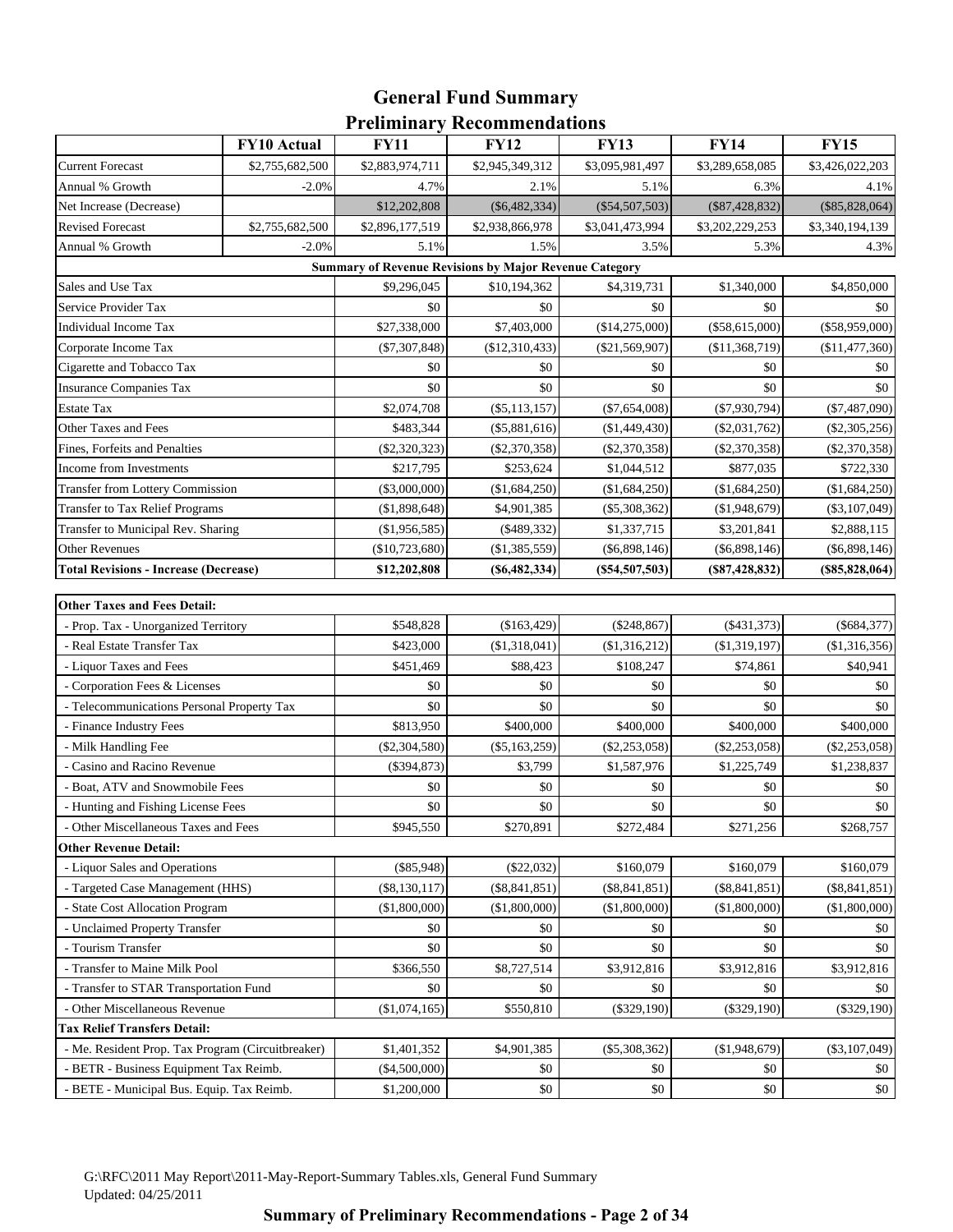### **Notes on General Fund Revisions:**

#### **Sales and Use Tax**

See MRS detail. Includes total adjustments to Sales and Use Tax and Service Provider Tax.

**Service Provider Tax**

See MRS detail. Includes total adjustments to Sales and Use Tax and Service Provider Tax.

**Individual Income Tax**

See MRS detail.

**Corporate Income Tax Estate Tax** See MRS detail. See MRS detail.

### **Fines, Forfeits and Penalties**

This forecast reflects a downward annual revision of \$2,250,000 in fine revenue as a result of a 13% decline in the number of filings at the Violations Bureau. This downward trend in filings is believed to be the result of vacancies in various law enforcement departments and law enforcement using more discretion when issuing traffic violations. This forecast also includes a downward annual revision of \$414,000 in Judicial Branch fee revenue due mainly to a decrease in civil filings.

### **Income from Investments**

Reflects higher than previously anticipated balances and increasing interest rates over time.

### **Transfer from Lottery Commission**

Revised down by \$3,000,000 for FY11. The reduction in anticipated revenue is related to the under performance of the Powerball and Megabucks Plus draw games. Through April 9, 2011, Powerball sales are down 18.89% and Megabucks Plus sales are down 20.38%. The sales decline in Powerball is related directly to lack of substantial jackpots. During FY10, there were 10 jackpots of \$186, \$190, \$193, \$200, \$212, \$213, \$220, \$250, \$252 and \$260 (in millions). During FY11 to date, there have been only 3 comparable jackpots of \$184, \$185 and \$221 (in millions). FY 12 to FY 15 revised downward to an amount based on average of last few years.

### **Transfer to Municipal Rev. Sharing**

See additional calculations for the lag effect of transfer of 5% of previous months income and sales taxes.

### **Other Taxes and Fees Detail:**

- Prop. Tax - Unorganized Territory

Revenue from the Unorganized Territory Education and Service Fund is projected to increase by \$548,829 in FY 11 as a result of All Other funds carried forward from FY 10. Revenue is projected to decline beginning in FY 12 to reflect a refinement of expenditure projections based on more current information.

- Real Estate Transfer Tax

Adjusts current year for actual experience. FY12 through FY15 adjusted to reflect revised estimates of the Maine State Housing Authority share for the Maine Energy, Housing & Economic Recovery Fund based on debt service costs.

### - Liquor Taxes and Fees

Wine and beer excise taxes adjusted on a one-time basis based on variances in FY11. FY12 to FY 15 reflect alcoholic premium taxes from spirits, increased based on growth in projected sales.

- Finance Industry Fees

FY11 adjusted for actual experience. On-going, the industry and these fees face potential downside risks from the effects of the Dodd-Frank Act and potential legal challenges to the means of assessing fees on multiple classes of stock in the same company or on multiple mutual funds in a family of mutual funds. Given that risk, the long-term forecast is increased by lesser amounts.

### - Milk Handling Fee

Reflects updated milk prices. Higher projected prices reduce revenue collections.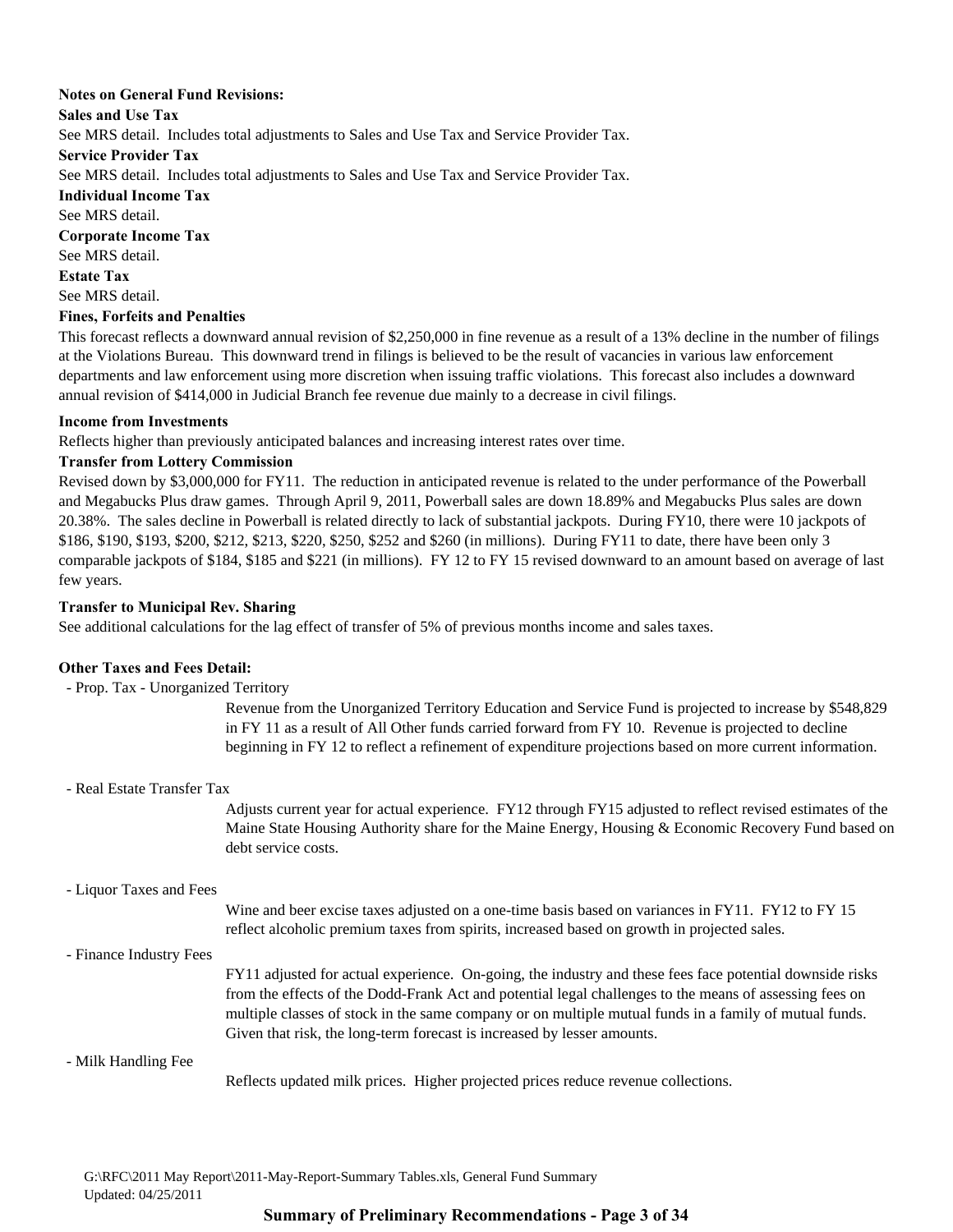#### - Casino and Racino Revenue

Reflects updated estimates of the Racino in Bangor and beginning in FY13 the new Oxford County casino. See separate detail sheets for calculations of both operations.

- Boat, ATV and Snowmobile Fees

Need to discuss possible downward revision of snowmobile registrations.

- Hunting and Fishing License Fees

Need to discuss possible downward revision of hunting licenses.

- Other Miscellaneous Taxes and Fees

Largest change reflects adjustment in unclaimed bottle deposit revenue revised upward by \$1.0 million in FY11 and \$300K on-going. Several other smaller adjustments based on updated assumptions and experience. Also includes General Fund (IF&W) share of gasoline tax revisions. CHECK ON HOSPITAL EXCISE TAX - GENERAL FUND.

#### **Other Revenue Detail:**

- Liquor Sales and Operations

FY 11 based on actual payments from Maine Beverage for profits sharing. Slightly revised growth assumptions from lower base show positive adjustments beginning in FY13. FY14 and FY15 are projected flat from FY13 because there are outside of the current contract.

#### - Targeted Case Management (HHS)

This forecast includes a significant decrease in revenue from Targeted Case Management reimbursement from Medicaid. The Department of Health and Human Services has decided to no longer seek reimbursement for services provided by the Office of Elder Services. In addition, the department is planning to further amend Targeted Case Management policy for services provided by the Office of Child and Family Services. This future policy change will result in a reduction in the number of eligible children. The actual decrease is not known at this time, but this forecast assumes a 50% reduction in the number of eligible children. This forecast also includes a reduction in the Targeted Case Management categories due to a change in the rate structure and a revised estimate of the number of eligible claims.

#### - State Cost Allocation Program

The downward revision reflects current year to date experience and lower than projected FY 11 STA-CAP base expenditures than were projected in 2009. Reduction of \$1.8 million applied throughout the forecast period.

- Transfer to Maine Milk Pool

Reflects revised milk price forecast. Higher forecasted prices have reduced the amount of the budgeted transfers.

Tax Relief Transfers Detail (See MRS detail)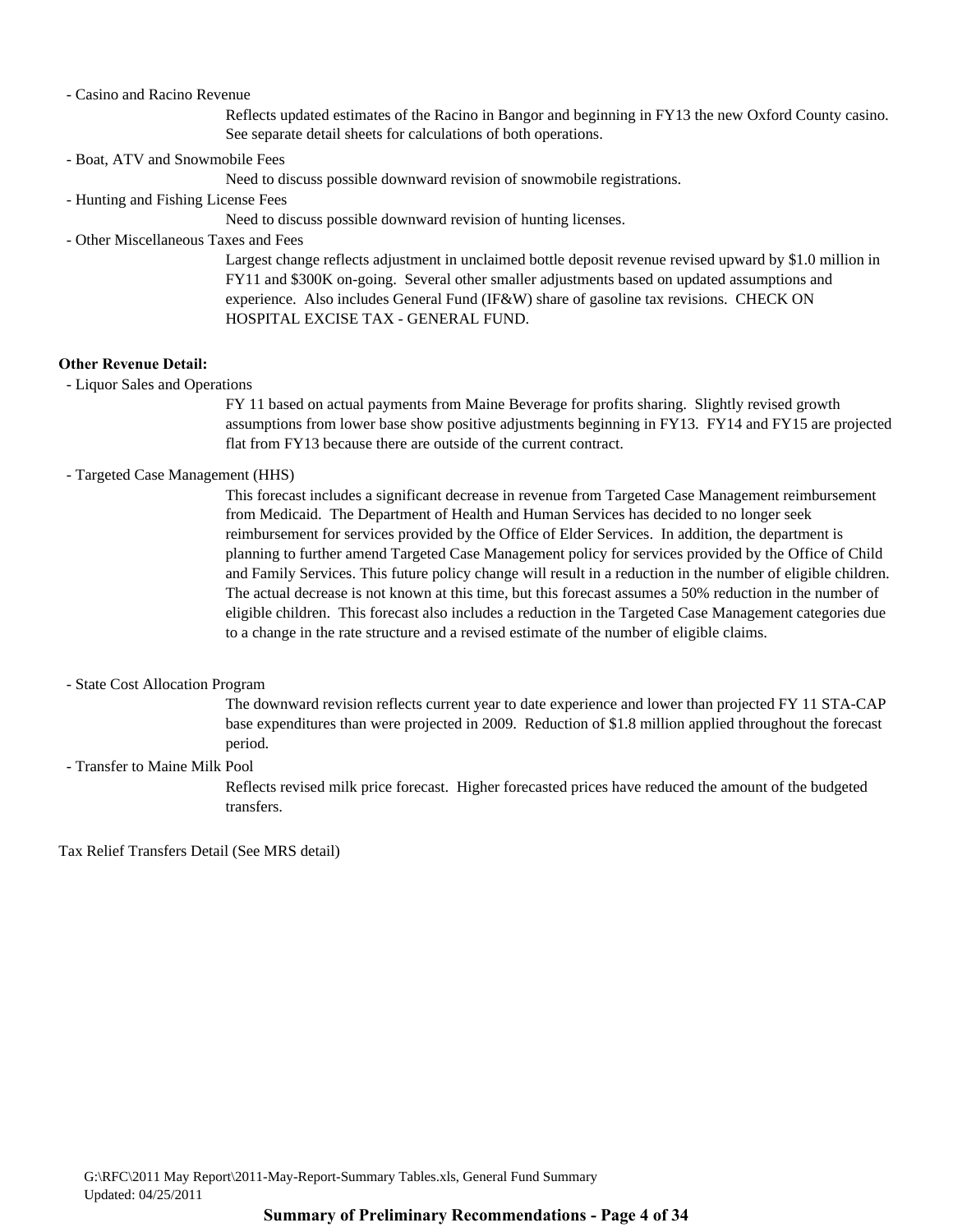### **REVENUE FORECASTING COMMITTEE RECOMMENDATIONS - MAY 2011**

| Source                                  | FY07 Actual     | FY08 Actual     | % Chg.   | FY09 Actual     | % Chg.   |                 |          | FY10 Actual % Chg. FY11 Budget % Chg. |          | Recom. Chg.    | FY11 Revised % Chg. |          |
|-----------------------------------------|-----------------|-----------------|----------|-----------------|----------|-----------------|----------|---------------------------------------|----------|----------------|---------------------|----------|
| Sales and Use Tax                       | 971,455,721     | 983,057,278     | 1.2%     | 921,823,720     | $-6.2%$  | 897,938,873     | $-2.6%$  | 904,850,262                           | 0.8%     | 9,296,045      | 914,146,307         | 1.8%     |
| Service Provider Tax                    | 49,400,532      | 52,100,664      | 5.5%     | 52,812,595      | 1.4%     | 56,086,391      | 6.2%     | 57,814,486                            | 3.1%     | $\overline{0}$ | 57,814,486          | 3.1%     |
| Individual Income Tax                   | 1,464,928,346   | 1,558,032,961   | 6.4%     | 1,365,437,729   | $-12.4%$ | 1,298,036,055   | $-4.9\%$ | 1,365,364,302                         | 5.2%     | 27,338,000     | 1,392,702,302       | 7.3%     |
| Corporate Income Tax                    | 183,851,533     | 184,514,568     | 0.4%     | 143,085,966     | $-22.5%$ | 175,292,433     | 22.5%    | 200,490,112                           | 14.4%    | (7,307,848)    | 193,182,264         | 10.2%    |
| Cigarette and Tobacco Tax               | 158,953,466     | 150,499,432     | $-5.3%$  | 144,424,712     | $-4.0%$  | 149,066,678     | 3.2%     | 146,209,555                           | $-1.9%$  | $\mathbf{0}$   | 146,209,555         | $-1.9%$  |
| <b>Insurance Companies Tax</b>          | 74,452,542      | 72,292,532      | $-2.9%$  | 79,770,431      | 10.3%    | 80,019,145      | 0.3%     | 76,765,000                            | $-4.1%$  | $\mathbf{0}$   | 76,765,000          | $-4.1%$  |
| <b>Estate Tax</b>                       | 54,820,038      | 39,890,577      | $-27.2%$ | 31,819,188      | $-20.2%$ | 31,209,840      | $-1.9%$  | 42,978,079                            | 37.7%    | 2,074,708      | 45,052,787          | 44.4%    |
| Other Taxes and Fees *                  | 143,921,436     | 140,215,511     | $-2.6%$  | 148,909,575     | 6.2%     | 149,592,993     | 0.5%     | 149,281,382                           | $-0.2%$  | 483,344        | 149,764,726         | 0.1%     |
| Fines, Forfeits and Penalties           | 41,415,132      | 44,465,534      | 7.4%     | 44,024,462      | $-1.0%$  | 32,787,060      | $-25.5%$ | 31,133,161                            | $-5.0%$  | (2,320,323)    | 28,812,838          | $-12.1%$ |
| Income from Investments                 | 1,215,836       | 1,074,143       | $-11.7%$ | 1,100,129       | 2.4%     | 265,091 -75.9%  |          | 27,332                                | $-89.7%$ | 217,795        | 245,127             | $-7.5%$  |
| <b>Transfer from Lottery Commission</b> | 50,624,741      | 49,491,086      | $-2.2%$  | 49,839,434      | 0.7%     | 52,201,531      | 4.7%     | 52,034,250                            | $-0.3%$  | (3,000,000)    | 49,034,250          | $-6.1%$  |
| Transfers to Tax Relief Programs *      | (110,993,852)   | (114, 564, 757) | $-3.2%$  | (122, 931, 820) | $-7.3%$  | (113, 604, 930) | 7.6%     | (112,087,945)                         | 1.3%     | (1,898,648)    | (113,986,593)       | $-0.3%$  |
| Transfer to Municipal Rev. Sharing      | (130, 490, 756) | (135,820,175)   | $-4.1%$  | (102, 160, 745) | 24.8%    | (97, 425, 079)  | 4.6%     | (89, 975, 242)                        | 7.6%     | (1,956,585)    | (91, 931, 827)      | 5.6%     |
| Other Revenue *                         | 66,040,674      | 62,569,638      | $-5.3%$  | 53,412,918      | $-14.6%$ | 44,216,420      | $-17.2%$ | 59,089,977                            | 33.6%    | (10,723,680)   | 48,366,297          | 9.4%     |
| <b>Total - General Fund Revenue</b>     | 3,019,595,389   | 3,087,818,992   | $2.3\%$  | 2,811,368,295   | $-9.0\%$ | 2,755,682,500   | $-2.0\%$ | 2,883,974,711                         | 4.7%     | 12,202,808     | 2,896,177,519       | 5.1%     |

\* Additional detail provided on pages 4, 5 and 6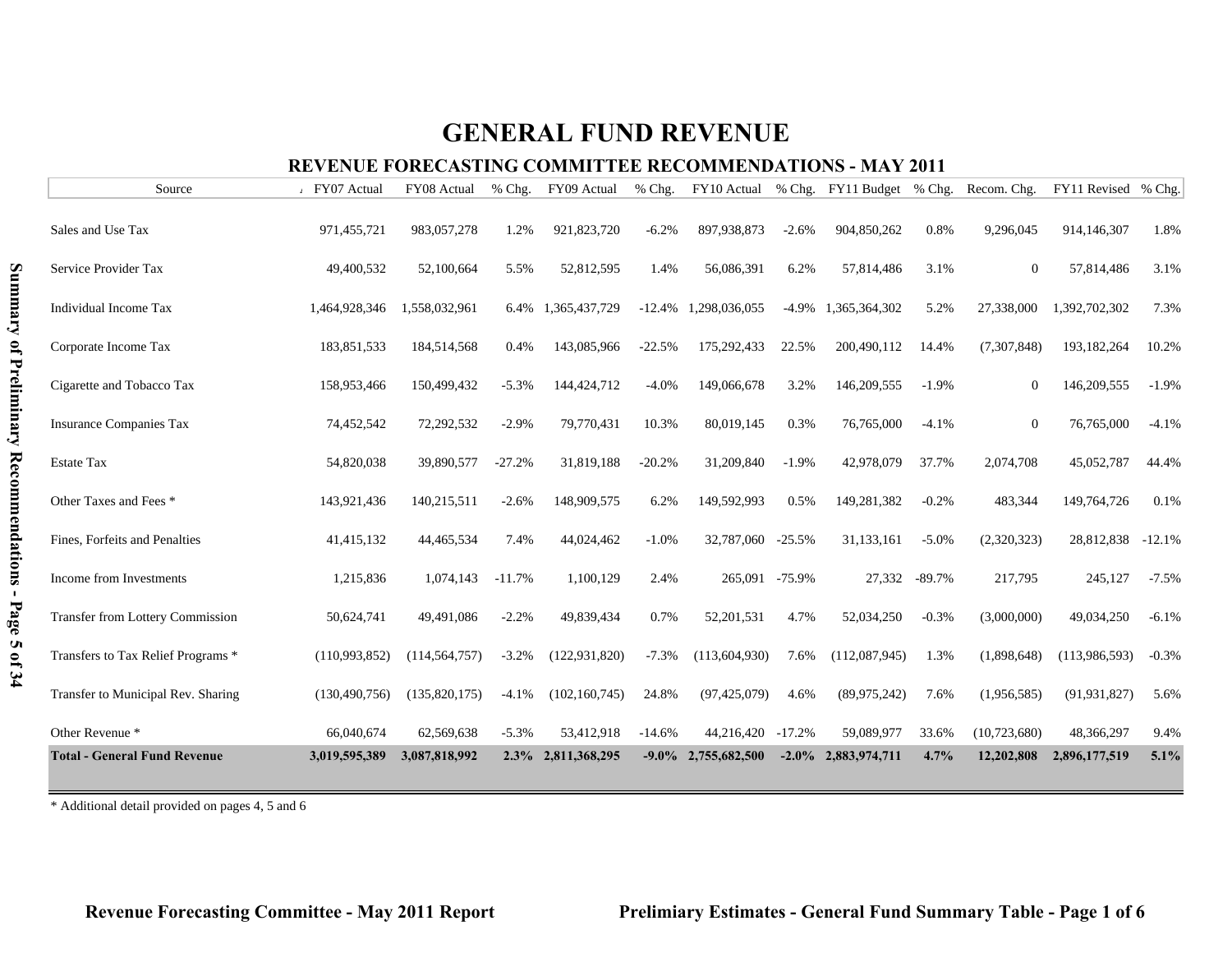### **REVENUE FORECASTING COMMITTEE RECOMMENDATIONS - MAY 2011**

| Source                                  | FY12 Budget     | % Chg.   | Recom. Chg.      | FY12 Revised    | % Chg.   | FY13 Budget     | % Chg.   | Recom. Chg.    | FY13 Revised    | % Chg.   |
|-----------------------------------------|-----------------|----------|------------------|-----------------|----------|-----------------|----------|----------------|-----------------|----------|
| Sales and Use Tax                       | 945,475,809     | 4.5%     | 10,194,362       | 955,670,171     | 4.5%     | 992,958,416     | 5.0%     | 4,319,731      | 997,278,147     | 4.4%     |
| Service Provider Tax                    | 59,555,680      | 3.0%     | $\boldsymbol{0}$ | 59,555,680      | 3.0%     | 61,840,807      | 3.8%     | $\overline{0}$ | 61,840,807      | 3.8%     |
| Individual Income Tax                   | 1,466,558,381   | 7.4%     | 7,403,000        | 1,473,961,381   | 5.8%     | 1,545,715,946   | 5.4%     | (14,275,000)   | 1,531,440,946   | 3.9%     |
| Corporate Income Tax                    | 209,802,975     | 4.6%     | (12,310,433)     | 197,492,542     | 2.2%     | 230,072,072     | 9.7%     | (21, 569, 907) | 208,502,165     | 5.6%     |
| Cigarette and Tobacco Tax               | 143,623,350     | $-1.8%$  | $\boldsymbol{0}$ | 143,623,350     | $-1.8%$  | 141,095,285     | $-1.8%$  | $\overline{0}$ | 141,095,285     | $-1.8%$  |
| <b>Insurance Companies Tax</b>          | 76,015,000      | $-1.0%$  | $\boldsymbol{0}$ | 76,015,000      | $-1.0%$  | 76,015,000      | 0.0%     | $\overline{0}$ | 76,015,000      | 0.0%     |
| <b>Estate Tax</b>                       | 41,061,512      | $-4.5%$  | (5, 113, 157)    | 35,948,355      | $-20.2%$ | 49,370,677      | 20.2%    | (7,654,008)    | 41,716,669      | 16.0%    |
| Other Taxes and Fees *                  | 140,926,202     | $-5.6%$  | (5,881,616)      | 135,044,586     | $-9.8%$  | 140,334,112     | $-0.4%$  | (1,449,430)    | 138,884,682     | 2.8%     |
| Fines, Forfeits and Penalties           | 30,763,549      | $-1.2%$  | (2,370,358)      | 28,393,191      | $-1.5%$  | 30,782,049      | 0.1%     | (2,370,358)    | 28,411,691      | 0.1%     |
| Income from Investments                 | 4,142           | $-84.8%$ | 253,624          | 257,766         | 5.2%     | 57,595          | 1290.5%  | 1,044,512      | 1,102,107       | 327.6%   |
| <b>Transfer from Lottery Commission</b> | 52,034,250      | 0.0%     | (1,684,250)      | 50,350,000      | 2.7%     | 52,034,250      | 0.0%     | (1,684,250)    | 50,350,000      | 0.0%     |
| Transfers to Tax Relief Programs *      | (126, 984, 977) | $-13.3%$ | 4,901,385        | (122,083,592)   | $-7.1%$  | (124, 182, 298) | 2.2%     | (5,308,362)    | (129, 490, 660) | $-6.1%$  |
| Transfer to Municipal Rev. Sharing      | (135, 923, 577) | $-51.1%$ | (489, 332)       | (136, 412, 909) | $-48.4%$ | (143, 961, 248) | $-5.9\%$ | 1,337,715      | (142, 623, 533) | $-4.6%$  |
| Other Revenue *                         | 42,437,016      | $-28.2%$ | (1,385,559)      | 41,051,457      | $-15.1%$ | 43,848,834      | 3.3%     | (6,898,146)    | 36,950,688      | $-10.0%$ |
| <b>Total - General Fund Revenue</b>     | 2,945,349,312   | 2.1%     | (6,482,334)      | 2,938,866,978   | 1.5%     | 3,095,981,497   | 5.1%     | (54,507,503)   | 3,041,473,994   | 3.5%     |
|                                         |                 |          |                  |                 |          |                 |          | (60,989,837)   |                 |          |

\* Additional detail provided on pages 4, 5 and 6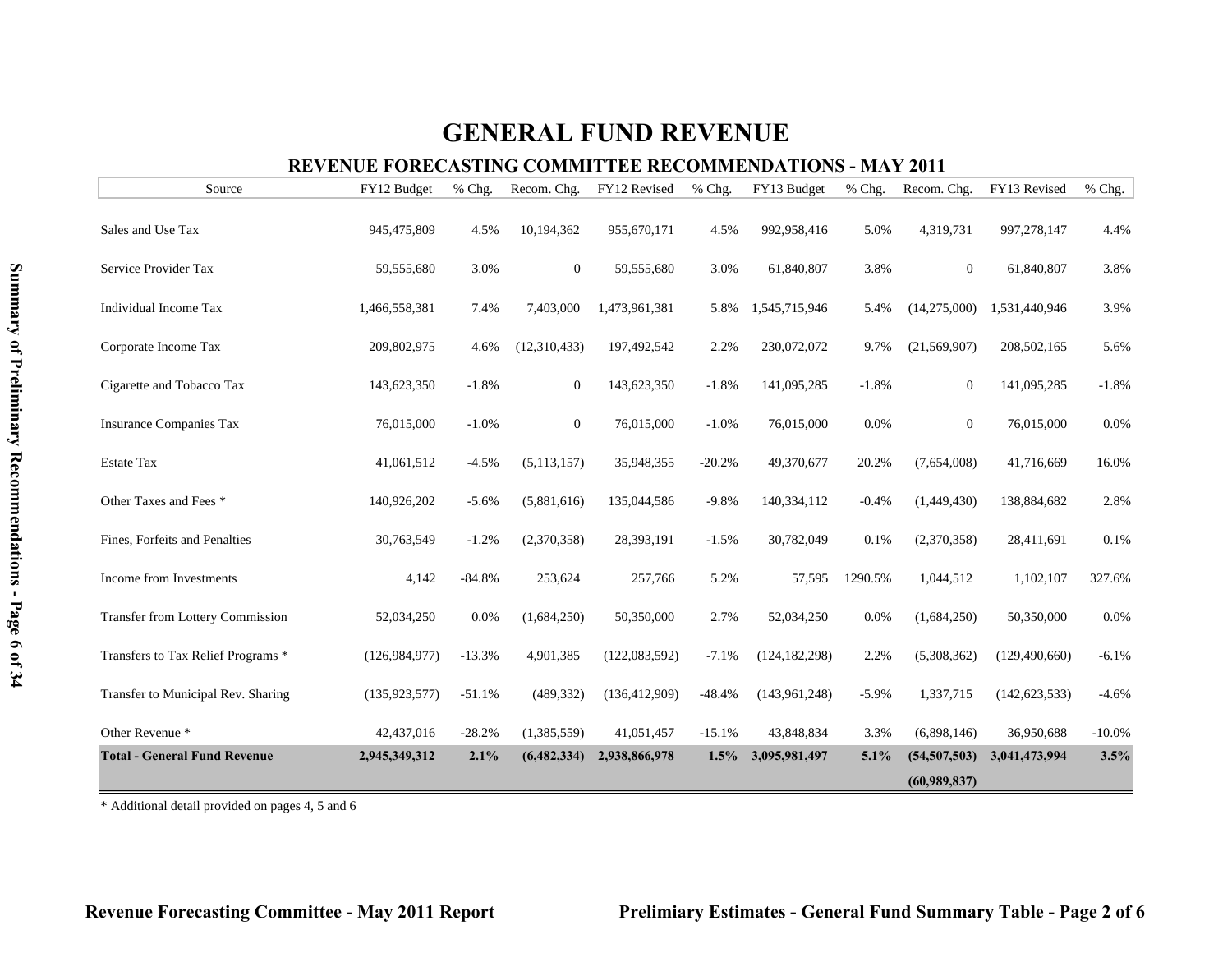### **REVENUE FORECASTING COMMITTEE RECOMMENDATIONS - MAY 2011**

| Source                              | FY14 Projection % Chg. |          | Recom. Chg.      | FY14 Revised    |         | % Chg. FY15 Projection | % Chg.  | Recom. Chg.     | FY15 Revised  | % Chg.   |
|-------------------------------------|------------------------|----------|------------------|-----------------|---------|------------------------|---------|-----------------|---------------|----------|
| Sales and Use Tax                   | 1,036,894,736          | 4.4%     | 1,340,000        | 1,038,234,736   | 4.1%    | 1,070,820,228          | 3.3%    | 4,850,000       | 1,075,670,228 | 3.6%     |
| Service Provider Tax                | 64,809,166             | 4.8%     | $\boldsymbol{0}$ | 64,809,166      | 4.8%    | 66,947,869             | 3.3%    | $\overline{0}$  | 66,947,869    | 3.3%     |
| Individual Income Tax               | 1,670,667,036          | 8.1%     | (58,615,000)     | 1,612,052,036   | 5.3%    | 1,762,107,942          | 5.5%    | (58,959,000)    | 1,703,148,942 | 5.7%     |
| Corporate Income Tax                | 252,110,933            | 9.6%     | (11, 368, 719)   | 240,742,214     | 15.5%   | 267,054,252            | 5.9%    | (11, 477, 360)  | 255,576,892   | 6.2%     |
| Cigarette and Tobacco Tax           | 138,621,367            | $-1.8%$  | $\boldsymbol{0}$ | 138,621,367     | $-1.8%$ | 136,200,611            | $-1.7%$ | $\mathbf{0}$    | 136,200,611   | $-1.7%$  |
| <b>Insurance Companies Tax</b>      | 76,015,000             | $0.0\%$  | $\mathbf{0}$     | 76,015,000      | 0.0%    | 76,015,000             | 0.0%    | $\overline{0}$  | 76,015,000    | 0.0%     |
| <b>Estate Tax</b>                   | 54,924,035             | 11.2%    | (7,930,794)      | 46,993,241      | 12.6%   | 56,950,563             | 3.7%    | (7,487,090)     | 49,463,473    | 5.3%     |
| Other Taxes and Fees *              | 138,401,848            | $-1.4%$  | (2,031,762)      | 136,370,086     | $-1.8%$ | 140,272,961            | 1.4%    | (2,305,256)     | 137,967,705   | 1.2%     |
| Fines, Forfeits and Penalties       | 30,777,049             | 0.0%     | (2,370,358)      | 28,406,691      | 0.0%    | 30,772,049             | 0.0%    | (2,370,358)     | 28,401,691    | 0.0%     |
| Income from Investments             | 205,585                | 256.9%   | 877,035          | 1,082,620       | $-1.8%$ | 205,585                | 0.0%    | 722,330         | 927,915       | $-14.3%$ |
| Transfer from Lottery Commission    | 52,034,250             | 0.0%     | (1,684,250)      | 50,350,000      | 0.0%    | 52,034,250             | 0.0%    | (1,684,250)     | 50,350,000    | 0.0%     |
| Transfers to Tax Relief Programs *  | (115, 257, 579)        | 7.2%     | (1,948,679)      | (117, 206, 258) | 9.5%    | (115, 281, 994)        | 0.0%    | (3,107,049)     | (118,389,043) | $-1.0%$  |
| Transfer to Municipal Rev. Sharing  | (153, 862, 714)        | $-6.9\%$ | 3,201,841        | (150, 660, 873) | $-5.6%$ | (160, 928, 111)        | $-4.6%$ | 2,888,115       | (158,039,996) | $-4.9%$  |
| Other Revenue *                     | 43, 317, 373           | $-1.2%$  | (6,898,146)      | 36,419,227      | $-1.4%$ | 42,850,998             | $-1.1%$ | (6,898,146)     | 35,952,852    | $-1.3%$  |
| <b>Total - General Fund Revenue</b> | 3,289,658,085          | 6.3%     | (87, 428, 832)   | 3,202,229,253   | 5.3%    | 3,426,022,203          | 4.1%    | (85,828,064)    | 3,340,194,139 | 4.3%     |
|                                     |                        |          |                  |                 |         |                        |         | (173, 256, 896) |               |          |

\* Additional detail provided on pages 4, 5 and 6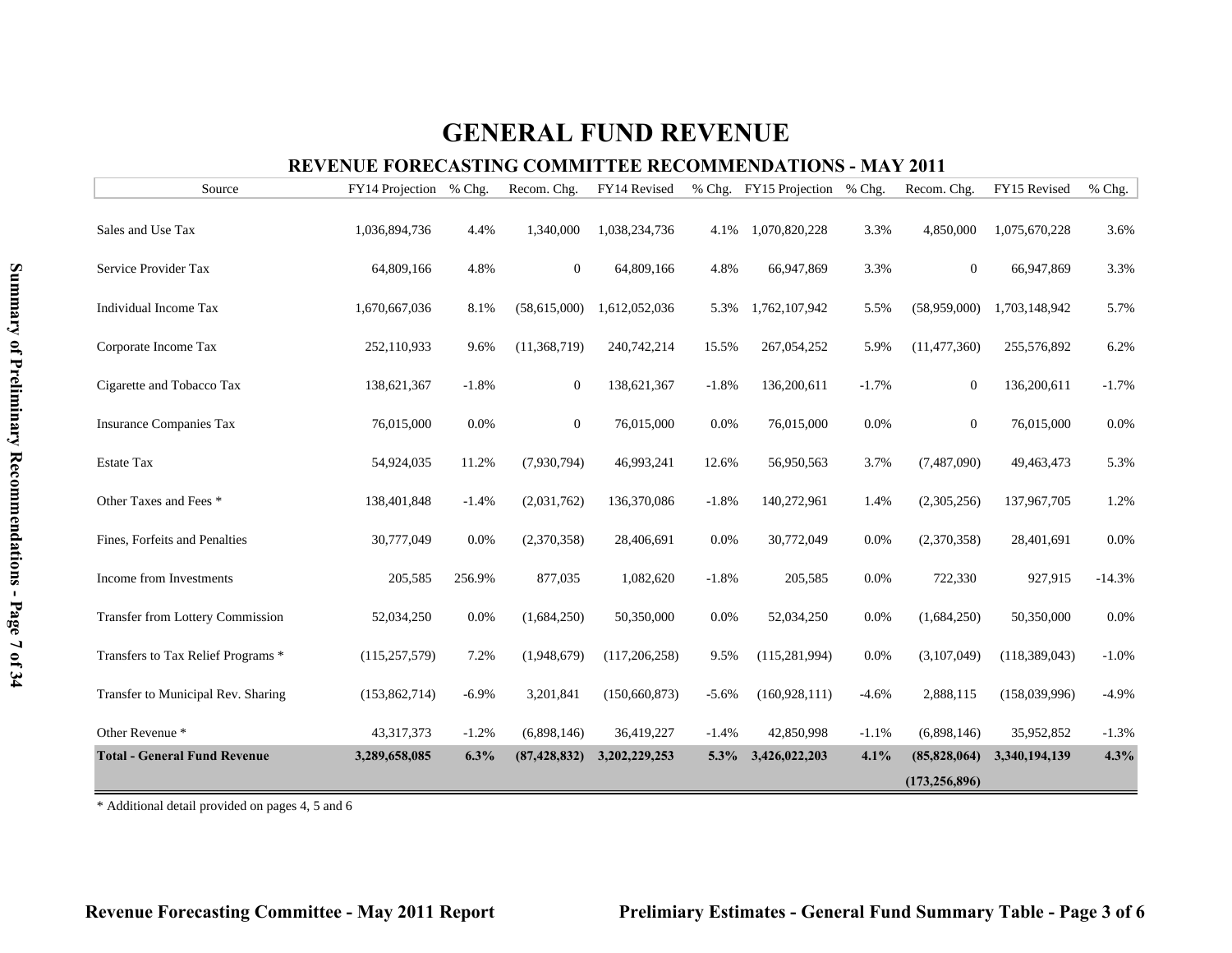### **REVENUE FORECASTING COMMITTEE RECOMMENDATIONS - MAY 2011**

| Source                                             | FY07 Actual    | FY08 Actual      | % Chg.   | FY09 Actual     | % Chg.    | FY10 Actual           |           | % Chg. FY11 Budget % Chg. Recom. Chg. |          |                | FY11 Revised % Chg. |          |
|----------------------------------------------------|----------------|------------------|----------|-----------------|-----------|-----------------------|-----------|---------------------------------------|----------|----------------|---------------------|----------|
| <b>Detail of Other Taxes and Fees:</b>             |                |                  |          |                 |           |                       |           |                                       |          |                |                     |          |
| - Property Tax - Unorganized Territory             | 11,376,293     | 12,217,081       | 7.4%     | 12,633,755      | 3.4%      | 13,217,886            | 4.6%      | 13,245,281                            | 0.2%     | 548,828        | 13,794,109          | 4.4%     |
| - Real Estate Transfer Tax                         | 22,206,638     | 17,465,240       | $-21.4%$ | 17,184,746      | $-1.6%$   | 12,181,181            | $-29.1%$  | 13,298,052                            | 9.2%     | 423,000        | 13,721,052          | 12.6%    |
| - Liquor Taxes and Fees                            | 20,283,406     | 20,673,308       | 1.9%     | 20,844,377      | 0.8%      | 20,361,554            | $-2.3%$   | 20,413,193                            | 0.3%     | 451,469        | 20,864,662          | 2.5%     |
| - Corporation Fees & Licenses                      | 7,935,294      | 7,969,156        | 0.4%     | 7,931,072       | $-0.5%$   | 8,168,981             | 3.0%      | 7,697,099                             | $-5.8%$  | $\overline{0}$ | 7,697,099           | $-5.8%$  |
| - Telecommunications Personal Prop. Tax            | 16,317,029     | 16,858,472       | 3.3%     | 19,536,483      | 15.9%     | 17,523,926            | $-10.3%$  | 16,775,988                            | $-4.3%$  | $\mathbf{0}$   | 16,775,988          | $-4.3%$  |
| - Finance Industry Fees                            | 22,004,030     | 23,638,820       | 7.4%     | 23,901,210      | 1.1%      | 23,831,582            | $-0.3%$   | 22,865,980                            | $-4.1%$  | 813,950        | 23,679,930          | $-0.6%$  |
| - Milk Handling Fee                                | 2,561,972      | 631,997          | $-75.3%$ | 6,605,226       | 945.1%    | 10,105,521            | 53.0%     | 5,949,972                             | $-41.1%$ | (2,304,580)    | 3,645,392           | $-63.9%$ |
| - Casino and Racino Revenue                        | 8,607,317      | 8,384,464        | $-2.6%$  | 8,730,346       | 4.1%      | 10,421,318            | 19.4%     | 11,199,473                            | 7.5%     | (394, 873)     | 10,804,600          | 3.7%     |
| - Boat, ATV and Snowmobile Fees                    | 4,162,079      | 4,295,524        | 3.2%     | 4,262,523       | $-0.8%$   | 4,730,068             | 11.0%     | 4,500,295                             | $-4.9%$  | $\Omega$       | 4,500,295           | $-4.9%$  |
| - Hunting and Fishing License Fees                 | 16,401,841     | 15,683,316       | $-4.4%$  | 15,378,849      | $-1.9%$   | 16,277,082            | 5.8%      | 17,420,998                            | 7.0%     | $\theta$       | 17,420,998          | 7.0%     |
| - Other Miscellaneous Taxes and Fees               | 12,065,538     | 12,398,134       | 2.8%     | 11,900,988      | $-4.0%$   | 12,773,892            | 7.3%      | 15,915,051                            | 24.6%    | 945,550        | 16,860,601          | 32.0%    |
| Subtotal - Other Taxes and Fees                    | 143,921,436    | 140,215,511      | $-2.6%$  | 148,909,575     | 6.2%      | 149,592,993           | 0.5%      | 149,281,382                           | $-0.2%$  | 483,344        | 149,764,726         | 0.1%     |
| <b>Detail of Other Revenue:</b>                    |                |                  |          |                 |           |                       |           |                                       |          |                |                     |          |
| - Liquor Sales and Operations                      | 4,440,935      | 5,561,666        | 25.2%    | 6,220,864       | 11.9%     | 6,784,941             | 9.1%      | 7,391,759                             | 8.9%     | (85,948)       | 7,305,811           | 7.7%     |
| - Targeted Case Management (HHS)                   | 12,834,382     | 12,157,093       | $-5.3%$  | 13,946,371      | 14.7%     | 19,490,000            | 39.7%     | 23,159,729                            | 18.8%    | (8, 130, 117)  | 15,029,612          | $-22.9%$ |
| - State Cost Allocation Program                    | 15,428,622     | 16,289,386       | 5.6%     | 16,104,670      | $-1.1%$   | 16,008,673            | $-0.6%$   | 16,699,059                            | 4.3%     | (1,800,000)    | 14,899,059          | $-6.9%$  |
| - Unclaimed Property Transfer                      | 10,499,528     | 11,114,735       | 5.9%     | 13,212,409      | 18.9%     | 5,855,999             | $-55.7%$  | 2,333,420                             | $-60.2%$ | $\Omega$       | 2,333,420           | $-60.2%$ |
| - Tourism Transfer                                 | (8,221,338)    | (8,708,437)      | $-5.9%$  | (9,068,407)     | $-4.1%$   | (9,022,023)           | 0.5%      | (9,048,877)                           | $-0.3%$  | $\overline{0}$ | (9,048,877)         | $-0.3%$  |
| - Transfer to Maine Milk Pool                      | (10, 158, 802) | (1,078,425)      | 89.4%    | (11,810,960)    | $-995.2%$ | $(13,349,600)$ -13.0% |           | (4,611,691)                           | 65.5%    | 366,550        | (4,245,141)         | 68.2%    |
| - Transfer to STAR Transportation Fund             | $\mathbf{0}$   | $\Omega$         | N/A      | $\theta$        | N/A       | (3,134,861)           | N/A       | (3,100,352)                           | 1.1%     | $\mathbf{0}$   | (3,100,352)         | 1.1%     |
| - Other Miscellaneous Revenue                      | 41,217,346     | 27,233,620       | $-33.9%$ | 24,807,971      | $-8.9%$   | 21,583,291            | $-13.0\%$ | 26,266,930                            | 21.7%    | (1,074,165)    | 25,192,765          | 16.7%    |
| Subtotal - Other Revenue                           | 66,040,674     | 62,569,638       | $-5.3%$  | 53,412,918      | $-14.6%$  | 44,216,420            | $-17.2%$  | 59,089,977                            | 33.6%    | (10, 723, 680) | 48,366,297          | 9.4%     |
| <b>Detail of Transfers to Tax Relief Programs:</b> |                |                  |          |                 |           |                       |           |                                       |          |                |                     |          |
| - Maine Resident Property Tax Program              | (44, 440, 759) | (46,689,380)     | $-5.1%$  | (48, 751, 672)  | $-4.4%$   | (40, 851, 593)        | 16.2%     | (43,500,000)                          | $-6.5\%$ | 1,401,352      | (42,098,648)        | $-3.1%$  |
| - BETR - Business Equipment Tax Reimb.             | (66, 553, 092) | (67, 875, 376)   | $-2.0%$  | (66,009,487)    | 2.7%      | (58, 198, 436)        | 11.8%     | (51,043,140)                          | 12.3%    | (4,500,000)    | (55,543,140)        | 4.6%     |
| - BETE - Municipal Bus. Equip. Tax Reimb.          | $\mathbf{0}$   | $\boldsymbol{0}$ | N/A      | (8,170,661)     | N/A       | $(14,554,901)$ -78.1% |           | (17,544,805)                          | $-20.5%$ | 1,200,000      | (16,344,805)        | $-12.3%$ |
| Subtotal - Tax Relief Transfers                    | (110,993,852)  | (114, 564, 757)  | $-3.2%$  | (122, 931, 820) | $-7.3%$   | (113, 604, 930)       | 7.6%      | (112,087,945)                         | 1.3%     | (1,898,648)    | (113,986,593)       | $-0.3%$  |
| IF&W Total Revenue **                              | 21,663,828     | 20,965,692       | $-3.2%$  | 20,579,500      | $-1.8%$   | 22,039,520            | 7.1%      | 23,068,034                            | 4.7%     | (20,768)       | 23,047,266          | 4.6%     |

of the Other Revenue line but is not included in the Detail of Other Revenue because it includes Other Revenue classified above.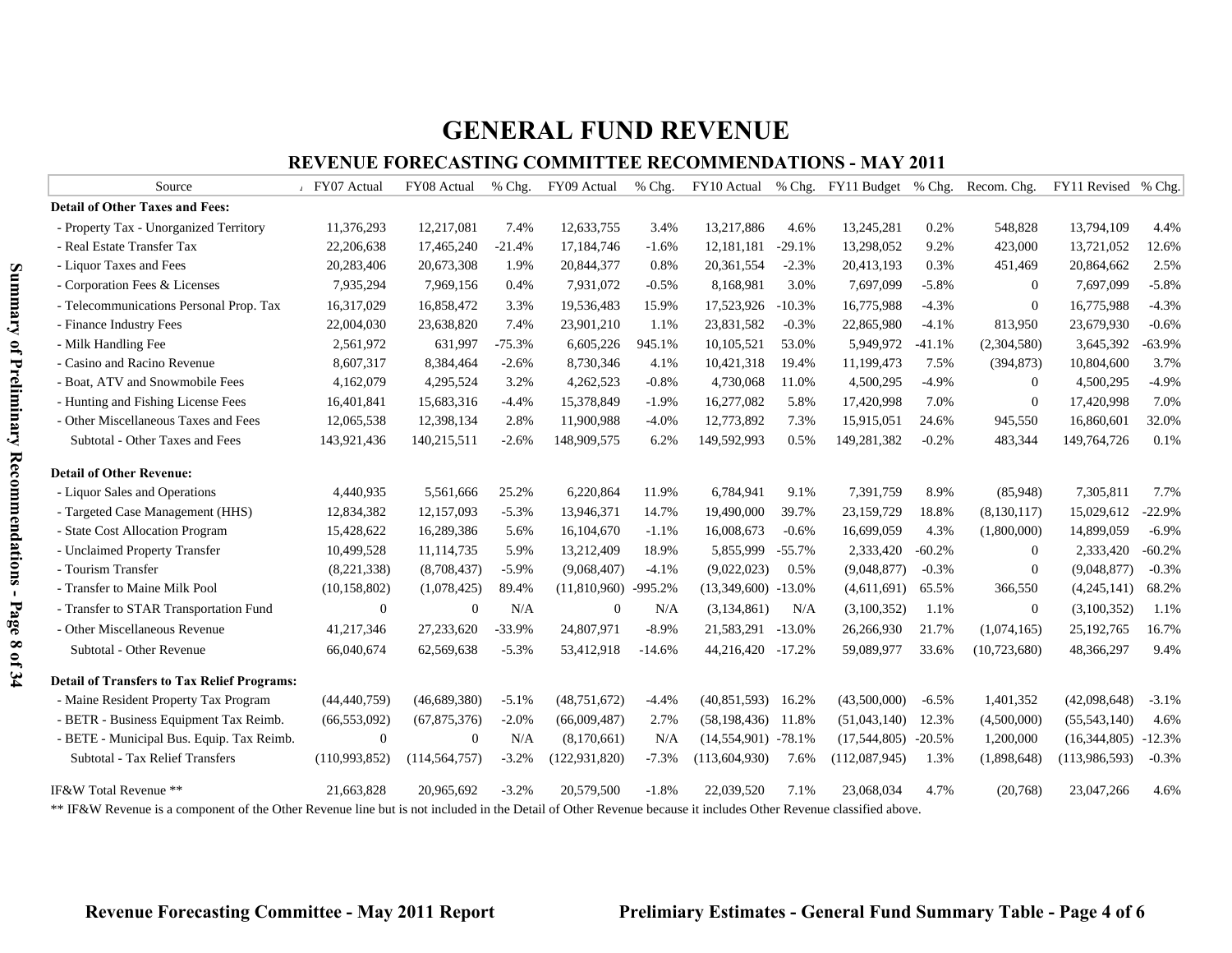### **REVENUE FORECASTING COMMITTEE RECOMMENDATIONS - MAY 2011**

| Source                                             | FY12 Budget     | % Chg.    | Recom. Chg.      | FY12 Revised   | % Chg.   | FY13 Budget     | % Chg.   | Recom. Chg.      | FY13 Revised    | % Chg.    |
|----------------------------------------------------|-----------------|-----------|------------------|----------------|----------|-----------------|----------|------------------|-----------------|-----------|
| Detail of Other Taxes and Fees:                    |                 |           |                  |                |          |                 |          |                  |                 |           |
| - Property Tax - Unorganized Territory             | 13,700,357      | 3.4%      | (163, 429)       | 13,536,928     | $-1.9%$  | 14,114,107      | 3.0%     | (248, 867)       | 13,865,240      | 2.4%      |
| - Real Estate Transfer Tax                         | 11,085,350      | $-16.6%$  | (1,318,041)      | 9,767,309      | $-28.8%$ | 12,469,679      | 12.5%    | (1,316,212)      | 11,153,467      | 14.2%     |
| - Liquor Taxes and Fees                            | 20,378,357      | $-0.2%$   | 88,423           | 20,466,780     | $-1.9%$  | 20,412,066      | 0.2%     | 108,247          | 20,520,313      | 0.3%      |
| - Corporation Fees & Licenses                      | 7,697,099       | 0.0%      | $\mathbf{0}$     | 7,697,099      | 0.0%     | 7,697,099       | 0.0%     | $\Omega$         | 7,697,099       | 0.0%      |
| - Telecommunications Personal Prop. Tax            | 14,489,216      | $-13.6%$  | $\overline{0}$   | 14,489,216     | $-13.6%$ | 13,726,626      | $-5.3%$  | $\overline{0}$   | 13,726,626      | $-5.3%$   |
| - Finance Industry Fees                            | 22,865,980      | 0.0%      | 400,000          | 23,265,980     | $-1.7%$  | 22,865,980      | 0.0%     | 400,000          | 23,265,980      | 0.0%      |
| - Milk Handling Fee                                | 6,289,788       | 5.7%      | (5,163,259)      | 1,126,529      | $-69.1%$ | 5,632,646       | $-10.4%$ | (2,253,058)      | 3,379,588       | 200.0%    |
| - Casino and Racino Revenue                        | 10,845,638      | $-3.2%$   | 3,799            | 10,849,437     | 0.4%     | 9,892,961       | $-8.8%$  | 1,587,976        | 11,480,937      | 5.8%      |
| - Boat, ATV and Snowmobile Fees                    | 4,500,295       | 0.0%      | $\overline{0}$   | 4,500,295      | 0.0%     | 4,500,295       | 0.0%     | $\overline{0}$   | 4,500,295       | 0.0%      |
| - Hunting and Fishing License Fees                 | 17,420,998      | 0.0%      | $\boldsymbol{0}$ | 17,420,998     | 0.0%     | 17,420,998      | 0.0%     | $\overline{0}$   | 17,420,998      | 0.0%      |
| - Other Miscellaneous Taxes and Fees               | 11,653,124      | $-26.8%$  | 270,891          | 11,924,015     | $-29.3%$ | 11,601,655      | $-0.4%$  | 272,484          | 11,874,139      | $-0.4%$   |
| Subtotal - Other Taxes and Fees                    | 140,926,202     |           | (5,881,616)      | 135,044,586    | $-9.8%$  | 140,334,112     | $-0.4%$  | (1,449,430)      | 138,884,682     | 2.8%      |
| Detail of Other Revenue:                           |                 |           |                  |                |          |                 |          |                  |                 |           |
| - Liquor Sales and Operations                      | 7,691,759       | 4.1%      | (22,032)         | 7,669,727      | 5.0%     | 7,891,759       | 2.6%     | 160,079          | 8,051,838       | 5.0%      |
| - Targeted Case Management (HHS)                   | 14,067,051      | $-39.3%$  | (8,841,851)      | 5,225,200      | $-65.2%$ | 14,067,051      | 0.0%     | (8,841,851)      | 5,225,200       | 0.0%      |
| - State Cost Allocation Program                    | 16,467,934      | $-1.4%$   | (1,800,000)      | 14,667,934     | $-1.6%$  | 16,437,253      | $-0.2%$  | (1,800,000)      | 14,637,253      | $-0.2%$   |
| - Unclaimed Property Transfer                      | 2,333,420       | 0.0%      | $\boldsymbol{0}$ | 2,333,420      | 0.0%     | 2,333,420       | 0.0%     | $\overline{0}$   | 2,333,420       | 0.0%      |
| - Tourism Transfer                                 | (9,305,250)     | $-2.8%$   | $\boldsymbol{0}$ | (9,305,250)    | $-2.8%$  | (9,661,500)     | $-3.8%$  | $\overline{0}$   | (9,661,500)     | $-3.8%$   |
| - Transfer to Maine Milk Pool                      | (9,835,826)     | $-113.3%$ | 8,727,514        | (1,108,312)    | 73.9%    | (8,245,952)     | 16.2%    | 3,912,816        | (4,333,136)     | $-291.0%$ |
| - Transfer to STAR Transportation Fund             | (3,115,000)     | $-0.5%$   | $\boldsymbol{0}$ | (3,115,000)    | $-0.5%$  | (3,130,000)     | $-0.5%$  | $\mathbf{0}$     | (3,130,000)     | $-0.5%$   |
| - Other Miscellaneous Revenue                      | 24,132,928      | $-8.1%$   | 550,810          | 24,683,738     | $-2.0%$  | 24,156,803      | 0.1%     | (329, 190)       | 23,827,613      | $-3.5%$   |
| Subtotal - Other Revenue                           | 42,437,016      | $-28.2%$  | (1,385,559)      | 41,051,457     | $-15.1%$ | 43,848,834      | 3.3%     | (6,898,146)      | 36,950,688      | $-10.0%$  |
| <b>Detail of Transfers to Tax Relief Programs:</b> |                 |           |                  |                |          |                 |          |                  |                 |           |
| - Maine Resident Property Tax Program              | (56,000,000)    | $-28.7%$  | 4,901,385        | (51,098,615)   | $-21.4%$ | (57,700,000)    | $-3.0%$  | (5,308,362)      | (63,008,362)    | $-23.3%$  |
| - BETR - Business Equipment Tax Reimb.             | (51, 552, 995)  | $-1.0%$   | $\boldsymbol{0}$ | (51, 552, 995) | 7.2%     | (46, 282, 583)  | 10.2%    | $\mathbf{0}$     | (46, 282, 583)  | 10.2%     |
| - BETE - Municipal Bus. Equip. Tax Reimb.          | (19, 431, 982)  | $-10.8%$  | $\boldsymbol{0}$ | (19, 431, 982) | $-18.9%$ | (20, 199, 715)  | $-4.0%$  | $\boldsymbol{0}$ | (20, 199, 715)  | $-4.0%$   |
| Subtotal - Tax Relief Transfers                    | (126, 984, 977) | $-13.3%$  | 4,901,385        | (122,083,592)  | $-7.1%$  | (124, 182, 298) | 2.2%     | (5,308,362)      | (129, 490, 660) | $-6.1%$   |
| IF&W Total Revenue **                              | 23,073,274      | 0.0%      | (20,079)         | 23,053,195     | 0.0%     | 23,079,972      | 0.0%     | (18, 486)        | 23,061,486      | 0.0%      |

\*\* IF&W Revenue is a component of the Other Revenue line but is not included in the Detail of Other Revenue because it includes Other Revenue classified above.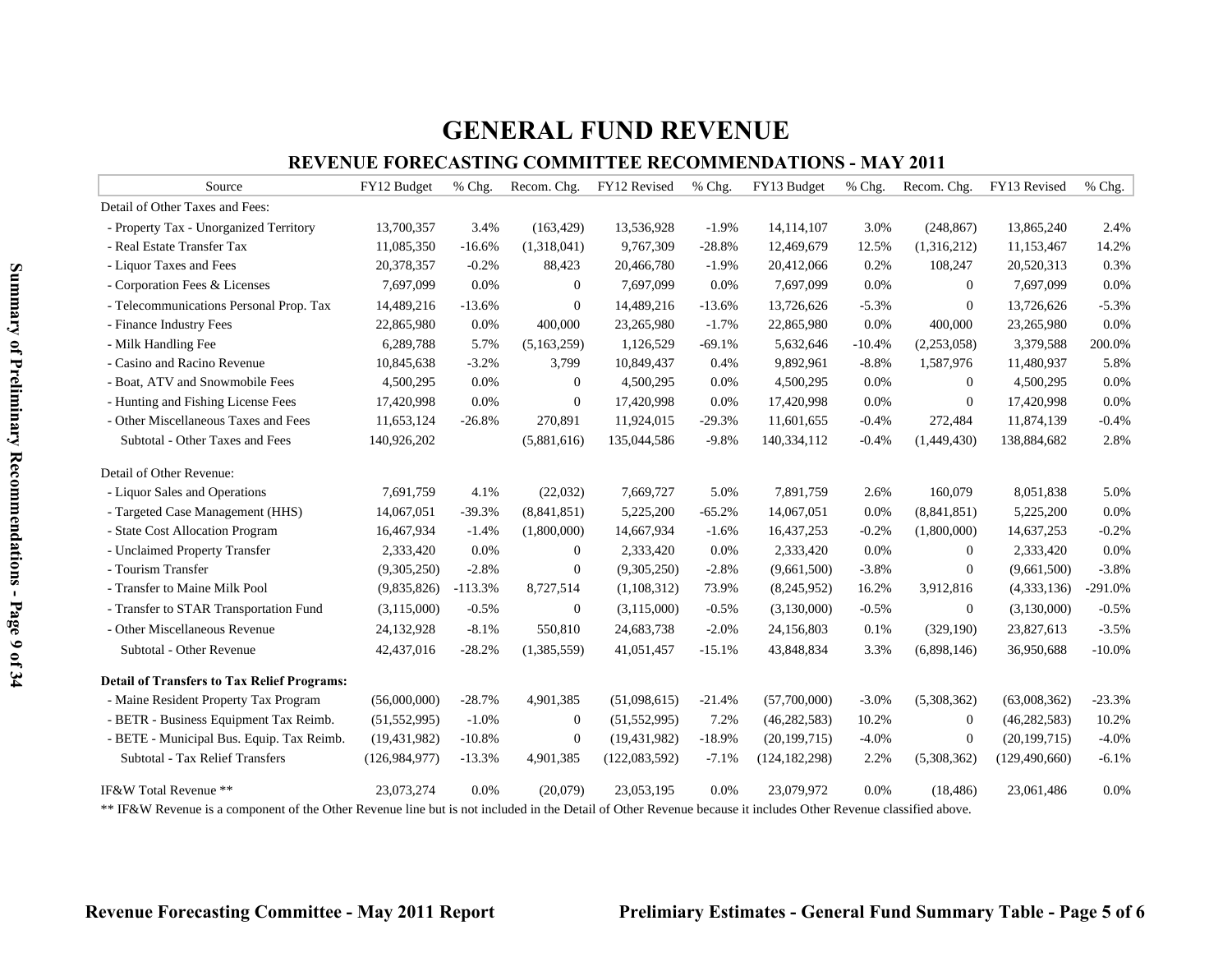### **REVENUE FORECASTING COMMITTEE RECOMMENDATIONS - MAY 2011**

| Source                                             | FY14 Projection % Chg. |          | Recom. Chg.      | FY14 Revised   |          | % Chg. FY15 Projection | $%$ Chg.  | Recom. Chg.    | FY15 Revised  | % Chg.   |
|----------------------------------------------------|------------------------|----------|------------------|----------------|----------|------------------------|-----------|----------------|---------------|----------|
| <b>Detail of Other Taxes and Fees:</b>             |                        |          |                  |                |          |                        |           |                |               |          |
| - Property Tax - Unorganized Territory             | 14,537,530             | 3.0%     | (431,373)        | 14,106,157     | 1.7%     | 14,973,656             | 3.0%      | (684, 377)     | 14,289,279    | 1.3%     |
| - Real Estate Transfer Tax                         | 9,787,503              | $-21.5%$ | (1,319,197)      | 8,468,306      | $-24.1%$ | 10,886,403             | 11.2%     | (1,316,356)    | 9,570,047     | 13.0%    |
| - Liquor Taxes and Fees                            | 20,445,452             | 0.2%     | 74,861           | 20,520,313     | 0.0%     | 20,479,372             | 0.2%      | 40,941         | 20,520,313    | 0.0%     |
| - Corporation Fees & Licenses                      | 7,697,099              | 0.0%     | $\theta$         | 7,697,099      | 0.0%     | 7,697,099              | 0.0%      | $\theta$       | 7,697,099     | 0.0%     |
| - Telecommunications Personal Prop. Tax            | 13,726,626             | 0.0%     | $\mathbf{0}$     | 13,726,626     | 0.0%     | 13,726,626             | 0.0%      | $\mathbf{0}$   | 13,726,626    | 0.0%     |
| - Finance Industry Fees                            | 22,865,980             | 0.0%     | 400,000          | 23,265,980     | 0.0%     | 22,865,980             | 0.0%      | 400,000        | 23,265,980    | 0.0%     |
| - Milk Handling Fee                                | 5,632,646              | 0.0%     | (2,253,058)      | 3,379,588      | 0.0%     | 5,632,646              | 0.0%      | (2,253,058)    | 3,379,588     | 0.0%     |
| - Casino and Racino Revenue                        | 10,177,030             | 2.9%     | 1,225,749        | 11,402,779     | $-0.7%$  | 10,469,622             | 2.9%      | 1,238,837      | 11,708,459    | 2.7%     |
| - Boat, ATV and Snowmobile Fees                    | 4,500,295              | 0.0%     | $\mathbf{0}$     | 4,500,295      | 0.0%     | 4,500,295              | 0.0%      | $\overline{0}$ | 4,500,295     | 0.0%     |
| - Hunting and Fishing License Fees                 | 17,420,998             | 0.0%     | $\mathbf{0}$     | 17,420,998     | 0.0%     | 17,420,998             | 0.0%      | $\mathbf{0}$   | 17,420,998    | 0.0%     |
| - Other Miscellaneous Taxes and Fees               | 11,610,689             | 0.1%     | 271,256          | 11,881,945     | 0.1%     | 11,620,264             | 0.1%      | 268,757        | 11,889,021    | 0.1%     |
| Subtotal - Other Taxes and Fees                    | 138,401,848            | $-1.4%$  | (2,031,762)      | 136,370,086    | $-1.8%$  | 140,272,961            | 1.4%      | (2,305,256)    | 137,967,705   | 1.2%     |
| <b>Detail of Other Revenue:</b>                    |                        |          |                  |                |          |                        |           |                |               |          |
| - Liquor Sales and Operations                      | 7,891,759              | 0.0%     | 160,079          | 8,051,838      | 0.0%     | 7,891,759              | 0.0%      | 160,079        | 8,051,838     | 0.0%     |
| - Targeted Case Management (HHS)                   | 14,067,051             | 0.0%     | (8,841,851)      | 5,225,200      | 0.0%     | 14,067,051             | 0.0%      | (8,841,851)    | 5,225,200     | 0.0%     |
| - State Cost Allocation Program                    | 16,437,253             | 0.0%     | (1,800,000)      | 14,637,253     | 0.0%     | 16,437,253             | 0.0%      | (1,800,000)    | 14,637,253    | 0.0%     |
| - Unclaimed Property Transfer                      | 2,333,420              | 0.0%     | $\mathbf{0}$     | 2,333,420      | 0.0%     | 2,333,420              | 0.0%      | $\overline{0}$ | 2,333,420     | 0.0%     |
| - Tourism Transfer                                 | (10, 127, 000)         | $-4.8%$  | $\boldsymbol{0}$ | (10, 127, 000) | $-4.8%$  | (10,630,975)           | $-5.0\%$  | $\mathbf{0}$   | (10,630,975)  | $-5.0%$  |
| - Transfer to Maine Milk Pool                      | (8,245,952)            | 0.0%     | 3,912,816        | (4,333,136)    | 0.0%     | (8,245,952)            | 0.0%      | 3,912,816      | (4,333,136)   | 0.0%     |
| - Transfer to STAR Transportation Fund             | (3,160,000)            | $-1.0%$  | $\boldsymbol{0}$ | (3,160,000)    | $-1.0%$  | (3,190,000)            | $-0.9%$   | $\mathbf{0}$   | (3,190,000)   | $-0.9%$  |
| - Other Miscellaneous Revenue                      | 24,120,842             | $-0.1%$  | (329, 190)       | 23,791,652     | $-0.2%$  | 24,188,442             | 0.3%      | (329,190)      | 23,859,252    | 0.3%     |
| Subtotal - Other Revenue                           | 43, 317, 373           | $-1.2%$  | (6,898,146)      | 36,419,227     | $-1.4%$  | 42,850,998             | $-1.1%$   | (6,898,146)    | 35,952,852    | $-1.3%$  |
| <b>Detail of Transfers to Tax Relief Programs:</b> |                        |          |                  |                |          |                        |           |                |               |          |
| - Maine Resident Property Tax Program              | (53, 547, 597)         | 7.2%     | (1,948,679)      | (55, 496, 276) | 11.9%    | (55,203,454)           | $-3.1%$   | (3,107,049)    | (58,310,503)  | $-5.1%$  |
| - BETR - Business Equipment Tax Reimb.             | (42,100,000)           | 9.0%     | $\mathbf{0}$     | (42,100,000)   | 9.0%     | (38,500,000)           | 8.6%      | $\overline{0}$ | (38,500,000)  | 8.6%     |
| - BETE - Municipal Bus. Equip. Tax Reimb.          | (19,609,982)           | 2.9%     | $\boldsymbol{0}$ | (19,609,982)   | 2.9%     | (21,578,540)           | $-10.0\%$ | $\mathbf{0}$   | (21,578,540)  | $-10.0%$ |
| Subtotal - Tax Relief Transfers                    | (115, 257, 579)        | 7.2%     | (1,948,679)      | (117,206,258)  | 9.5%     | (115, 281, 994)        | 0.0%      | (3,107,049)    | (118,389,043) | $-1.0%$  |
| IF&W Total Revenue **                              | 23,089,006             | 0.0%     | (19,714)         | 23,069,292     | 0.0%     | 23,098,581             | 0.0%      | (22, 213)      | 23,076,368    | 0.0%     |

\*\* IF&W Revenue is a component of the Other Revenue line but is not included in the Detail of Other Revenue because it includes Other Revenue classified above.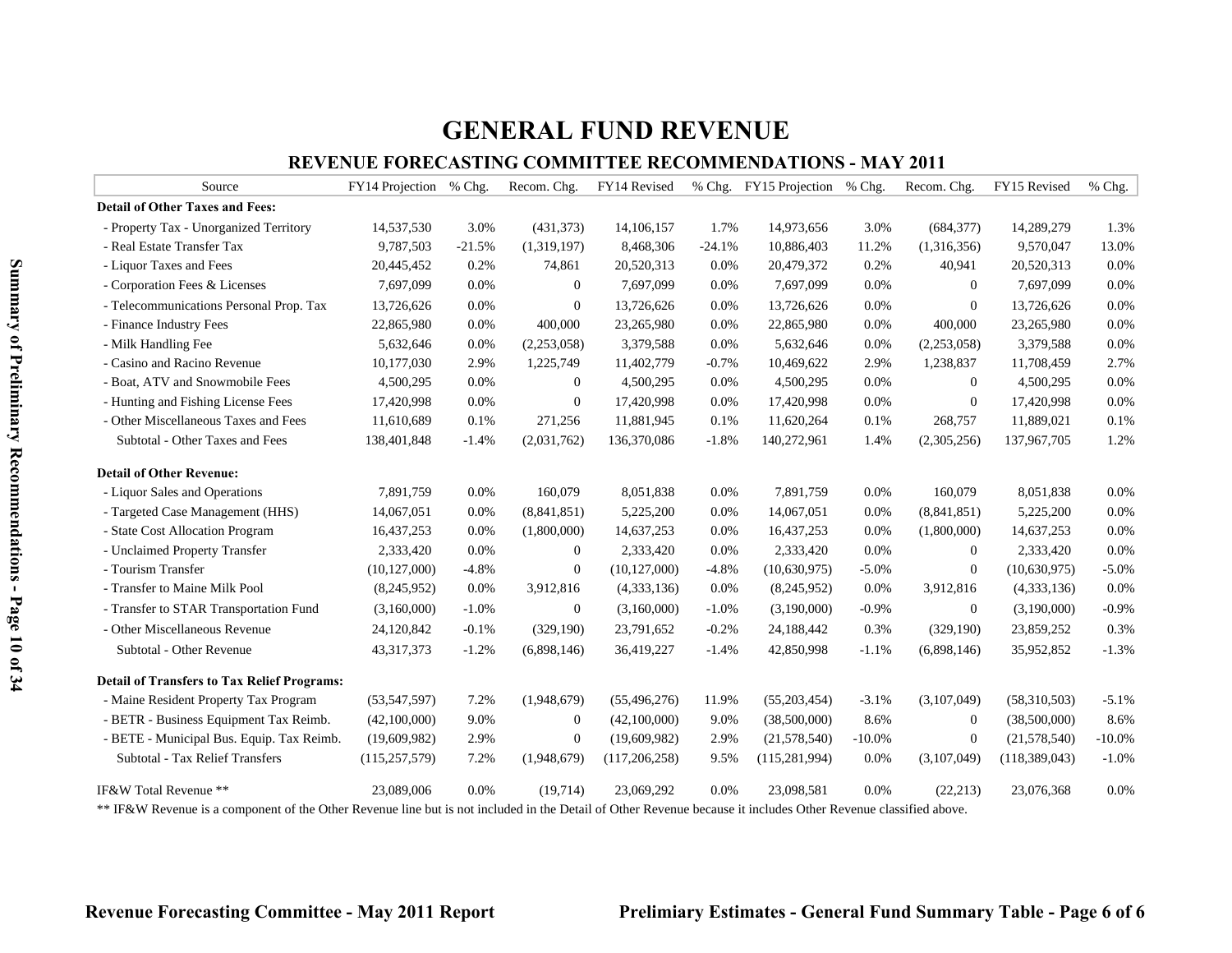## **General Fund Revenue Fiscal Year Ending June 30, 2011 (FY 2011)**

### **March 2011 Revenue Variance Report**

|                                         |                            |                     |                       | <b>Fiscal Year-To-Date</b> |                 |             |               |                                         | FY 2011                          |
|-----------------------------------------|----------------------------|---------------------|-----------------------|----------------------------|-----------------|-------------|---------------|-----------------------------------------|----------------------------------|
| <b>Revenue Category</b>                 | March '11<br><b>Budget</b> | March '11<br>Actual | March '11<br>Variance | <b>Budget</b>              | Actual          | Variance    | $\frac{6}{6}$ | % Change<br>Variance from Prior<br>Year | <b>Budgeted</b><br><b>Totals</b> |
| Sales and Use Tax                       | 57,954,133                 | 58,917,524          | 963,391               | 608,798,610                | 621,733,677     | 12,935,067  | 2.1%          | 4.0%                                    | 904,850,262                      |
| Service Provider Tax                    | 4,413,292                  | 4,035,682           | (377,610)             | 38,706,307                 | 36,100,800      | (2,605,507) | $-6.7\%$      | $-1.5%$                                 | 57,814,486                       |
| Individual Income Tax                   | 61,388,882                 | 58,227,540          | (3,161,342)           | 891,109,109                | 913,278,257     | 22,169,148  | 2.5%          | 9.8%                                    | 1,365,364,302                    |
| Corporate Income Tax                    | 29,914,809                 | 28,078,833          | (1,835,976)           | 145,584,417                | 144, 138, 126   | (1,446,291) | $-1.0%$       | 20.3%                                   | 200,490,112                      |
| Cigarette and Tobacco Tax               | 10,331,483                 | 11,349,515          | 1,018,032             | 107,772,335                | 107,577,339     | (194,996)   | $-0.2%$       | $-2.1%$                                 | 146,209,555                      |
| <b>Insurance Companies Tax</b>          | 15, 171, 813               | 13,690,373          | (1,481,440)           | 27,782,323                 | 26,213,430      | (1,568,893) | $-5.6%$       | $-8.0\%$                                | 76,765,000                       |
| <b>Estate Tax</b>                       | 3,165,000                  | 8,915,234           | 5,750,234             | 27,156,639                 | 31,472,414      | 4,315,775   | 15.9%         | 53.2%                                   | 42,978,079                       |
| Other Taxes and Fees *                  | 14,491,479                 | 14,895,860          | 404,381               | 96,356,680                 | 99,653,123      | 3,296,443   | 3.4%          | 4.1%                                    | 149,281,382                      |
| Fines, Forfeits and Penalties           | 3,283,590                  | 2,713,073           | (570, 517)            | 24,426,687                 | 21,591,086      | (2,835,601) | $-11.6%$      | $-15.6%$                                | 31,133,161                       |
| Income from Investments                 | (34, 945)                  | 15,730              | 50,675                | (212,030)                  | 198,706         | 410,736     | 193.7%        | 42.5%                                   | 27,332                           |
| Transfer from Lottery Commission        | 4,002,631                  | 4,170,889           | 168,258               | 39,025,689                 | 36,919,341      | (2,106,348) | $-5.4%$       | $-4.6%$                                 | 52,034,250                       |
| Transfers to Tax Relief Programs *      | (2,138,000)                | (5,137,164)         | (2,999,164)           | (107, 896, 284)            | (109, 682, 595) | (1,786,311) | $-1.7%$       | $-1.3%$                                 | (112,087,945)                    |
| Transfers for Municipal Revenue Sharing | (2,751,283)                | (3,828,991)         | (1,077,708)           | (67, 194, 784)             | (69,380,482)    | (2,185,698) | $-3.3%$       | 8.3%                                    | (89, 975, 242)                   |
| Other Revenue *                         | 4,907,387                  | 7,883,563           | 2,976,176             | 31,562,156                 | 24,836,412      | (6,725,744) | $-21.3%$      | 19.2%                                   | 59,089,977                       |
| <b>Totals</b>                           | 204,100,271                | 203,927,661         | (172,610)             | 1,862,977,854              | 1,884,649,635   | 21,671,781  | $1.2\%$       | 8.2%                                    | 2,883,974,711                    |

\* Additional detail by subcategory for these categories is presented on the following page.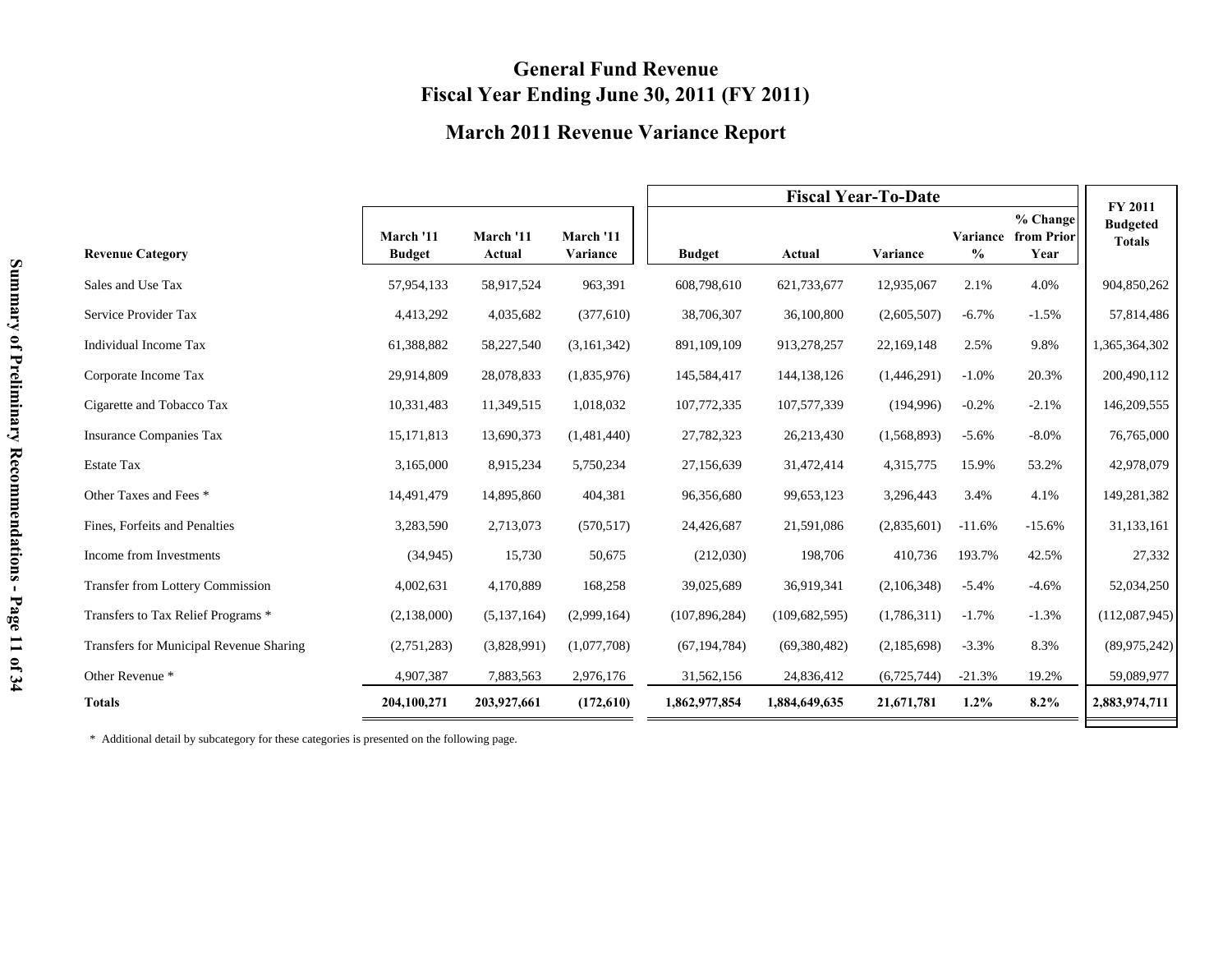## **General Fund Revenue Fiscal Year Ending June 30, 2011 (FY 2011)**

## **March 2011 Revenue Variance Report**

|                                                      |                            |                            |                       | <b>Fiscal Year-To-Date</b> |                 |                  |               |                                                |                                                    |
|------------------------------------------------------|----------------------------|----------------------------|-----------------------|----------------------------|-----------------|------------------|---------------|------------------------------------------------|----------------------------------------------------|
| <b>Revenue Category</b>                              | March '11<br><b>Budget</b> | March '11<br><b>Actual</b> | March '11<br>Variance | <b>Budget</b>              | Actual          | Variance         | $\frac{0}{0}$ | % Change<br><b>Variance from Prior</b><br>Year | <b>FY 2011</b><br><b>Budgeted</b><br><b>Totals</b> |
| <b>Detail of Other Taxes and Fees:</b>               |                            |                            |                       |                            |                 |                  |               |                                                |                                                    |
| - Property Tax - Unorganized Territory               | $\theta$                   | $\mathbf{0}$               | $\mathbf{0}$          | 12,080,762                 | 11,896,097      | (184, 665)       | $-1.5%$       | 5.0%                                           | 13,245,281                                         |
| - Real Estate Transfer Tax                           | 520,290                    | 1,373,652                  | 853,362               | 10,064,450                 | 10,856,379      | 791,929          | 7.9%          | 18.8%                                          | 13,298,052                                         |
| - Liquor Taxes and Fees                              | 1,496,214                  | 1,576,800                  | 80,586                | 14,743,666                 | 15,196,548      | 452,882          | 3.1%          | 2.9%                                           | 20,413,193                                         |
| - Corporation Fees and Licenses                      | 1,421,025                  | 1,383,443                  | (37, 582)             | 3,443,641                  | 3,637,191       | 193,550          | 5.6%          | 7.3%                                           | 7,697,099                                          |
| - Telecommunication Personal Prop. Tax               | $\mathbf{0}$               | $\mathbf{0}$               | $\theta$              | $\overline{0}$             | (24, 852)       | (24, 852)        | N/A           | $-136.8%$                                      | 16,775,988                                         |
| - Finance Industry Fees                              | 2,101,419                  | 2,609,620                  | 508,201               | 16,561,695                 | 18,481,520      | 1,919,825        | 11.6%         | 5.4%                                           | 22,865,980                                         |
| - Milk Handling Fee                                  | 657,142                    | 770,829                    | 113,687               | 3,696,912                  | 3,574,026       | (122, 886)       | $-3.3%$       | $-54.5%$                                       | 5,949,972                                          |
| - Racino Revenue                                     | 787,029                    | 987,072                    | 200,043               | 7,355,082                  | 7,162,418       | (192, 664)       | $-2.6%$       | 2.4%                                           | 11,199,473                                         |
| - Boat, ATV and Snowmobile Fees                      | 236,441                    | 130,741                    | (105,700)             | 2,993,306                  | 2,622,064       | (371, 242)       | $-12.4%$      | $-1.0%$                                        | 4,500,295                                          |
| - Hunting and Fishing License Fees                   | 637,746                    | 480,969                    | (156,777)             | 11,519,488                 | 11,907,647      | 388,159          | 3.4%          | 0.5%                                           | 17,420,998                                         |
| - Other Miscellaneous Taxes and Fees                 | 6,634,173                  | 5,582,735                  | (1,051,438)           | 13,897,678                 | 14,344,084      | 446,406          | 3.2%          | 42.2%                                          | 15,915,051                                         |
| <b>Subtotal - Other Taxes and Fees</b>               | 14,491,479                 | 14,895,860                 | 404,381               | 96,356,680                 | 99,653,123      | 3,296,443        | 3.4%          | 4.1%                                           | 149,281,382                                        |
| <b>Detail of Other Revenue:</b>                      |                            |                            |                       |                            |                 |                  |               |                                                |                                                    |
| - Liquor Sales and Operations                        | 2,292                      | 4,950                      | 2,658                 | 20,628                     | 23,242          | 2,614            | 12.7%         | 17.3%                                          | 7,391,759                                          |
| - Targeted Case Management (DHHS)                    | 1,826,891                  | 3,639,470                  | 1,812,579             | 17,679,059                 | 12,821,536      | (4,857,523)      | $-27.5%$      | $-17.8%$                                       | 23,159,729                                         |
| - State Cost Allocation Program                      | 1,338,335                  | 1,531,737                  | 193,402               | 12,538,628                 | 10,925,331      | (1,613,297)      | $-12.9%$      | $-8.3%$                                        | 16,699,059                                         |
| - Unclaimed Property Transfer                        | $\boldsymbol{0}$           | $\mathbf{0}$               | $\boldsymbol{0}$      | $\overline{0}$             | $\mathbf{0}$    | $\boldsymbol{0}$ | N/A           | N/A                                            | 2,333,420                                          |
| - Toursim Transfer                                   | $\Omega$                   | $\overline{0}$             | $\theta$              | (9,048,877)                | (9,048,877)     | $\overline{0}$   | 0.0%          | $-0.3%$                                        | (9,048,877)                                        |
| - Transfer to Maine Milk Pool                        | (600,000)                  | (213, 836)                 | 386,164               | (4,611,691)                | (4,225,527)     | 386,164          | 8.4%          | 60.6%                                          | (4,611,691)                                        |
| - Transfer to STAR Transportation Fund               | $\mathbf{0}$               | $\mathbf{0}$               | $\theta$              | (3,100,352)                | (3,100,352)     | $\mathbf{0}$     | 0.0%          | 1.1%                                           | (3,100,352)                                        |
| - Other Miscellaneous Revenue                        | 2,339,869                  | 2,921,241                  | 581,372               | 18,084,761                 | 17,441,060      | (643,701)        | $-3.6%$       | 8.0%                                           | 26,266,930                                         |
| <b>Subtotal - Other Revenue</b>                      | 4,907,387                  | 7,883,563                  | 2,976,176             | 31,562,156                 | 24,836,412      | (6,725,744)      | $-21.3%$      | 19.2%                                          | 59,089,977                                         |
| <b>Detail of Transfers to Tax Relief Programs:</b>   |                            |                            |                       |                            |                 |                  |               |                                                |                                                    |
| - Me. Resident Prop. Tax Program (Circuitbreaker)    | (1,545,766)                | (1,381,027)                | 164,739               | (40,061,735)               | (38, 222, 431)  | 1,839,304        | 4.6%          | $-3.3%$                                        | (43,500,000)                                       |
| - BETR - Business Equipment Tax Reimb.               | (573,076)                  | (3,756,137)                | (3,183,061)           | (50, 289, 744)             | (55, 153, 152)  | (4,863,408)      | $-9.7%$       | 2.9%                                           | (51,043,140)                                       |
| - BETE - Municipal Bus. Equip. Tax Reimb.            | (19, 158)                  | $\overline{0}$             | 19,158                | (17,544,805)               | (16,307,012)    | 1,237,793        | 7.1%          | $-12.8%$                                       | (17,544,805)                                       |
| <b>Subtotal - Tax Relief Transfers</b>               | (2, 138, 000)              | (5, 137, 164)              | (2,999,164)           | (107, 896, 284)            | (109, 682, 595) | (1,786,311)      | $-1.7%$       | $-1.3%$                                        | (112,087,945)                                      |
| <b>Inland Fisheries and Wildlife Revenue - Total</b> | 968,098                    | 681,761                    | (286, 337)            | 15,376,900                 | 15,370,862      | (6,038)          | $0.0\%$       | $0.4\%$                                        | 23,068,034                                         |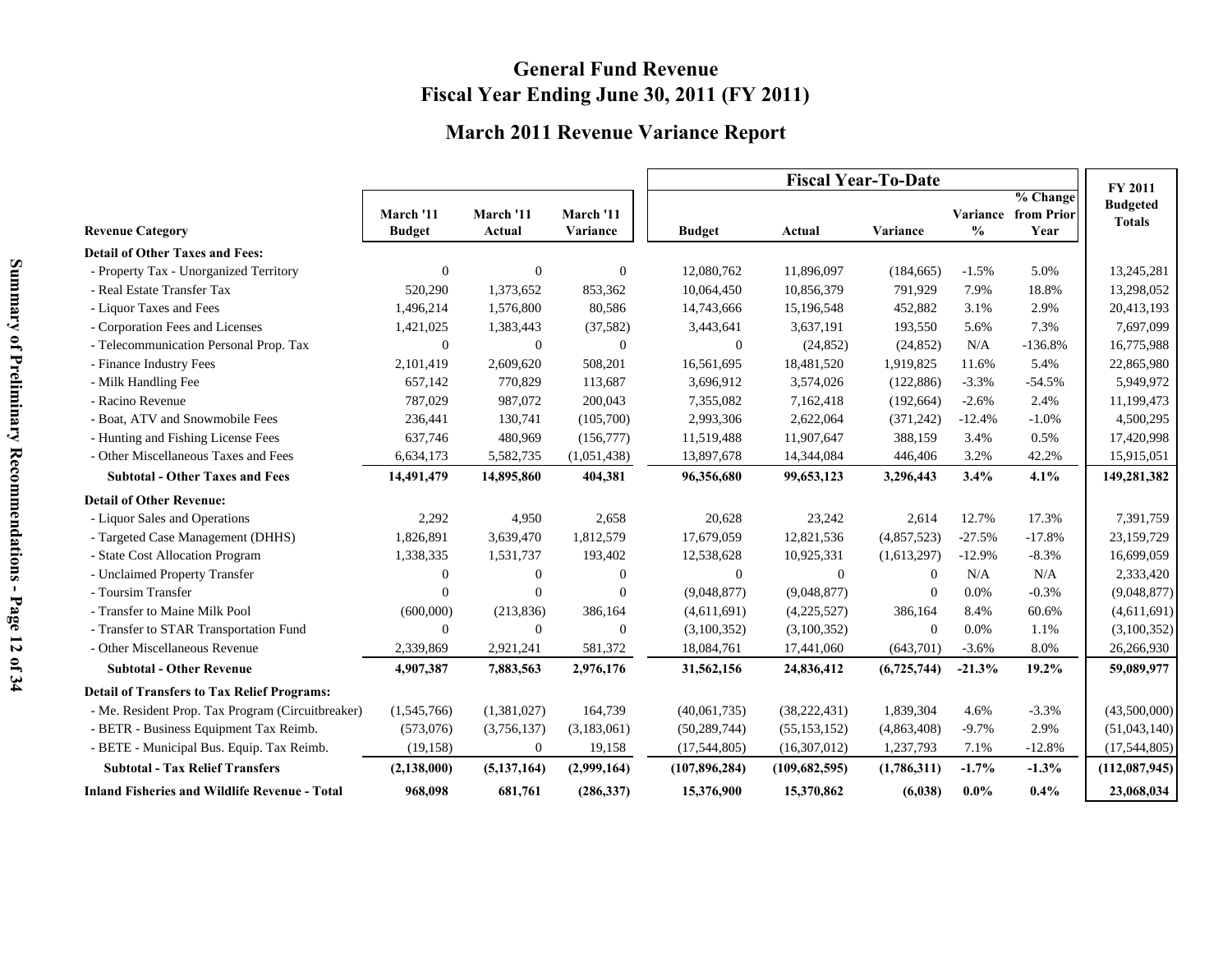## **Current Law (including LD 100, PL 2011, c. 1)**

|                                                                | ັ                |                  |                  |                  |                    |
|----------------------------------------------------------------|------------------|------------------|------------------|------------------|--------------------|
|                                                                | <b>FY11</b>      | <b>FY12</b>      | <b>FY13</b>      | <b>FY14</b>      | <b>FY15</b>        |
| INDIVIDUAL INCOME TAX TRANSFER<br>2702                         | $(\$67,304,284)$ | $(\$72,630,300)$ | $(\$76,814,081)$ | $(\$82,755,544)$ | $(\$87,120,806)$   |
| CORPORATE INCOME TAX TRANSFER<br>2703                          | (\$10,125,469)   | (\$10,420,523)   | (\$11,352,065)   | (\$12,440,777)   | (\$13,240,992)     |
| <b>SALES TAX TRANS/REV SHARING TRANSFER</b><br>2704            | $(\$45,259,592)$ | $(\$46,909,586)$ | $(\$49,222,244)$ | $(\$51,450,852)$ | $(\$53,236,873)$   |
| <b>SERVICE PROVIDER TAX TRANSFER</b><br>2738                   | $(\$2,931,220)$  | $(\$2,963,168)$  | $(\$3,072,858)$  | $(\$3,215,541)$  | $(\$3,329,440)$    |
| LGF Total 5% of Prior Months Sales and Income Tax Collections  | (\$125,620,565)  | (S132, 923, 577) | (\$140,461,248)  | (\$149,862,714)  | $($ \$156,928,111) |
| FIXED TRANSFER FROM LOCAL GOVERNMENT FUND<br>2727              | \$38,145,323     | \$0              | \$0              | \$0              | \$0                |
| FIXED TRANSFER TO DISPRO TAX BURDEN FUND<br>2744               | $(\$2,500,000)$  | $(\$3,000,000)$  | $(\$3,500,000)$  | $(\$4,000,000)$  | $(\$4,000,000)$    |
| Net General Fund Transfers for Revenue Sharing                 | $(\$89,975,242)$ | (\$135,923,577)  | (\$143,961,248)  | (\$153,862,714)  | (\$160,928,111)    |
|                                                                |                  |                  |                  |                  |                    |
| Disproportionate Tax Burden Fund (Revenue Sharing II) % Share  | 16.0%            | 17.0%            | 18.0%            | 19.0%            | 20.0%              |
| Disproportionate Tax Burden Fund (Revenue Sharing II) \$ Share | \$16,496,039     | \$25,597,008     | \$28,783,025     | \$32,473,916     | \$35,385,622       |
| Local Government Fund (LGF) - Revenue Sharing I Share          | \$73,479,203     | \$110,326,569    | \$115,178,223    | \$121,388,798    | \$125,542,489      |
|                                                                |                  |                  |                  |                  |                    |

## **With May 2011 Revenue Revisions**

|                                                                | <b>FY11</b>      | <b>FY12</b>      | <b>FY13</b>      | <b>FY14</b>      | <b>FY15</b>        |
|----------------------------------------------------------------|------------------|------------------|------------------|------------------|--------------------|
| INDIVIDUAL INCOME TAX TRANSFER<br>2702                         | $(\$69,189,665)$ | $(\$73,196,075)$ | $(\$76,216,955)$ | $(\$80,104,610)$ | $(\$84,594,677)$   |
| <b>CORPORATE INCOME TAX TRANSFER</b><br>2703                   | $(\$9,815,210)$  | $(\$9,842,414)$  | $(\$10,342,824)$ | (\$11,796,158)   | (\$12,667,974)     |
| <b>SALES TAX TRANS/REV SHARING TRANSFER</b><br>2704            | $(\$45,641,055)$ | $(\$47,411,252)$ | $(\$49,490,896)$ | $(\$51,544,565)$ | $(\$53,447,905)$   |
| <b>SERVICE PROVIDER TAX TRANSFER</b><br>2738                   | $(\$2,931,220)$  | $(\$2,963,168)$  | $(\$3,072,858)$  | $(\$3,215,540)$  | $(\$3,329,440)$    |
| LGF Total 5% of Prior Months Sales and Income Tax Collections  | (S127, 577, 150) | (S133, 412, 909) | (S139, 123, 533) | (S146, 660, 873) | $($ \$154,039,996) |
| FIXED TRANSFER FROM LOCAL GOVERNMENT FUND<br>2727              | \$38,145,323     | \$0              | \$0              | \$0              | \$0                |
| FIXED TRANSFER TO DISPRO TAX BURDEN FUND<br>2744               | $(\$2,500,000)$  | $(\$3,000,000)$  | $(\$3,500,000)$  | $(\$4,000,000)$  | $(\$4,000,000)$    |
| Net General Fund Transfers for Revenue Sharing                 | $(\$91,931,827)$ | (\$136,412,909)  | (\$142,623,533)  | (\$150,660,873)  | (\$158,039,996)    |
|                                                                |                  |                  |                  |                  |                    |
| Disproportionate Tax Burden Fund (Revenue Sharing II) % Share  | 16.0%            | 17.0%            | 18.0%            | 19.0%            | 20.0%              |
| Disproportionate Tax Burden Fund (Revenue Sharing II) \$ Share | \$16,809,092     | \$25,680,195     | \$28,542,236     | \$31,865,566     | \$34,807,999       |
| Local Government Fund (LGF) - Revenue Sharing I Share          | \$75,122,735     | \$110,732,714    | \$114,081,297    | \$118,795,307    | \$123,231,997      |
| <b>Incremental Changes by Components</b>                       |                  |                  |                  |                  |                    |
| INDIVIDUAL INCOME TAX TRANSFER<br>2702                         | (\$1,885,381)    | $(\$565,775)$    | \$597,126        | \$2,650,934      | \$2,526,129        |
| <b>CORPORATE INCOME TAX TRANSFER</b><br>2703                   | \$310,259        | \$578,109        | \$1,009,241      | \$644,619        | \$573,018          |
| <b>SALES TAX TRANS/REV SHARING TRANSFER</b><br>2704            | $(\$381,463)$    | $(\$501,666)$    | $(\$268,652)$    | $(\$93,713)$     | $(\$211,032)$      |
| <b>SERVICE PROVIDER TAX TRANSFER</b><br>2738                   | \$0              | \$0              | \$0              | \$1              | \$0                |
|                                                                | (\$1,956,585)    | $(\$489,332)$    | \$1,337,715      | \$3,201,841      | \$2,888,115        |

**Prepared by the Office of Fiscal and Program Review**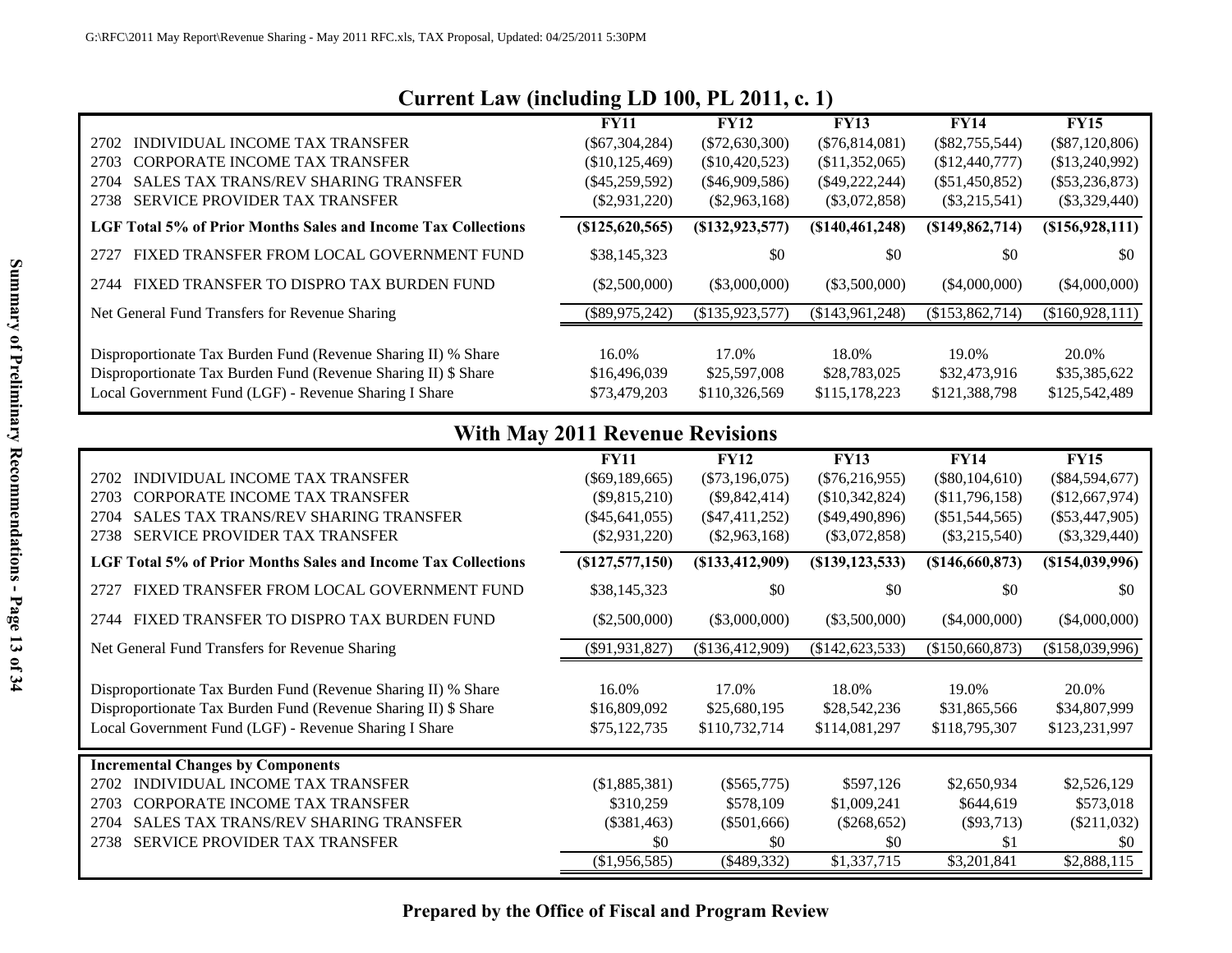|  |  | <b>Revenue Sharing Transfer Calculations - May 2011 Revenue Forecast</b> |
|--|--|--------------------------------------------------------------------------|
|  |  |                                                                          |

|                | <b>FY 2011</b>                                      | <b>FY 2012</b>  | <b>FY 2013</b>                                                                                        | <b>FY 2014</b>                                                                                     | <b>FY 2015</b>  |                                                           |
|----------------|-----------------------------------------------------|-----------------|-------------------------------------------------------------------------------------------------------|----------------------------------------------------------------------------------------------------|-----------------|-----------------------------------------------------------|
|                | 914,146,307                                         | 955,670,171     | 997,278,147                                                                                           | 1,038,234,736                                                                                      | 1,075,670,228   |                                                           |
|                | 57,814,486                                          | 59,555,680      | 61,840,807                                                                                            | 64,809,166                                                                                         | 66,947,869      |                                                           |
|                | 1,392,702,302                                       | 1,473,961,381   | 1,531,440,946                                                                                         | 1,612,052,036                                                                                      | 1,703,148,942   |                                                           |
|                | 193, 182, 264                                       | 197,492,542     | 208,502,165                                                                                           | 240,742,214                                                                                        | 255,576,892     |                                                           |
|                | 2,557,845,359                                       | 2,686,679,774   | 2,799,062,065                                                                                         | 2,955,838,152                                                                                      | 3,101,343,931   |                                                           |
|                |                                                     |                 |                                                                                                       |                                                                                                    |                 | FY11 Dist.                                                |
| FY 2010 Act.   | <b>FY 2011</b>                                      | <b>FY 2012</b>  | FY 2013                                                                                               | <b>FY 2014</b>                                                                                     | FY 2015         | June %                                                    |
| (8, 128, 972)  | (8, 195, 232)                                       | (8,567,489)     | (8,940,500)                                                                                           | (9,307,672)                                                                                        | (9,643,278)     | 17.93%                                                    |
| (525, 817)     | (485,321)                                           | (499, 937)      | (519, 119)                                                                                            | (544, 037)                                                                                         |                 | 16.79%                                                    |
| (8, 158, 255)  | (8,603,705)                                         | (9,105,699)     | (9,460,791)                                                                                           | (9,958,783)                                                                                        | (10,521,553)    | 12.36%                                                    |
| (1,599,892)    | (1,443,795)                                         | (1,476,008)     | (1,558,292)                                                                                           | (1,799,245)                                                                                        |                 | 14.95%                                                    |
| (18, 412, 936) | (18, 728, 053)                                      | (19,649,133)    | (20, 478, 702)                                                                                        | (21,609,737)                                                                                       | (22, 636, 937)  |                                                           |
|                |                                                     |                 |                                                                                                       |                                                                                                    |                 |                                                           |
|                | 66,260                                              | 372,257         | 373,011                                                                                               | 367,172                                                                                            | 335,606         |                                                           |
|                | (40, 496)                                           | 14,616          | 19,182                                                                                                | 24,918                                                                                             | 17,953          |                                                           |
|                | 445,450                                             | 501,994         | 355,092                                                                                               | 497,992                                                                                            | 562,770         |                                                           |
|                | (156,097)                                           | 32,213          | 82,284                                                                                                | 240,953                                                                                            | 110,871         |                                                           |
|                | 315,117                                             | 921,080         | 829,569                                                                                               | 1,131,035                                                                                          | 1,027,200       |                                                           |
|                |                                                     |                 |                                                                                                       |                                                                                                    |                 |                                                           |
|                | (45, 641, 055)                                      | (47, 411, 252)  | (49, 490, 896)                                                                                        | (51, 544, 565)                                                                                     |                 |                                                           |
|                | (2,931,220)                                         | (2,963,168)     | (3,072,858)                                                                                           | (3,215,540)                                                                                        |                 |                                                           |
|                | (69, 189, 665)                                      | (73, 196, 075)  | (76, 216, 955)                                                                                        | (80, 104, 610)                                                                                     | (84,594,677)    |                                                           |
|                | (9,815,210)                                         | (9,842,414)     | (10,342,824)                                                                                          | (11,796,158)                                                                                       | (12,667,974)    |                                                           |
|                | (127, 577, 150)                                     | (133, 412, 909) | (139, 123, 533)                                                                                       | (146, 660, 873)                                                                                    | (154, 039, 996) |                                                           |
|                | General Fund Transfers @ 5% of Base with Lag Effect |                 | June Revenue Sharing General Fund transfer amounts transferred in July of next fiscal year $^{\rm 1}$ | June Prior Year Minus June Current Year = General Fund Revenue Increase (Decrease) from Lag Effect |                 | (561,990)<br>(1,910,116)<br>(53, 447, 905)<br>(3,329,440) |

### **Notes:**

<sup>1</sup> Reflects monthly distribution based on May 2011forecast of the Revenue Forecasting Committee and PL 2011, c. 1.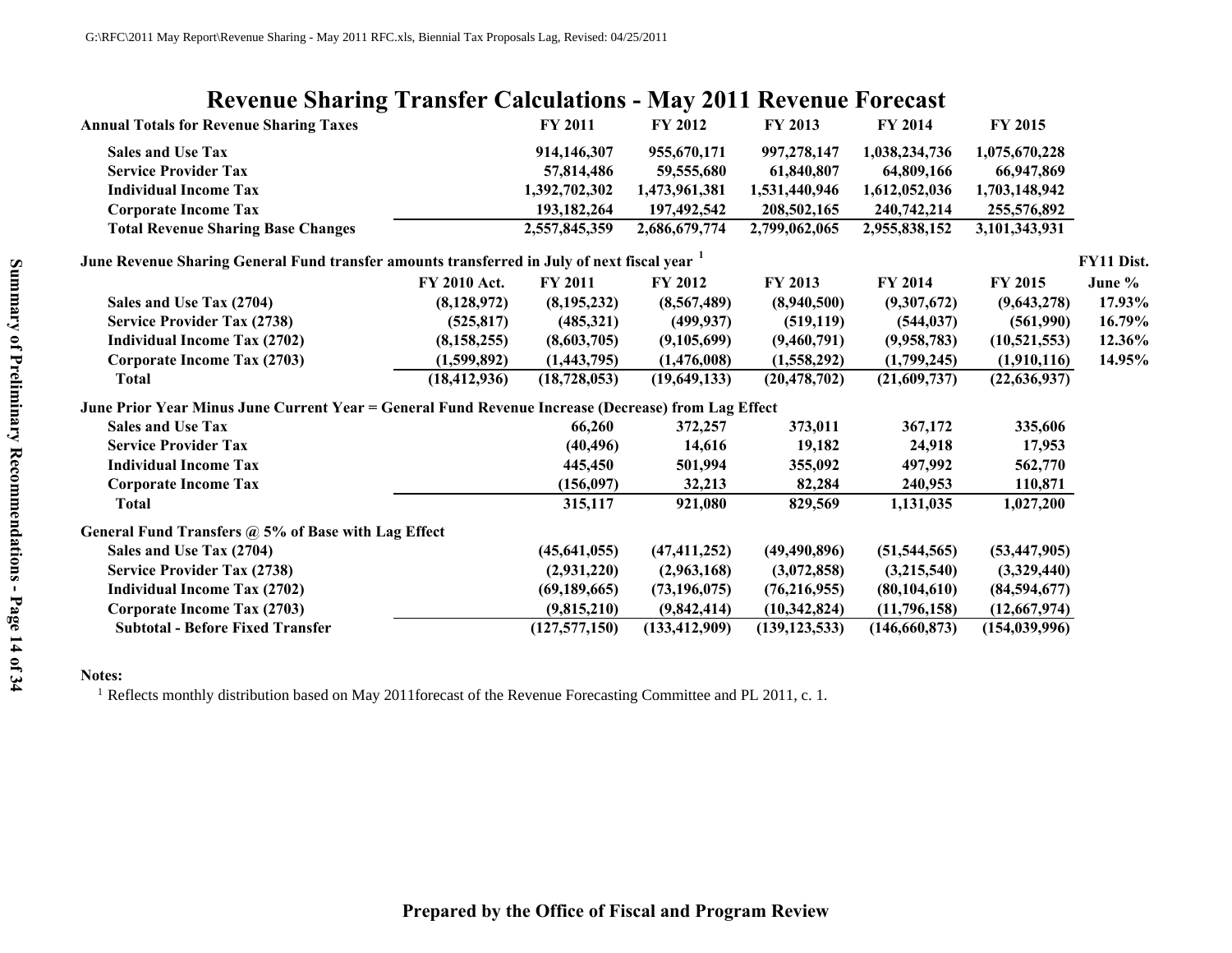| Revenue Forecasting Committee - May 2011 - Racino Revenue              |       |                       |                                                                        |               |               |               |               |
|------------------------------------------------------------------------|-------|-----------------------|------------------------------------------------------------------------|---------------|---------------|---------------|---------------|
| <b>GENERAL FUND REVENUE</b>                                            |       | <b>2009-10 Actual</b> | 2010-11                                                                | 2011-12       | 2012-13       | 2013-14       | 2014-15       |
| Current Forecast - General Fund Revenue                                |       | \$10,428,101          | \$10,921,973                                                           | \$10,895,638  | \$9,942,961   | \$10,227,030  | \$10,519,622  |
| Incremental Effect of May 2011 Forecast                                |       |                       | $(\$394,873)$                                                          | \$3,799       | $(\$640,444)$ | $(\$659,656)$ | $(\$679,446)$ |
| May 2011 Forecast - Revised General Fund Revenue                       |       | \$10,428,101          | \$10,527,100                                                           | \$10,899,437  | \$9,302,517   | \$9,567,374   | \$9,840,176   |
| <b>FUND FOR A HEALTHY MAINE REVENUE</b>                                |       | <b>2009-10 Actual</b> | 2010-11                                                                | 2011-12       | 2012-13       | 2013-14       | 2014-15       |
| Current Forecast - Fund for a Healthy Maine Revenue                    |       | \$4,500,000           | \$4,500,000                                                            | \$4,500,000   | \$5,601,895   | \$5,769,952   | \$5,943,051   |
| Incremental Effect of May 2011 Forecast                                |       |                       | \$0                                                                    | \$0           | $(\$251,249)$ | (\$258,786)   | $(\$266,550)$ |
| May 2011 Forecast - Fund for a Healthy Maine Revenue                   |       | \$4,500,000           | \$4,500,000                                                            | \$4,500,000   | \$5,350,646   | \$5,511,166   | \$5,676,501   |
|                                                                        |       |                       | Detail of Current Revenue Forecast - Distribution of Total Slot Income |               |               |               |               |
|                                                                        |       | <b>2009-10 Actual</b> | 2010-11                                                                | 2011-12       | 2012-13       | 2013-14       | 2014-15       |
| Gross Slot Income (Coin/Voucher In)<br>A                               |       | \$702,826,756         | \$692,027,967                                                          | \$704,032,395 | \$668,830,775 | \$688,895,698 | \$709,562,569 |
| $\, {\bf B}$<br>Player's Share (Payback Value)                         |       | \$641,581,943         | \$630,587,186                                                          | \$640,669,479 | \$608,636,005 | \$626,895,086 | \$645,701,938 |
| $\mathbf C$<br>General Fund - Administration (1% of Gross Slot Income) | 1.0%  | \$7,028,268           | \$6,920,280                                                            | \$7,040,324   | \$6,688,308   | \$6,888,957   | \$7,095,626   |
| "Net Slot Machine Income" (=A-B-C)                                     |       | \$54,216,545          | \$54,520,500                                                           | \$56,322,592  | \$53,506,462  | \$55,111,656  | \$56,765,005  |
| Licensees' Share of "Net Slot Machine Income"                          | 61.0% | \$33,072,092          | \$33,257,505                                                           | \$34,356,781  | \$32,638,942  | \$33,618,110  | \$34,626,653  |
| Distribution of State Share of "Net Slot Machine Income"               | 39.0% | <b>2009-10 Actual</b> | 2010-11                                                                | 2011-12       | 2012-13       | 2013-14       | 2014-15       |
| General Fund (other)                                                   | 3.0%  | \$1,626,496           | \$1,635,615                                                            | \$1,689,678   | \$1,605,194   | \$1,653,350   | \$1,702,950   |
| General Fund (After 48 months - November 2009)                         | 1.0%  | \$339,753             | \$545,205                                                              | \$563,226     | \$535,065     | \$551,117     | \$567,650     |
| Fund for Healthy Maine (FHM)                                           | 10.0% | \$4,500,000           | \$4,500,000                                                            | \$4,500,000   | \$5,350,646   | \$5,511,166   | \$5,676,501   |
| FHM Amounts over \$4,500,000 (7/1/09 to 6/30/12) to General Fund       |       | \$921,654             | \$952,050                                                              | \$1,132,259   |               |               |               |
| University of Maine Scholarship Fund                                   | 2.0%  | \$1,084,331           | \$1,090,410                                                            | \$1,126,452   | \$1,070,129   | \$1,102,233   | \$1,135,300   |
| Maine Community College System - Scholarship Funds                     | 1.0%  | \$542,165             | \$545,205                                                              | \$563,226     | \$535,065     | \$551,117     | \$567,650     |
| <b>Resident Municipalities</b>                                         | 1.0%  | \$542,165             | \$545,205                                                              | \$563,226     | \$535,065     | \$551,117     | \$567,650     |
| <b>Purse Supplements</b>                                               | 10.0% | \$5,421,654           | \$5,452,050                                                            | \$5,632,259   | \$5,350,646   | \$5,511,166   | \$5,676,501   |
| <b>Sire Stakes Fund</b>                                                | 3.0%  | \$1,626,496           | \$1,635,615                                                            | \$1,689,678   | \$1,605,194   | \$1,653,350   | \$1,702,950   |
| Fund to Encourage Racing at Commercial Tracks                          | 4.0%  | \$2,168,662           | \$2,180,820                                                            | \$2,252,904   | \$2,140,258   | \$2,204,466   | \$2,270,600   |
| Fund to Stabilize Off-Track Betting (48 months - until Oct 2009)       | 2.0%  | \$404,824             | \$0                                                                    | \$0           | \$0           | \$0           | \$0           |
| Fund to Stabilize Off-Track Betting (after 48 months - Nov 2009)       | 1.0%  | \$339,753             | \$545,205                                                              | \$563,226     | \$535,065     | \$551,117     | \$567,650     |
| Agricultural Fair Support Fund                                         | 3.0%  | \$1,626,496           | \$1,635,615                                                            | \$1,689,678   | \$1,605,194   | \$1,653,350   | \$1,702,950   |
| <b>Revenue Summary</b>                                                 |       | <b>2009-10 Actual</b> | 2010-11                                                                | 2011-12       | 2012-13       | 2013-14       | 2014-15       |
| <b>General Fund</b>                                                    |       |                       |                                                                        |               |               |               |               |
| <b>General Fund Administration</b>                                     |       | \$7,028,268           | \$6,920,280                                                            | \$7,040,324   | \$6,688,308   | \$6,888,957   | \$7,095,626   |
| <b>General Fund (Other)</b>                                            |       | \$2,887,903           | \$3,132,870                                                            | \$3,385,163   | \$2,140,259   | \$2,204,467   | \$2,270,600   |
| <b>Licensing revenue</b>                                               |       | \$502,556             | \$461,950                                                              | \$461,950     | \$461,950     | \$461,950     | \$461,950     |
| <b>Reimbursement - Background Checks</b>                               |       | \$9,374               | \$12,000                                                               | \$12,000      | \$12,000      | \$12,000      | \$12,000      |
| <b>Subtotal - General Fund</b>                                         |       | \$10,428,101          | \$10,527,100                                                           | \$10,899,437  | \$9,302,517   | \$9,567,374   | \$9,840,176   |
| <b>Fund for Healthy Maine</b>                                          |       | \$4,500,000           | \$4,500,000                                                            | \$4,500,000   | \$5,350,646   | \$5,511,166   | \$5,676,501   |
| <b>Other Special Revenue Funds</b>                                     |       |                       |                                                                        |               |               |               |               |
| <b>Harness Racing Commission</b>                                       |       | \$11,587,885          | \$11,449,305                                                           | \$11,827,745  | \$11,236,357  | \$11,573,449  | \$11,920,651  |
| <b>HRC</b> - Subtotal                                                  |       | \$11,587,885          | \$11,449,305                                                           | \$11,827,745  | \$11,236,357  | \$11,573,449  | \$11,920,651  |
| <b>PUS-</b> host municipalities                                        |       | \$25,000              | \$25,000                                                               | \$25,000      | \$25,000      | \$25,000      | \$25,000      |
| <b>University of Maine Scholarship Fund</b>                            |       | \$1,084,331           | \$1,090,410                                                            | \$1,126,452   | \$1,070,129   | \$1,102,233   | \$1,135,300   |
| <b>Maine Community College System Scholarships</b>                     |       | \$542,165             | \$545,205                                                              | \$563,226     | \$535,065     | \$551,117     | \$567,650     |
| <b>Resident Municipalities</b>                                         |       | \$542,165             | \$545,205                                                              | \$563,226     | \$535,065     | \$551,117     | \$567,650     |
| <b>Subtotal - Other Special Revenue Funds</b>                          |       | \$13,781,546          | \$13,655,125                                                           | \$14,105,649  | \$13,401,616  | \$13,802,916  | \$14,216,251  |

## **Revenue Forecasting Committee - May 2011 - Racino Revenue**

Revenue Forecasting Committee - May 2011 Forecast<br> **Racino Revenue Detail - Page 1 of 3**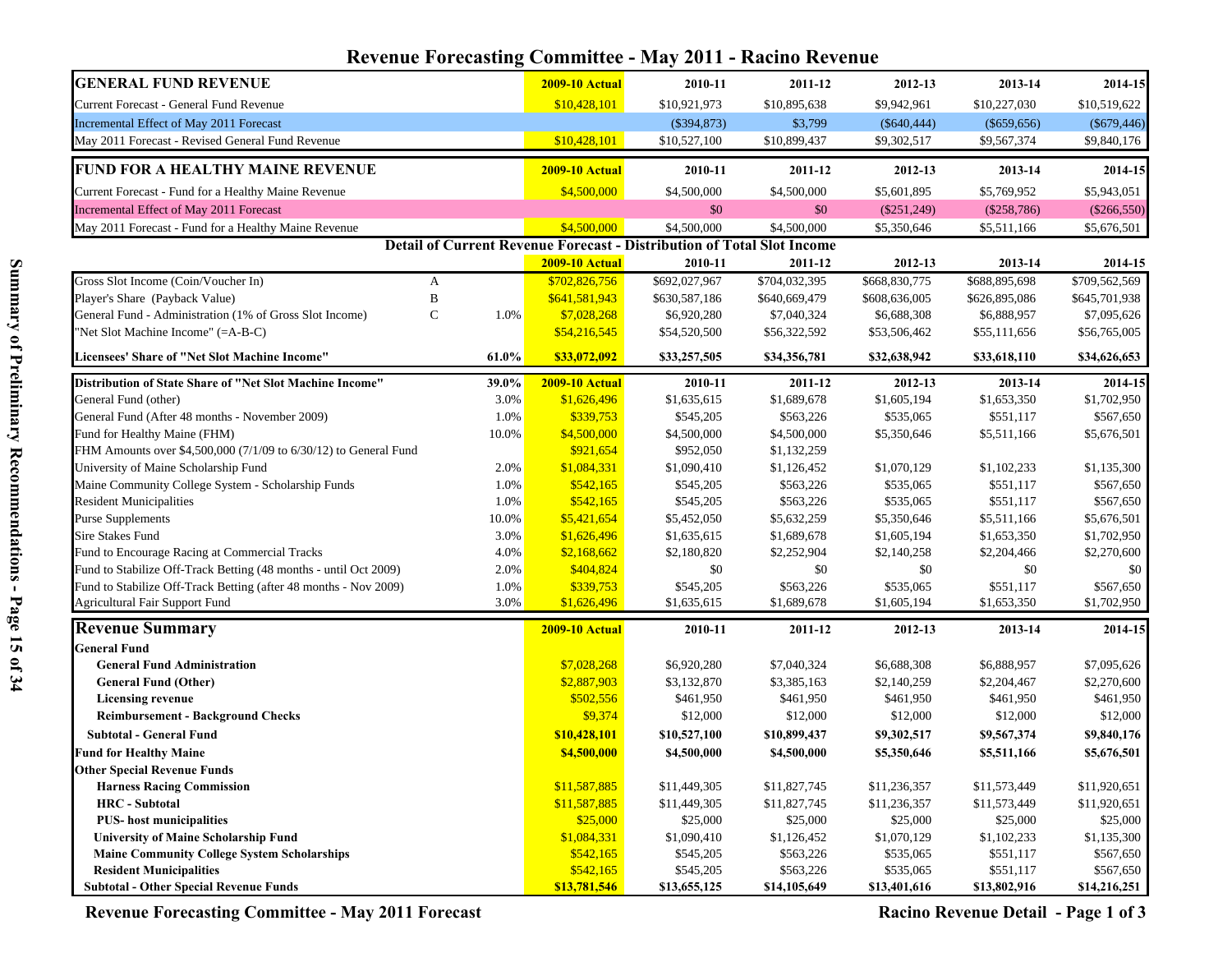| <b>Details and Assumptions</b>                        |            |                       |               |               |               |               |               |  |
|-------------------------------------------------------|------------|-----------------------|---------------|---------------|---------------|---------------|---------------|--|
| <b>Calculated Gross Slot Machine Income Per Month</b> | # of days  | <b>2009-10 Actual</b> | 2010-11       | 2011-12       | 2012-13       | 2013-14       | 2014-15       |  |
| <b>Total Gross Slot Income - Fiscal Year</b>          |            | \$702,826,756         | \$692,027,967 | \$704,032,395 | \$668,830,775 | \$688,895,698 | \$709,562,569 |  |
| July                                                  | 31         | \$78,820,881          | \$72,671,581  | \$65,009,920  | \$61,759,424  | \$63,612,207  | \$65,520,573  |  |
| August                                                | 31         | \$57,008,179          | \$60,902,277  | \$68,101,796  | \$64,696,706  | \$66,637,608  | \$68,636,736  |  |
| September                                             | $30\,$     | \$72,488,512          | \$74,709,334  | \$64,676,937  | \$61,443,090  | \$63,286,383  | \$65,184,975  |  |
| October                                               | 31         | \$55,447,256          | \$55,778,532  | \$62,372,351  | \$59,253,734  | \$61,031,346  | \$62,862,286  |  |
| November                                              | 30         | \$50,876,475          | \$49,760,317  | \$54,600,000  | \$51,870,000  | \$53,426,100  | \$55,028,883  |  |
| December                                              | 30         | \$55,372,467          | \$49,480,973  | \$48,750,000  | \$46,312,500  | \$47,701,875  | \$49,132,931  |  |
| January                                               | 31         | \$48,382,311          | \$45,758,764  | \$53,475,000  | \$50,801,250  | \$52,325,288  | \$53,895,046  |  |
| February                                              | $28\,$     | \$55,260,578          | \$49,979,310  | \$55,300,000  | \$52,535,000  | \$54,111,050  | \$55,734,382  |  |
| March                                                 | 31         | \$69,451,996          | \$63,386,493  | \$60,450,000  | \$57,427,500  | \$59,150,325  | \$60,924,835  |  |
| April                                                 | 29         | \$53,118,522          | \$53,650,000  | \$54,186,500  | \$51,477,175  | \$53,021,490  | \$54,612,135  |  |
| May                                                   | 31         | \$52,447,407          | \$57,350,000  | \$57,923,500  | \$55,027,325  | \$56,678,145  | \$58,378,489  |  |
| June                                                  | 30         | \$54,152,172          | \$58,600,386  | \$59,186,390  | \$56,227,070  | \$57,913,883  | \$59,651,299  |  |
| Player's Share of Slot Machine Income Per Month       |            | <b>2009-10 Actual</b> | 2010-11       | 2011-12       | 2012-13       | 2013-14       | 2014-15       |  |
| <b>Total Player's Share - Fiscal Year</b>             |            | \$641,581,943         | \$630,587,186 | \$640,669,479 | \$608,636,005 | \$626,895,086 | \$645,701,938 |  |
| July                                                  |            | \$72,130,008          | \$66,261,420  | \$59,159,027  | \$56,201,076  | \$57,887,108  | \$59,623,721  |  |
| August                                                |            | \$52,015,680          | \$55,524,326  | \$61,972,635  | \$58,874,003  | \$60,640,223  | \$62,459,430  |  |
| September                                             |            | \$66,211,063          | \$68,131,178  | \$58,856,013  | \$55,913,212  | \$57,590,609  | \$59,318,327  |  |
| October                                               |            | \$50,529,209          | \$50,808,377  | \$56,758,840  | \$53,920,898  | \$55,538,525  | \$57,204,680  |  |
| November                                              |            | \$46,604,391          | \$45,213,650  | \$49,686,000  | \$47,201,700  | \$48,617,751  | \$50,076,284  |  |
| December                                              |            | \$50,483,462          | \$45,111,372  | \$44,362,500  | \$42,144,375  | \$43,408,706  | \$44,710,967  |  |
| January                                               |            | \$44,177,641          | \$41,728,275  | \$48,662,250  | \$46,229,138  | \$47,616,012  | \$49,044,492  |  |
| February                                              |            | \$50,227,404          | \$45,596,796  | \$50,323,000  | \$47,806,850  | \$49,241,056  | \$50,718,287  |  |
| March                                                 |            | \$63,414,548          | \$57,752,346  | \$55,009,500  | \$52,259,025  | \$53,826,796  | \$55,441,600  |  |
| April                                                 |            | \$48,499,324          | \$48,875,150  | \$49,309,715  | \$46,844,229  | \$48,249,556  | \$49,697,043  |  |
| May                                                   |            | \$47,919,275          | \$52,228,645  | \$52,710,385  | \$50,074,866  | \$51,577,112  | \$53,124,425  |  |
| June                                                  |            | \$49,369,938          | \$53,355,652  | \$53,859,615  | \$51,166,634  | \$52,701,633  | \$54,282,682  |  |
| <b>Licensing and Application Revenues:</b>            | Fee        | <b>2009-10 Actual</b> | 2010-11       | 2011-12       | 2012-13       | 2013-14       | 2014-15       |  |
|                                                       |            |                       |               |               |               |               |               |  |
| Slot Machine Operator- Initial Application Fee        | \$200,000  | \$0                   | \$0           | \$0           | \$0           | \$0           | \$0           |  |
| Slot Machine Operator- Annual Renewal Fee             | \$75,000   | \$75,200              | \$75,000      | \$75,000      | \$75,000      | \$75,000      | \$75,000      |  |
| Transfer of Operator Renewal Fee to host municipality |            | $(\$25,000)$          | $(\$25,000)$  | $(\$25,000)$  | $(\$25,000)$  | $(\$25,000)$  | (\$25,000)    |  |
| Slot Machine Distributor - Initial Application Fee    | \$200,000  | \$0                   | $\$0$         | \$0           | \$0           | \$0           | \$0           |  |
| Slot Machine Distributor - Annual Renewal Fee         | \$75,000   | \$300,625             | \$300,000     | \$300,000     | \$300,000     | \$300,000     | \$300,000     |  |
| Slot Machines - Initial Registration Fee              | \$100      | \$0                   | \$0           | \$0           | \$0           | \$0           | \$0           |  |
| Slot Machines - Annual Renewal Fee                    | \$100      | \$117,400             | \$101,200     | \$101,200     | \$101,200     | \$101,200     | \$101,200     |  |
| <b>Gambling Services Vendors</b>                      | \$2,000    | \$2,000               | \$2,000       | \$2,000       | \$2,000       | \$2,000       | \$2,000       |  |
| Licensed Employees - All Fees                         | \$250/\$25 | \$32,331              | \$8,750       | \$8,750       | \$8,750       | \$8,750       | \$8,750       |  |
| Other Revenue deposited as Licensing Revenue          |            | \$0                   | \$0           | \$0           | \$0           | \$0           | \$0           |  |
| <b>Total License Fees</b>                             |            | \$502,556             | \$461,950     | \$461,950     | \$461,950     | \$461,950     | \$461,950     |  |
| Licensee Background Check Cost Reimbursement          |            | \$9,374               | \$12,000      | \$12,000      | \$12,000      | \$12,000      | \$12,000      |  |
|                                                       |            |                       |               |               |               |               |               |  |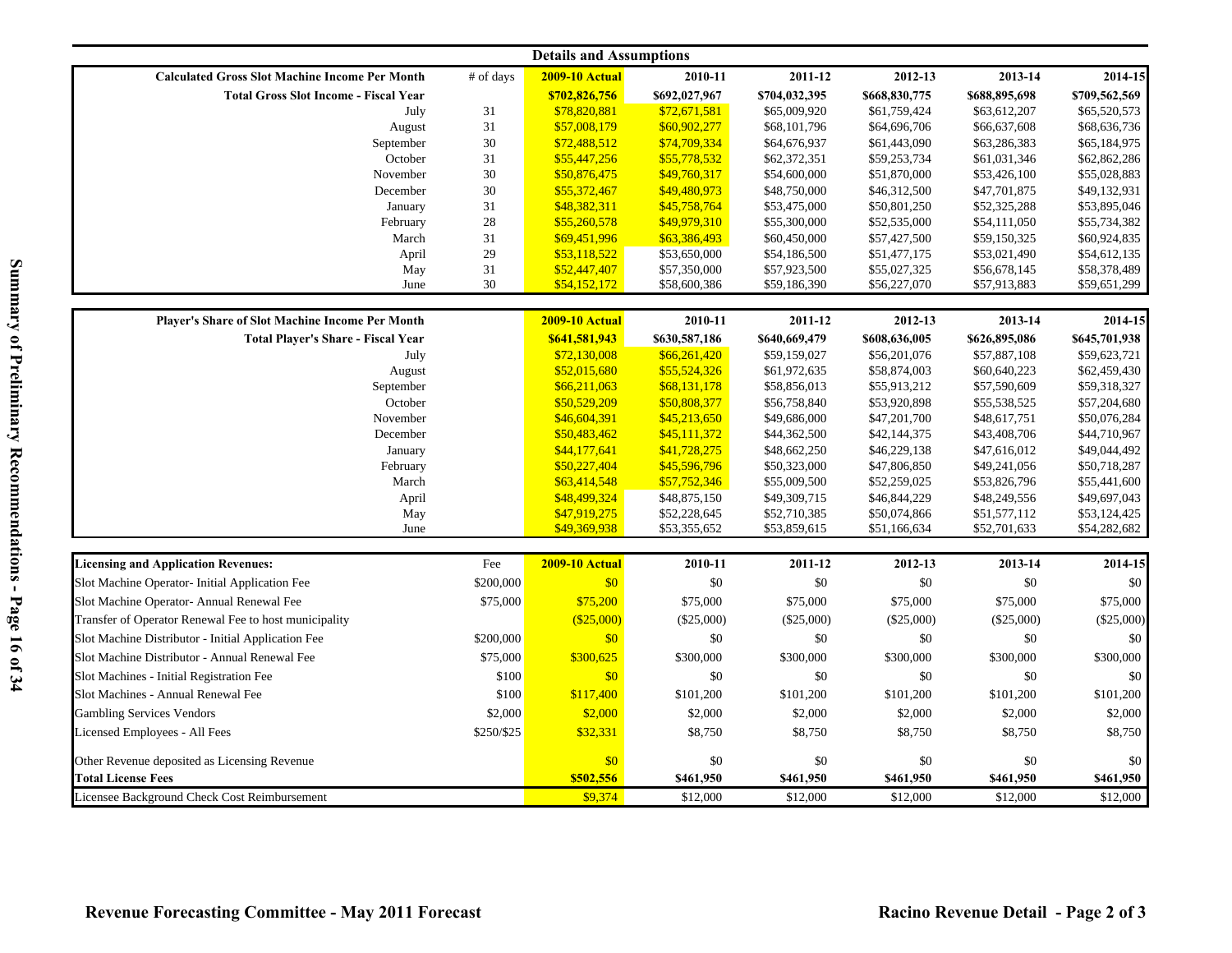| 1,000<br>1,000<br>1,000<br>1,000<br>1,000<br>1,000<br>July<br>1,000<br>1,000<br>1,000<br>1,000<br>1,000<br>1,000<br>August<br>1,000<br>1,000<br>1,000<br>1,000<br>1,000<br>1,000<br>September<br>1,000<br>October<br>1,000<br>1,000<br>1,000<br>1,000<br>1,000<br>1,000<br>November<br>1,000<br>1,000<br>1,000<br>1,000<br>1,000<br>1,000<br>1,000<br>1,000<br>1,000<br>December<br>1,000<br>1,000<br>1,000<br>1,000<br>1,000<br>1,000<br>1,000<br>1,000<br>January<br>1,000<br>1,000<br>1,000<br>1,000<br>1,000<br>1,000<br>February<br>1,000<br>1,000<br>1,000<br>1,000<br>1,000<br>March<br>1,000<br>1,000<br>1,000<br>1,000<br>1,000<br>1,000<br>1,000<br>April<br>1,000<br>1,000<br>1,000<br>1,000<br>1,000<br>1,000<br>May<br>1,000<br>1,000<br>1,000<br>1,000<br>1,000<br>1,000<br>June<br>2014-15<br>Payback % Average for Month<br><b>2009-10 Actual</b><br>2010-11<br>2011-12<br>2012-13<br>2013-14<br>91.51%<br>91.00%<br>91.18%<br>91.00%<br>91.00%<br>91.00%<br>July<br>91.24%<br>91.17%<br>91.00%<br>91.00%<br>91.00%<br>91.00%<br>August<br>91.00%<br>91.34%<br>91.20%<br>September<br>91.00%<br>91.00%<br>91.00%<br>91.09%<br>91.00%<br>91.00%<br>October<br>91.13%<br>91.00%<br>91.00%<br>91.00%<br>November<br>91.60%<br>90.86%<br>91.00%<br>91.00%<br>91.00%<br>91.00%<br>91.17%<br>91.17%<br>December<br>91.00%<br>91.00%<br>91.00%<br>91.31%<br>91.19%<br>91.00%<br>91.00%<br>91.00%<br>91.00%<br>January<br>91.00%<br>90.89%<br>91.23%<br>91.00%<br>91.00%<br>91.00%<br>February<br>91.31%<br>91.11%<br>91.00%<br>91.00%<br>91.00%<br>March<br>91.00%<br>91.30%<br>91.10%<br>91.00%<br>91.00%<br>91.00%<br>April<br>91.00%<br>91.07%<br>91.00%<br>91.37%<br>91.00%<br>91.00%<br>91.00%<br>May<br>91.17%<br>91.05%<br>91.00%<br>91.00%<br>91.00%<br>91.00%<br>June<br>Average Total Slot Income Per Machine Per Day<br>2010-11<br>2011-12<br>2013-14<br>2014-15<br><b>2009-10 Actual</b><br>2012-13<br>\$1,937<br>\$1,875<br>\$1,939<br>\$1,842<br>\$1,954<br>\$1,897<br><b>Average for the Fiscal Year</b><br>2,252.03<br>2,076.33<br>2,097<br>1,992<br>\$2,052<br>\$2,114<br>July<br>2,036.01<br>2,175.08<br>2,197<br>\$2,150<br>\$2,214<br>2,087<br>August<br>2,134.55<br>2,071.10<br>2,156<br>\$2,110<br>\$2,173<br>September<br>2,048<br>1,992.09<br>\$2,028<br>October<br>1,980.26<br>2,012<br>\$1,969<br>1,911<br>1,820<br>\$1,834<br>1,817.02<br>1,777.15<br>\$1,781<br>November<br>1,729<br>1,628.60<br>1,455.32<br>1,625<br>\$1,590<br>\$1,638<br>December<br>1,544<br>1,725<br>\$1,739<br>1,727.94<br>1,634.24<br>1,639<br>\$1,688<br>January<br>1,975<br>\$1,991<br>1,973.59<br>1,784.98<br>1,876<br>\$1,933<br>February<br>1,984.34<br>1,811.04<br>1,950<br>\$1,908<br>\$1,965<br>March<br>1,853<br>1,869<br>\$1,883<br>1,967.35<br>1,850<br>1,775<br>\$1,828<br>April<br>1,850<br>1,869<br>\$1,828<br>\$1,883<br>1,873.12<br>1,775<br>May | <b>Number of Machines</b> | <b>2009-10 Actual</b> | 2010-11 | 2011-12 | 2012-13 | 2013-14 | 2014-15 |
|------------------------------------------------------------------------------------------------------------------------------------------------------------------------------------------------------------------------------------------------------------------------------------------------------------------------------------------------------------------------------------------------------------------------------------------------------------------------------------------------------------------------------------------------------------------------------------------------------------------------------------------------------------------------------------------------------------------------------------------------------------------------------------------------------------------------------------------------------------------------------------------------------------------------------------------------------------------------------------------------------------------------------------------------------------------------------------------------------------------------------------------------------------------------------------------------------------------------------------------------------------------------------------------------------------------------------------------------------------------------------------------------------------------------------------------------------------------------------------------------------------------------------------------------------------------------------------------------------------------------------------------------------------------------------------------------------------------------------------------------------------------------------------------------------------------------------------------------------------------------------------------------------------------------------------------------------------------------------------------------------------------------------------------------------------------------------------------------------------------------------------------------------------------------------------------------------------------------------------------------------------------------------------------------------------------------------------------------------------------------------------------------------------------------------------------------------------------------------------------------------------------------------------------------------------------------------------------------------------------------------------------------------------------------------------------------------------------------------------------------------------------------------------------------------------------------------------------------------------------------------|---------------------------|-----------------------|---------|---------|---------|---------|---------|
|                                                                                                                                                                                                                                                                                                                                                                                                                                                                                                                                                                                                                                                                                                                                                                                                                                                                                                                                                                                                                                                                                                                                                                                                                                                                                                                                                                                                                                                                                                                                                                                                                                                                                                                                                                                                                                                                                                                                                                                                                                                                                                                                                                                                                                                                                                                                                                                                                                                                                                                                                                                                                                                                                                                                                                                                                                                                              |                           |                       |         |         |         |         |         |
|                                                                                                                                                                                                                                                                                                                                                                                                                                                                                                                                                                                                                                                                                                                                                                                                                                                                                                                                                                                                                                                                                                                                                                                                                                                                                                                                                                                                                                                                                                                                                                                                                                                                                                                                                                                                                                                                                                                                                                                                                                                                                                                                                                                                                                                                                                                                                                                                                                                                                                                                                                                                                                                                                                                                                                                                                                                                              |                           |                       |         |         |         |         |         |
|                                                                                                                                                                                                                                                                                                                                                                                                                                                                                                                                                                                                                                                                                                                                                                                                                                                                                                                                                                                                                                                                                                                                                                                                                                                                                                                                                                                                                                                                                                                                                                                                                                                                                                                                                                                                                                                                                                                                                                                                                                                                                                                                                                                                                                                                                                                                                                                                                                                                                                                                                                                                                                                                                                                                                                                                                                                                              |                           |                       |         |         |         |         |         |
|                                                                                                                                                                                                                                                                                                                                                                                                                                                                                                                                                                                                                                                                                                                                                                                                                                                                                                                                                                                                                                                                                                                                                                                                                                                                                                                                                                                                                                                                                                                                                                                                                                                                                                                                                                                                                                                                                                                                                                                                                                                                                                                                                                                                                                                                                                                                                                                                                                                                                                                                                                                                                                                                                                                                                                                                                                                                              |                           |                       |         |         |         |         |         |
|                                                                                                                                                                                                                                                                                                                                                                                                                                                                                                                                                                                                                                                                                                                                                                                                                                                                                                                                                                                                                                                                                                                                                                                                                                                                                                                                                                                                                                                                                                                                                                                                                                                                                                                                                                                                                                                                                                                                                                                                                                                                                                                                                                                                                                                                                                                                                                                                                                                                                                                                                                                                                                                                                                                                                                                                                                                                              |                           |                       |         |         |         |         |         |
|                                                                                                                                                                                                                                                                                                                                                                                                                                                                                                                                                                                                                                                                                                                                                                                                                                                                                                                                                                                                                                                                                                                                                                                                                                                                                                                                                                                                                                                                                                                                                                                                                                                                                                                                                                                                                                                                                                                                                                                                                                                                                                                                                                                                                                                                                                                                                                                                                                                                                                                                                                                                                                                                                                                                                                                                                                                                              |                           |                       |         |         |         |         |         |
|                                                                                                                                                                                                                                                                                                                                                                                                                                                                                                                                                                                                                                                                                                                                                                                                                                                                                                                                                                                                                                                                                                                                                                                                                                                                                                                                                                                                                                                                                                                                                                                                                                                                                                                                                                                                                                                                                                                                                                                                                                                                                                                                                                                                                                                                                                                                                                                                                                                                                                                                                                                                                                                                                                                                                                                                                                                                              |                           |                       |         |         |         |         |         |
|                                                                                                                                                                                                                                                                                                                                                                                                                                                                                                                                                                                                                                                                                                                                                                                                                                                                                                                                                                                                                                                                                                                                                                                                                                                                                                                                                                                                                                                                                                                                                                                                                                                                                                                                                                                                                                                                                                                                                                                                                                                                                                                                                                                                                                                                                                                                                                                                                                                                                                                                                                                                                                                                                                                                                                                                                                                                              |                           |                       |         |         |         |         |         |
|                                                                                                                                                                                                                                                                                                                                                                                                                                                                                                                                                                                                                                                                                                                                                                                                                                                                                                                                                                                                                                                                                                                                                                                                                                                                                                                                                                                                                                                                                                                                                                                                                                                                                                                                                                                                                                                                                                                                                                                                                                                                                                                                                                                                                                                                                                                                                                                                                                                                                                                                                                                                                                                                                                                                                                                                                                                                              |                           |                       |         |         |         |         |         |
|                                                                                                                                                                                                                                                                                                                                                                                                                                                                                                                                                                                                                                                                                                                                                                                                                                                                                                                                                                                                                                                                                                                                                                                                                                                                                                                                                                                                                                                                                                                                                                                                                                                                                                                                                                                                                                                                                                                                                                                                                                                                                                                                                                                                                                                                                                                                                                                                                                                                                                                                                                                                                                                                                                                                                                                                                                                                              |                           |                       |         |         |         |         |         |
|                                                                                                                                                                                                                                                                                                                                                                                                                                                                                                                                                                                                                                                                                                                                                                                                                                                                                                                                                                                                                                                                                                                                                                                                                                                                                                                                                                                                                                                                                                                                                                                                                                                                                                                                                                                                                                                                                                                                                                                                                                                                                                                                                                                                                                                                                                                                                                                                                                                                                                                                                                                                                                                                                                                                                                                                                                                                              |                           |                       |         |         |         |         |         |
|                                                                                                                                                                                                                                                                                                                                                                                                                                                                                                                                                                                                                                                                                                                                                                                                                                                                                                                                                                                                                                                                                                                                                                                                                                                                                                                                                                                                                                                                                                                                                                                                                                                                                                                                                                                                                                                                                                                                                                                                                                                                                                                                                                                                                                                                                                                                                                                                                                                                                                                                                                                                                                                                                                                                                                                                                                                                              |                           |                       |         |         |         |         |         |
|                                                                                                                                                                                                                                                                                                                                                                                                                                                                                                                                                                                                                                                                                                                                                                                                                                                                                                                                                                                                                                                                                                                                                                                                                                                                                                                                                                                                                                                                                                                                                                                                                                                                                                                                                                                                                                                                                                                                                                                                                                                                                                                                                                                                                                                                                                                                                                                                                                                                                                                                                                                                                                                                                                                                                                                                                                                                              |                           |                       |         |         |         |         |         |
|                                                                                                                                                                                                                                                                                                                                                                                                                                                                                                                                                                                                                                                                                                                                                                                                                                                                                                                                                                                                                                                                                                                                                                                                                                                                                                                                                                                                                                                                                                                                                                                                                                                                                                                                                                                                                                                                                                                                                                                                                                                                                                                                                                                                                                                                                                                                                                                                                                                                                                                                                                                                                                                                                                                                                                                                                                                                              |                           |                       |         |         |         |         |         |
|                                                                                                                                                                                                                                                                                                                                                                                                                                                                                                                                                                                                                                                                                                                                                                                                                                                                                                                                                                                                                                                                                                                                                                                                                                                                                                                                                                                                                                                                                                                                                                                                                                                                                                                                                                                                                                                                                                                                                                                                                                                                                                                                                                                                                                                                                                                                                                                                                                                                                                                                                                                                                                                                                                                                                                                                                                                                              |                           |                       |         |         |         |         |         |
|                                                                                                                                                                                                                                                                                                                                                                                                                                                                                                                                                                                                                                                                                                                                                                                                                                                                                                                                                                                                                                                                                                                                                                                                                                                                                                                                                                                                                                                                                                                                                                                                                                                                                                                                                                                                                                                                                                                                                                                                                                                                                                                                                                                                                                                                                                                                                                                                                                                                                                                                                                                                                                                                                                                                                                                                                                                                              |                           |                       |         |         |         |         |         |
|                                                                                                                                                                                                                                                                                                                                                                                                                                                                                                                                                                                                                                                                                                                                                                                                                                                                                                                                                                                                                                                                                                                                                                                                                                                                                                                                                                                                                                                                                                                                                                                                                                                                                                                                                                                                                                                                                                                                                                                                                                                                                                                                                                                                                                                                                                                                                                                                                                                                                                                                                                                                                                                                                                                                                                                                                                                                              |                           |                       |         |         |         |         |         |
|                                                                                                                                                                                                                                                                                                                                                                                                                                                                                                                                                                                                                                                                                                                                                                                                                                                                                                                                                                                                                                                                                                                                                                                                                                                                                                                                                                                                                                                                                                                                                                                                                                                                                                                                                                                                                                                                                                                                                                                                                                                                                                                                                                                                                                                                                                                                                                                                                                                                                                                                                                                                                                                                                                                                                                                                                                                                              |                           |                       |         |         |         |         |         |
|                                                                                                                                                                                                                                                                                                                                                                                                                                                                                                                                                                                                                                                                                                                                                                                                                                                                                                                                                                                                                                                                                                                                                                                                                                                                                                                                                                                                                                                                                                                                                                                                                                                                                                                                                                                                                                                                                                                                                                                                                                                                                                                                                                                                                                                                                                                                                                                                                                                                                                                                                                                                                                                                                                                                                                                                                                                                              |                           |                       |         |         |         |         |         |
|                                                                                                                                                                                                                                                                                                                                                                                                                                                                                                                                                                                                                                                                                                                                                                                                                                                                                                                                                                                                                                                                                                                                                                                                                                                                                                                                                                                                                                                                                                                                                                                                                                                                                                                                                                                                                                                                                                                                                                                                                                                                                                                                                                                                                                                                                                                                                                                                                                                                                                                                                                                                                                                                                                                                                                                                                                                                              |                           |                       |         |         |         |         |         |
|                                                                                                                                                                                                                                                                                                                                                                                                                                                                                                                                                                                                                                                                                                                                                                                                                                                                                                                                                                                                                                                                                                                                                                                                                                                                                                                                                                                                                                                                                                                                                                                                                                                                                                                                                                                                                                                                                                                                                                                                                                                                                                                                                                                                                                                                                                                                                                                                                                                                                                                                                                                                                                                                                                                                                                                                                                                                              |                           |                       |         |         |         |         |         |
|                                                                                                                                                                                                                                                                                                                                                                                                                                                                                                                                                                                                                                                                                                                                                                                                                                                                                                                                                                                                                                                                                                                                                                                                                                                                                                                                                                                                                                                                                                                                                                                                                                                                                                                                                                                                                                                                                                                                                                                                                                                                                                                                                                                                                                                                                                                                                                                                                                                                                                                                                                                                                                                                                                                                                                                                                                                                              |                           |                       |         |         |         |         |         |
|                                                                                                                                                                                                                                                                                                                                                                                                                                                                                                                                                                                                                                                                                                                                                                                                                                                                                                                                                                                                                                                                                                                                                                                                                                                                                                                                                                                                                                                                                                                                                                                                                                                                                                                                                                                                                                                                                                                                                                                                                                                                                                                                                                                                                                                                                                                                                                                                                                                                                                                                                                                                                                                                                                                                                                                                                                                                              |                           |                       |         |         |         |         |         |
|                                                                                                                                                                                                                                                                                                                                                                                                                                                                                                                                                                                                                                                                                                                                                                                                                                                                                                                                                                                                                                                                                                                                                                                                                                                                                                                                                                                                                                                                                                                                                                                                                                                                                                                                                                                                                                                                                                                                                                                                                                                                                                                                                                                                                                                                                                                                                                                                                                                                                                                                                                                                                                                                                                                                                                                                                                                                              |                           |                       |         |         |         |         |         |
|                                                                                                                                                                                                                                                                                                                                                                                                                                                                                                                                                                                                                                                                                                                                                                                                                                                                                                                                                                                                                                                                                                                                                                                                                                                                                                                                                                                                                                                                                                                                                                                                                                                                                                                                                                                                                                                                                                                                                                                                                                                                                                                                                                                                                                                                                                                                                                                                                                                                                                                                                                                                                                                                                                                                                                                                                                                                              |                           |                       |         |         |         |         |         |
|                                                                                                                                                                                                                                                                                                                                                                                                                                                                                                                                                                                                                                                                                                                                                                                                                                                                                                                                                                                                                                                                                                                                                                                                                                                                                                                                                                                                                                                                                                                                                                                                                                                                                                                                                                                                                                                                                                                                                                                                                                                                                                                                                                                                                                                                                                                                                                                                                                                                                                                                                                                                                                                                                                                                                                                                                                                                              |                           |                       |         |         |         |         |         |
|                                                                                                                                                                                                                                                                                                                                                                                                                                                                                                                                                                                                                                                                                                                                                                                                                                                                                                                                                                                                                                                                                                                                                                                                                                                                                                                                                                                                                                                                                                                                                                                                                                                                                                                                                                                                                                                                                                                                                                                                                                                                                                                                                                                                                                                                                                                                                                                                                                                                                                                                                                                                                                                                                                                                                                                                                                                                              |                           |                       |         |         |         |         |         |
|                                                                                                                                                                                                                                                                                                                                                                                                                                                                                                                                                                                                                                                                                                                                                                                                                                                                                                                                                                                                                                                                                                                                                                                                                                                                                                                                                                                                                                                                                                                                                                                                                                                                                                                                                                                                                                                                                                                                                                                                                                                                                                                                                                                                                                                                                                                                                                                                                                                                                                                                                                                                                                                                                                                                                                                                                                                                              |                           |                       |         |         |         |         |         |
|                                                                                                                                                                                                                                                                                                                                                                                                                                                                                                                                                                                                                                                                                                                                                                                                                                                                                                                                                                                                                                                                                                                                                                                                                                                                                                                                                                                                                                                                                                                                                                                                                                                                                                                                                                                                                                                                                                                                                                                                                                                                                                                                                                                                                                                                                                                                                                                                                                                                                                                                                                                                                                                                                                                                                                                                                                                                              |                           |                       |         |         |         |         |         |
|                                                                                                                                                                                                                                                                                                                                                                                                                                                                                                                                                                                                                                                                                                                                                                                                                                                                                                                                                                                                                                                                                                                                                                                                                                                                                                                                                                                                                                                                                                                                                                                                                                                                                                                                                                                                                                                                                                                                                                                                                                                                                                                                                                                                                                                                                                                                                                                                                                                                                                                                                                                                                                                                                                                                                                                                                                                                              |                           |                       |         |         |         |         |         |
|                                                                                                                                                                                                                                                                                                                                                                                                                                                                                                                                                                                                                                                                                                                                                                                                                                                                                                                                                                                                                                                                                                                                                                                                                                                                                                                                                                                                                                                                                                                                                                                                                                                                                                                                                                                                                                                                                                                                                                                                                                                                                                                                                                                                                                                                                                                                                                                                                                                                                                                                                                                                                                                                                                                                                                                                                                                                              |                           |                       |         |         |         |         |         |
|                                                                                                                                                                                                                                                                                                                                                                                                                                                                                                                                                                                                                                                                                                                                                                                                                                                                                                                                                                                                                                                                                                                                                                                                                                                                                                                                                                                                                                                                                                                                                                                                                                                                                                                                                                                                                                                                                                                                                                                                                                                                                                                                                                                                                                                                                                                                                                                                                                                                                                                                                                                                                                                                                                                                                                                                                                                                              |                           |                       |         |         |         |         |         |
|                                                                                                                                                                                                                                                                                                                                                                                                                                                                                                                                                                                                                                                                                                                                                                                                                                                                                                                                                                                                                                                                                                                                                                                                                                                                                                                                                                                                                                                                                                                                                                                                                                                                                                                                                                                                                                                                                                                                                                                                                                                                                                                                                                                                                                                                                                                                                                                                                                                                                                                                                                                                                                                                                                                                                                                                                                                                              |                           |                       |         |         |         |         |         |
|                                                                                                                                                                                                                                                                                                                                                                                                                                                                                                                                                                                                                                                                                                                                                                                                                                                                                                                                                                                                                                                                                                                                                                                                                                                                                                                                                                                                                                                                                                                                                                                                                                                                                                                                                                                                                                                                                                                                                                                                                                                                                                                                                                                                                                                                                                                                                                                                                                                                                                                                                                                                                                                                                                                                                                                                                                                                              |                           |                       |         |         |         |         |         |
|                                                                                                                                                                                                                                                                                                                                                                                                                                                                                                                                                                                                                                                                                                                                                                                                                                                                                                                                                                                                                                                                                                                                                                                                                                                                                                                                                                                                                                                                                                                                                                                                                                                                                                                                                                                                                                                                                                                                                                                                                                                                                                                                                                                                                                                                                                                                                                                                                                                                                                                                                                                                                                                                                                                                                                                                                                                                              |                           |                       |         |         |         |         |         |
|                                                                                                                                                                                                                                                                                                                                                                                                                                                                                                                                                                                                                                                                                                                                                                                                                                                                                                                                                                                                                                                                                                                                                                                                                                                                                                                                                                                                                                                                                                                                                                                                                                                                                                                                                                                                                                                                                                                                                                                                                                                                                                                                                                                                                                                                                                                                                                                                                                                                                                                                                                                                                                                                                                                                                                                                                                                                              |                           |                       |         |         |         |         |         |
|                                                                                                                                                                                                                                                                                                                                                                                                                                                                                                                                                                                                                                                                                                                                                                                                                                                                                                                                                                                                                                                                                                                                                                                                                                                                                                                                                                                                                                                                                                                                                                                                                                                                                                                                                                                                                                                                                                                                                                                                                                                                                                                                                                                                                                                                                                                                                                                                                                                                                                                                                                                                                                                                                                                                                                                                                                                                              |                           |                       |         |         |         |         |         |
|                                                                                                                                                                                                                                                                                                                                                                                                                                                                                                                                                                                                                                                                                                                                                                                                                                                                                                                                                                                                                                                                                                                                                                                                                                                                                                                                                                                                                                                                                                                                                                                                                                                                                                                                                                                                                                                                                                                                                                                                                                                                                                                                                                                                                                                                                                                                                                                                                                                                                                                                                                                                                                                                                                                                                                                                                                                                              |                           |                       |         |         |         |         |         |
|                                                                                                                                                                                                                                                                                                                                                                                                                                                                                                                                                                                                                                                                                                                                                                                                                                                                                                                                                                                                                                                                                                                                                                                                                                                                                                                                                                                                                                                                                                                                                                                                                                                                                                                                                                                                                                                                                                                                                                                                                                                                                                                                                                                                                                                                                                                                                                                                                                                                                                                                                                                                                                                                                                                                                                                                                                                                              |                           |                       |         |         |         |         |         |
| 1,953<br>1,934.01<br>1,973<br>\$1,930<br>\$1,988<br>1,874<br>June                                                                                                                                                                                                                                                                                                                                                                                                                                                                                                                                                                                                                                                                                                                                                                                                                                                                                                                                                                                                                                                                                                                                                                                                                                                                                                                                                                                                                                                                                                                                                                                                                                                                                                                                                                                                                                                                                                                                                                                                                                                                                                                                                                                                                                                                                                                                                                                                                                                                                                                                                                                                                                                                                                                                                                                                            |                           |                       |         |         |         |         |         |
| <b>Assumed to one-time decline</b>                                                                                                                                                                                                                                                                                                                                                                                                                                                                                                                                                                                                                                                                                                                                                                                                                                                                                                                                                                                                                                                                                                                                                                                                                                                                                                                                                                                                                                                                                                                                                                                                                                                                                                                                                                                                                                                                                                                                                                                                                                                                                                                                                                                                                                                                                                                                                                                                                                                                                                                                                                                                                                                                                                                                                                                                                                           |                           |                       |         |         |         |         |         |

Declines by 5% due to Oxford Casino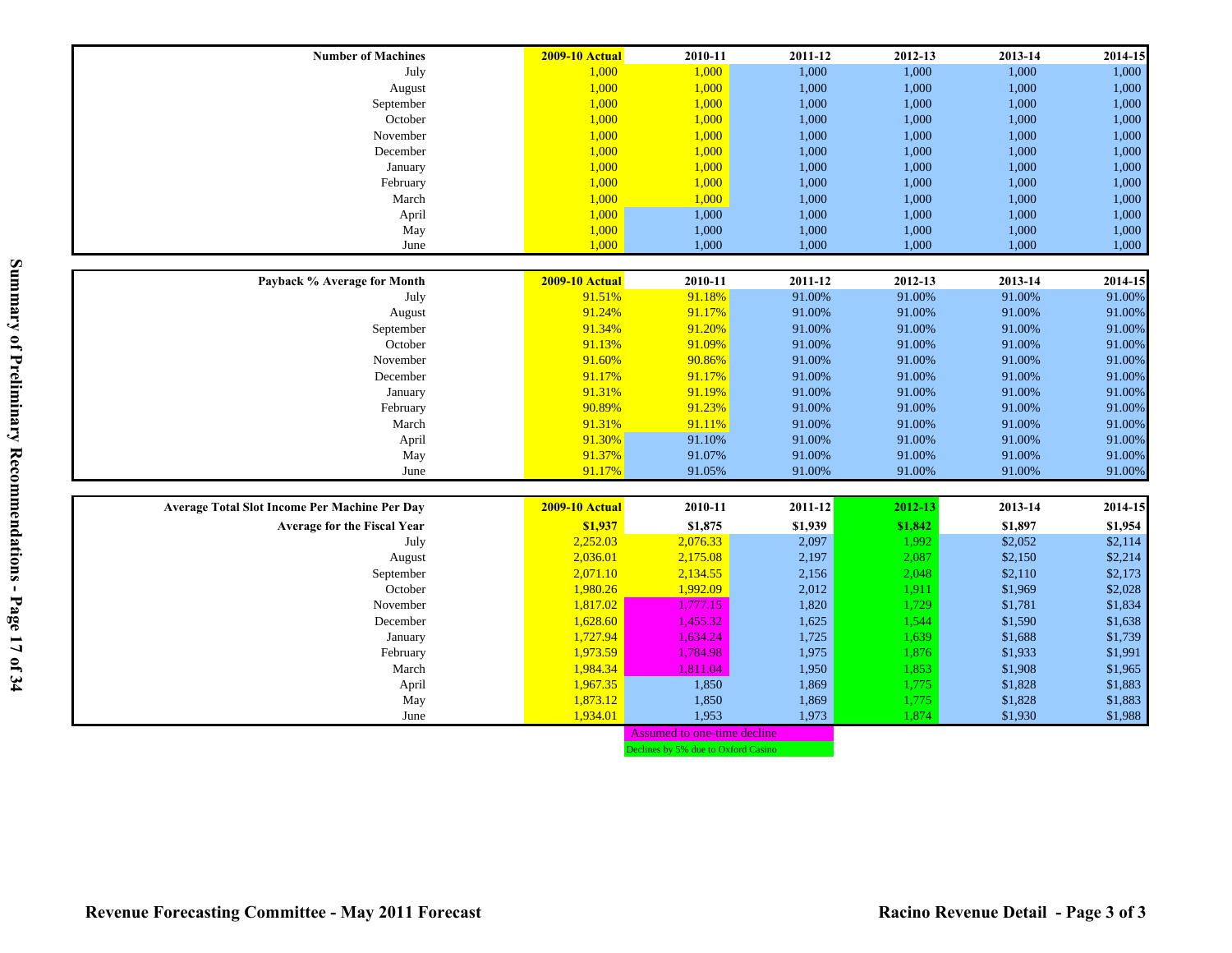**Oxford Casino Distribution of Total Income**

|                                                                           |              | 2012-13                | 2013-14      | 2014-15      |
|---------------------------------------------------------------------------|--------------|------------------------|--------------|--------------|
| <b>Total Net Slot Machine Income</b>                                      |              | \$45,738,000           | \$46,652,760 | \$47,585,815 |
| <b>Total Net Table Game Income</b>                                        |              | \$7,986,000            | \$8,145,720  | \$8,308,634  |
| <b>Licensees' Share of Total Net Slot Machine Income</b>                  | 54.0%        | \$24,698,520           | \$25,192,490 | \$25,696,340 |
| Licensees' Share of Total Net Table Game Income                           | 84.0%        | \$6,708,240            | \$6,842,405  | \$6,979,253  |
| <b>Total Licensees' Share of Net Income</b>                               |              | \$31,406,760           | \$32,034,895 | \$32,675,593 |
| <b>Distribution of State Share of Net Slot Machine Income</b>             | 46.0%        | 2012-13                | 2013-14      | 2014-15      |
| K-12 Essential Programs and Services                                      | 25.0%        | \$11,434,500           | \$11,663,190 | \$11,896,454 |
| Maine's Penobscot and Passamaquoddy Indian Tribes                         | 4.0%         | \$1,829,520            | \$1,866,110  | \$1,903,433  |
| General Fund - Administration                                             | 3.0%         | \$1,372,140            | \$1,399,583  | \$1,427,574  |
| University of Maine System Scholarship Fund                               | 4.0%         | \$1,829,520            | \$1,866,110  | \$1,903,433  |
|                                                                           | 1.0%         | \$457,380              | \$466,528    | \$475,858    |
| Agricultural Fair Support Fund<br>Municipality in which casino is located | 2.0%         | \$914,760              | \$933,055    | \$951,716    |
|                                                                           |              |                        |              |              |
| Maine Community College System Scholarship Programs                       | 3.0%         | \$1,372,140            | \$1,399,583  | \$1,427,574  |
| Fund to Supplement Harness Racing Purses                                  | 1.0%         | \$457,380              | \$466,528    | \$475,858    |
| Sire Stakes Fund                                                          | 1.0%         | \$457,380              | \$466,528    | \$475,858    |
| County in which casino is located<br>Maine Dairy Farm Stabilization Fund  | 1.0%<br>1.0% | \$457,380<br>\$457,380 | \$466,528    | \$475,858    |
|                                                                           |              |                        | \$466,528    | \$475,858    |
| Distribution of State Share of Net Table Game Income                      | 16.0%        | 2012-13                | 2013-14      | 2014-15      |
| K-12 Essential Programs and Services                                      | 10.0%        | \$798,600              | \$814,572    | \$830,863    |
| General Fund - Administration                                             | 3.0%         | \$239,580              | \$244,372    | \$249,259    |
| Municipality in which casino is located                                   | 2.0%         | \$159,720              | \$162,914    | \$166,173    |
| County in which casino is located                                         | 1.0%         | \$79,860               | \$81,457     | \$83,086     |
| <b>Revenue Summary</b>                                                    |              | 2012-13                | 2013-14      | 2014-15      |
| <b>General Fund</b>                                                       |              |                        |              |              |
| <b>General Fund Administration</b>                                        |              | \$1,611,720            | \$1,643,954  | \$1,676,833  |
| <b>License Fees</b>                                                       |              | \$616,700              | \$241,450    | \$241,450    |
| Subtotal - General Fund                                                   |              | \$2,228,420            | \$1,885,404  | \$1,918,283  |
| <b>Other Special Revenue Funds</b>                                        |              |                        |              |              |
| K-12 Essential Programs and Services                                      |              | \$12,233,100           | \$12,477,762 | \$12,727,317 |
| Maine's Penobscot and Passamaquoddy Indian Tribes                         |              | \$1,829,520            | \$1,866,110  | \$1,903,433  |
| University of Maine System Scholarship Fund                               |              | \$1,829,520            | \$1,866,110  | \$1,903,433  |
| <b>Agricultural Fair Support Fund</b>                                     |              | \$457,380              | \$466,528    | \$475,858    |
| Municipality in which casino is located                                   |              | \$1,074,480            | \$1,095,970  | \$1,117,889  |
| <b>Maine Community College System Scholarship Programs</b>                |              | \$1,372,140            | \$1,399,583  | \$1,427,574  |
| <b>Fund to Supplement Harness Racing Purses</b>                           |              | \$457,380              | \$466,528    | \$475,858    |
| <b>Sire Stakes Fund</b>                                                   |              | \$457,380              | \$466,528    | \$475,858    |
| County in which casino is located                                         |              | \$537,240              | \$547,985    | \$558,944    |
| <b>Maine Dairy Farm Stabilization Fund</b>                                |              | \$457,380              | \$466,528    | \$475,858    |
|                                                                           |              |                        |              |              |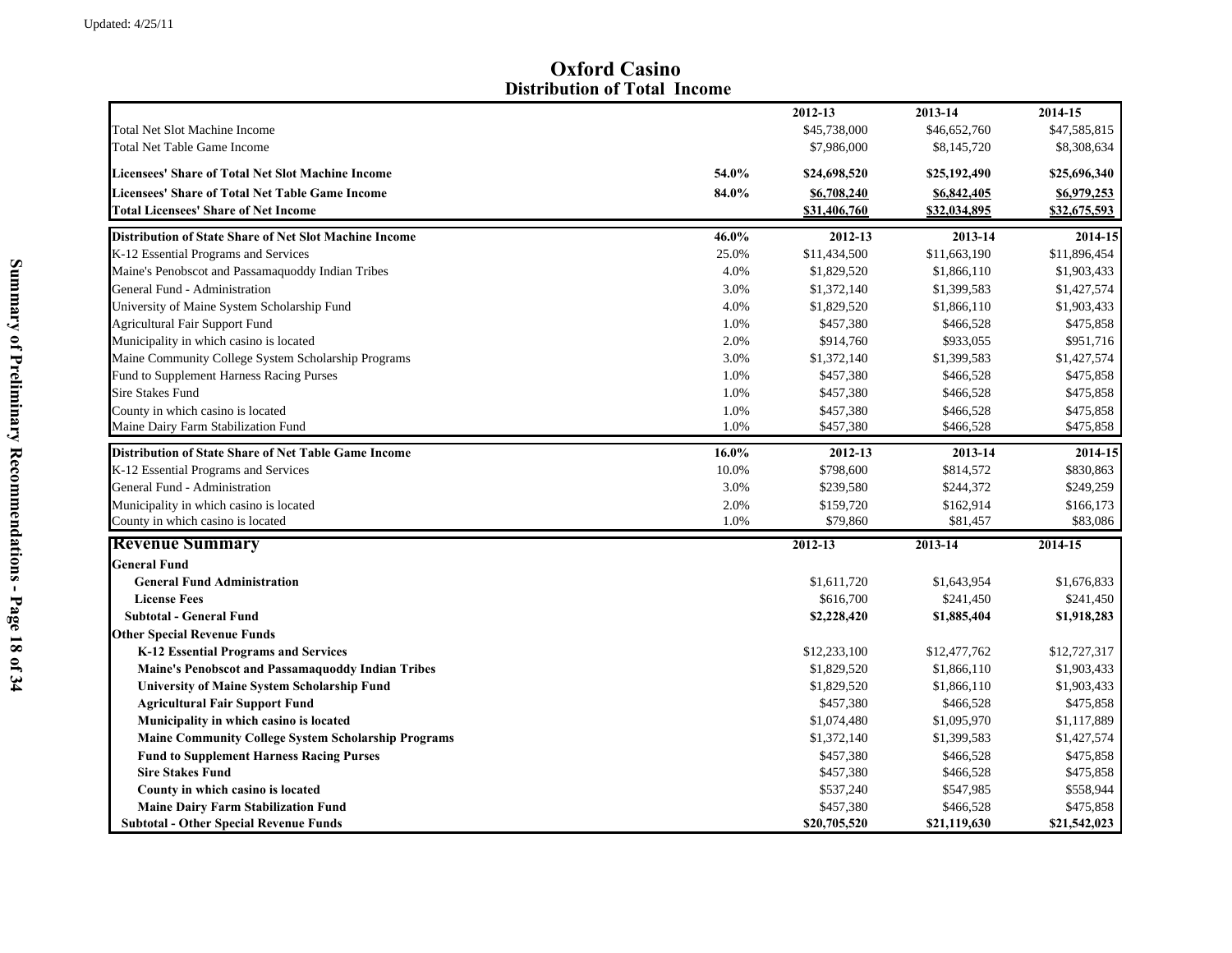|                                                     | <b>Details and Assumptions</b> |           |              |              |              |
|-----------------------------------------------------|--------------------------------|-----------|--------------|--------------|--------------|
| <b>Calculated Net Slot Machine Income Per Month</b> |                                | # of days | 2012-13      | 2013-14      | 2014-15      |
| Total Net Slot Income - Fiscal Year                 |                                |           | \$45,738,000 | \$46,652,760 | \$47,585,815 |
| July                                                |                                | 31        | \$3,906,000  | \$3,984,120  | \$4,063,802  |
| August                                              |                                | 31        | \$3,906,000  | \$3,984,120  | \$4,063,802  |
| September                                           |                                | 30        | \$3,780,000  | \$3,855,600  | \$3,932,712  |
| October                                             |                                | 31        | \$3,906,000  | \$3,984,120  | \$4,063,802  |
| November                                            |                                | 30        | \$3,780,000  | \$3,855,600  | \$3,932,712  |
| December                                            |                                | 30        | \$3,780,000  | \$3,855,600  | \$3,932,712  |
| January                                             |                                | 31        | \$3,906,000  | \$3,984,120  | \$4,063,802  |
| February                                            |                                | 28        | \$3,528,000  | \$3,598,560  | \$3,670,531  |
| March                                               |                                | 31        | \$3,906,000  | \$3,984,120  | \$4,063,802  |
| April                                               |                                | 29        | \$3,654,000  | \$3,727,080  | \$3,801,622  |
| May                                                 |                                | 31<br>30  | \$3,906,000  | \$3,984,120  | \$4,063,802  |
| June                                                |                                |           | \$3,780,000  | \$3,855,600  | \$3,932,712  |
| <b>Calculated Net Table Game Income Per Month</b>   |                                | # of days | 2012-13      | 2013-14      | 2014-15      |
| <b>Total Net Table Game Income - Fiscal Year</b>    |                                |           | \$7,986,000  | \$8,145,720  | \$8,308,634  |
| July                                                |                                | 31        | \$682,000    | \$695,640    | \$709,553    |
| August                                              |                                | 31        | \$682,000    | \$695,640    | \$709,553    |
| September                                           |                                | 30        | \$660,000    | \$673,200    | \$686,664    |
| October                                             |                                | 31        | \$682,000    | \$695,640    | \$709,553    |
| November                                            |                                | 30        | \$660,000    | \$673,200    | \$686,664    |
| December                                            |                                | 30        | \$660,000    | \$673,200    | \$686,664    |
| January                                             |                                | 31        | \$682,000    | \$695,640    | \$709,553    |
| February                                            |                                | 28        | \$616,000    | \$628,320    | \$640,886    |
| March                                               |                                | 31        | \$682,000    | \$695,640    | \$709,553    |
| April                                               |                                | 29        | \$638,000    | \$650,760    | \$663,775    |
| May                                                 |                                | 31<br>30  | \$682,000    | \$695,640    | \$709,553    |
| June                                                |                                |           | \$660,000    | \$673,200    | \$686,664    |
| <b>Licensing and Application Revenues:</b>          | $\#$                           | Fee       | 2012-13      | 2013-14      | 2014-15      |
| Casino Operator-Initial Application Fee             | 1                              | \$225,000 | \$225,000    | \$0          | \$0          |
| Casino Operator- Annual Renewal Fee                 | $\mathbf{1}$                   | \$80,000  | \$0          | \$80,000     | \$80,000     |
| Slot Machine Distributor - Initial Application Fee  |                                | \$200,000 | \$200,000    | \$0          | \$0          |
| Slot machine Distributor - Annual Renewal Fee       |                                | \$75,000  | \$0          | \$75,000     | \$75,000     |
| Table Game Distributor - Initial Application Fee    |                                | \$5,000   | \$5,000      | \$0          | \$0          |
| Table Game Distributor - Annual Renewal Fee         |                                | \$1,000   | \$0          | \$1,000      | \$1,000      |
| Slot Machine and Table Game - Initial               | 722                            | \$100     | \$72,200     | \$0          | \$0          |
| Slot Machine and Table Game - Annual Renewal Fee    | 722                            | \$100     | \$0          | \$72,200     | \$72,200     |
| <b>Gambling Services Vendors</b>                    | $\mathbf{1}$                   | \$2,000   | \$2,000      | \$2,000      | \$2,000      |
| Number of Licensed Employees                        | 450                            |           |              |              |              |
| <b>Application Fees from Licensed Employees</b>     |                                | \$250     | \$112,500    | \$0          | \$0          |
| Licensed Employees - Annual Renewal Fees            |                                | \$25      | \$0          | \$11,250     | \$11,250     |
| Other Revenue deposited as Licensing Revenue        |                                |           | \$0          | \$0          | \$0          |
| <b>Total License Fees</b>                           |                                |           | \$616,700    | \$241,450    | \$241,450    |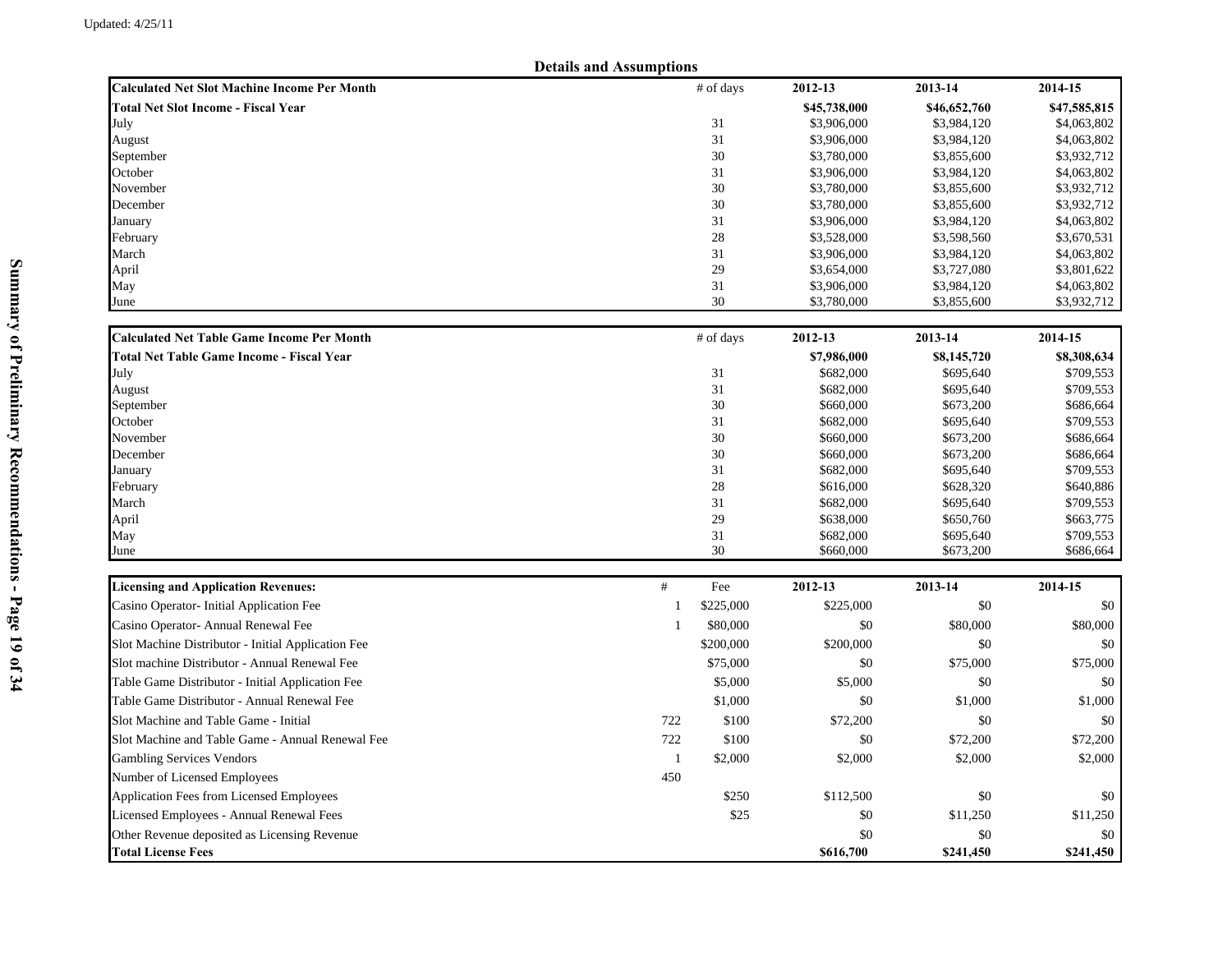| <b>Number of Machines</b> | 2012-13 | 2013-14 | 2014-15 |
|---------------------------|---------|---------|---------|
| July                      | 700     | 700     | 700     |
| August                    | 700     | 700     | 700     |
| September                 | 700     | 700     | 700     |
| October                   | 700     | 700     | 700     |
| November                  | 700     | 700     | 700     |
| December                  | 700     | 700     | $700\,$ |
| January                   | 700     | 700     | 700     |
| February                  | 700     | 700     | $700\,$ |
| March                     | 700     | 700     | 700     |
| April                     | 700     | 700     | $700\,$ |
| May                       | 700     | 700     | 700     |
| June                      | 700     | 700     | 700     |
|                           |         |         |         |
|                           |         |         |         |
| Slot Machine Win per Day  | 2012-13 | 2013-14 | 2014-15 |
| July                      | \$180   | \$184   | \$187   |
| August                    | \$180   | \$184   | \$187   |
| September                 | \$180   | \$184   | \$187   |
| October                   | \$180   | \$184   | \$187   |
| November                  | \$180   | \$184   | \$187   |
| December                  | \$180   | \$184   | \$187   |
| January                   | \$180   | \$184   | \$187   |
| February                  | \$180   | \$184   | \$187   |
| March                     | \$180   | \$184   | \$187   |
| April                     | \$180   | \$184   | \$187   |
| May                       | \$180   | \$184   | \$187   |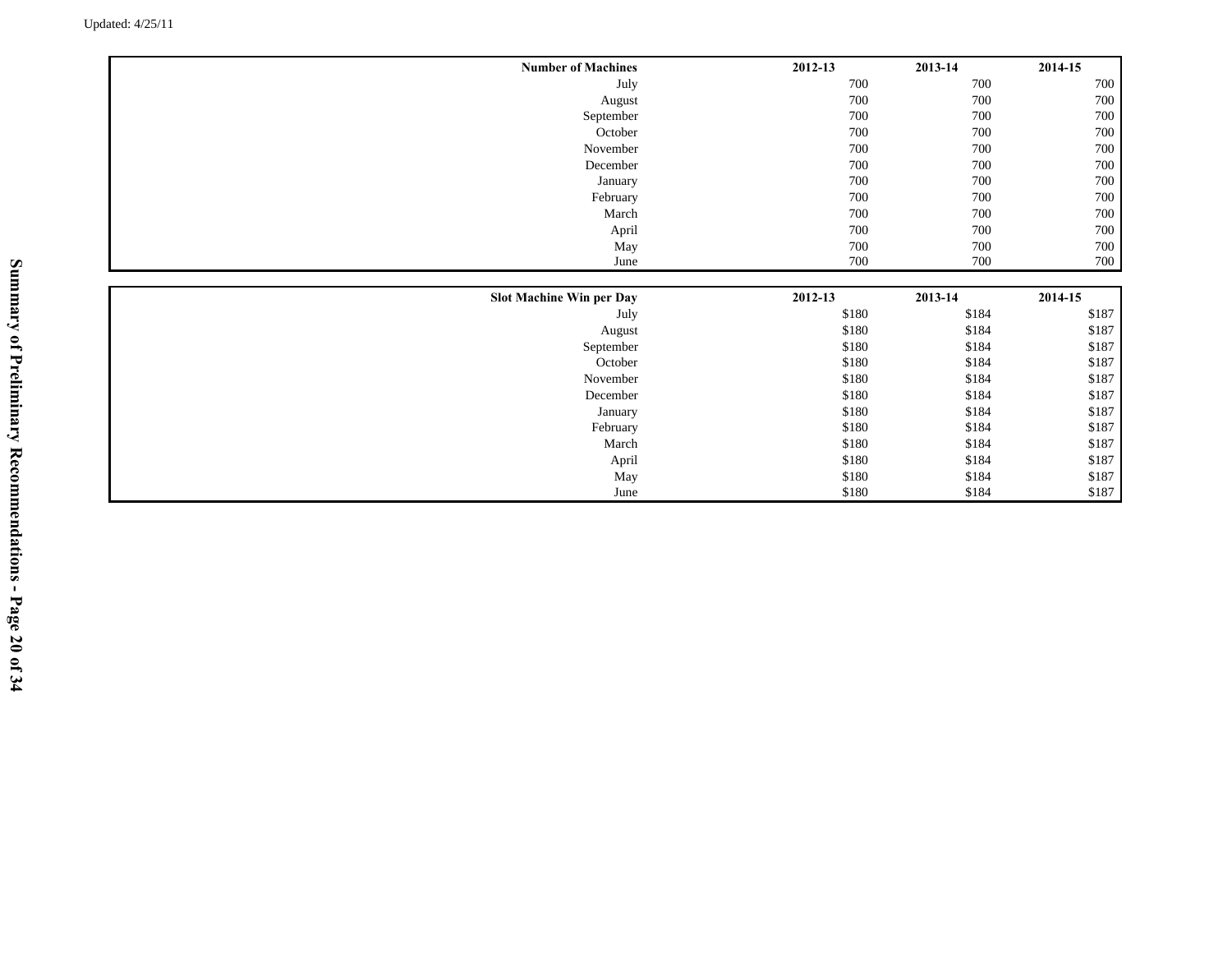| <b>Number of Table Games</b>  | $2012 - 13$ | 2013-14 | 2014-15            |
|-------------------------------|-------------|---------|--------------------|
| July                          | $22\,$      | 22      | $22\,$             |
| August                        | $22\,$      | $22\,$  | $22\,$             |
| September                     | $22\,$      | $22\,$  | $22\,$             |
| October                       | 22          | $22\,$  | 22                 |
| November                      | 22          | $22\,$  | $22\,$             |
| December                      | 22          | 22      | $22\,$             |
| January                       | 22          | 22      | $22\,$             |
| February                      | 22          | 22      | $22\,$             |
| March                         | 22          | 22      | $22\,$             |
| April                         | 22          | 22      | $22\,$             |
| May                           | $22\,$      | 22      | $22\,$             |
| June                          | 22          | 22      | $22\,$             |
|                               |             |         |                    |
|                               |             |         |                    |
| <b>Table Game Win per Day</b> | 2012-13     | 2013-14 | 2014-15            |
| July                          | \$1,000     | \$1,020 | \$1,040            |
| August                        | \$1,000     | \$1,020 | \$1,040            |
| September                     | \$1,000     | \$1,020 | \$1,040            |
| October                       | \$1,000     | \$1,020 |                    |
| November                      | \$1,000     | \$1,020 | \$1,040<br>\$1,040 |
| December                      | \$1,000     | \$1,020 | \$1,040            |
| January                       | \$1,000     | \$1,020 | \$1,040            |
| February                      | \$1,000     | \$1,020 | \$1,040            |
| March                         | \$1,000     | \$1,020 | \$1,040            |
| April                         | \$1,000     | \$1,020 | \$1,040            |
| May                           | \$1,000     | \$1,020 | \$1,040            |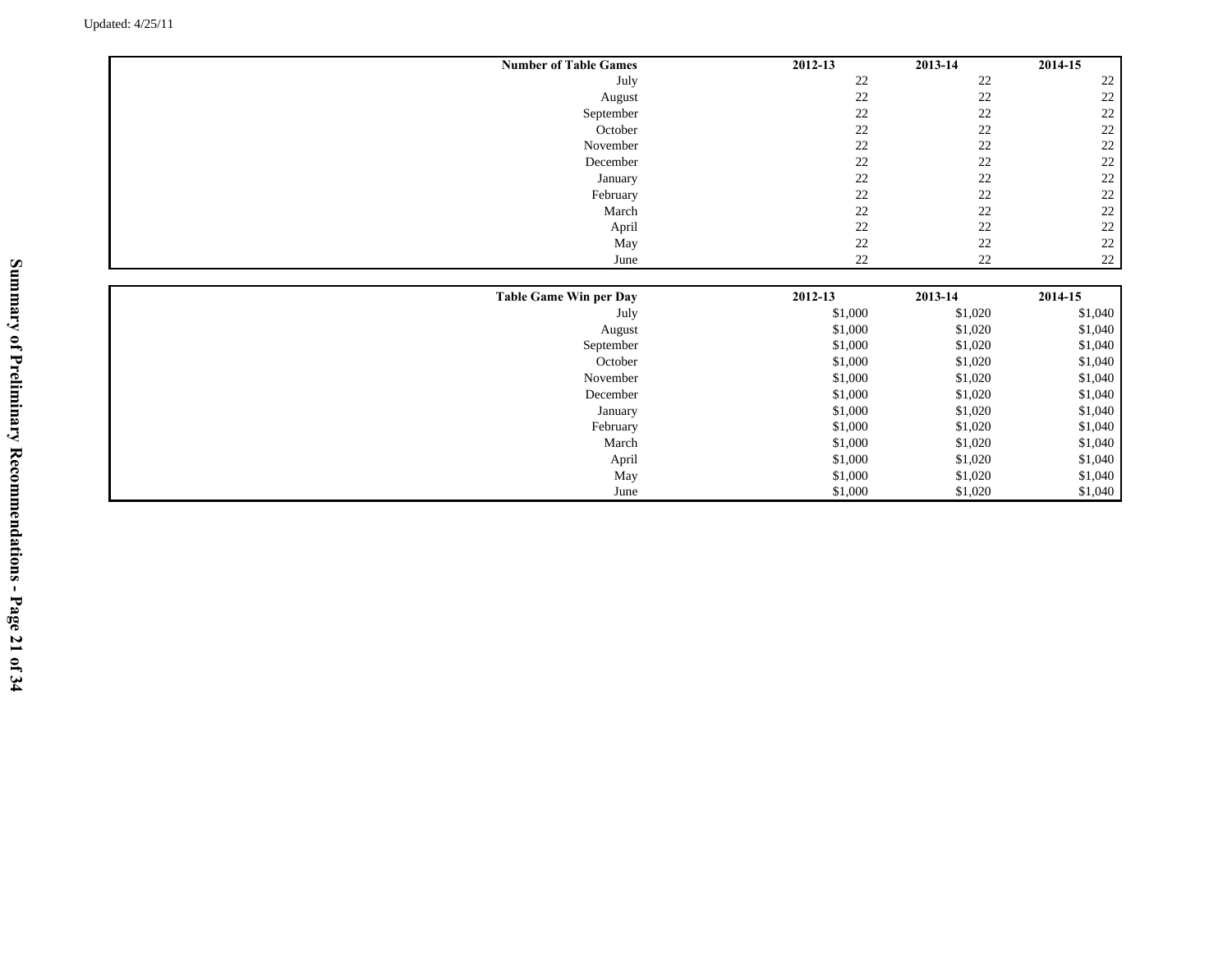#### **HANDLING FEE INCOME**

|         | <b>FY10</b>        | <b>FY10</b>  | <b>FY11</b>        | <b>FY11</b> |
|---------|--------------------|--------------|--------------------|-------------|
| Month   | <b>Basic Price</b> | Revenue      | <b>Basic Price</b> | Revenue     |
| June    | \$13.33            | \$1,374,494  | \$18.53            | \$488,807   |
| July    | \$13.51            | \$1,463,659  | \$18.91            | \$473,668   |
| August  | \$13.29            | \$1,447,872  | \$19.02            | \$387,631   |
| Sept.   | \$14.18            | \$1,198,260  | \$18.75            | \$488,719   |
| Oct.    | \$15.60            | \$730,962    | \$19.83            | \$266,252   |
| Nov.    | \$16.11            | \$624,248    | \$20.49            | \$179,914   |
| Dec.    | \$17.31            | \$532,575    | \$20.21            | \$209,024   |
| Jan.    | \$18.28            | \$269,179    | \$18.45            | \$534,683   |
| Feb.    | \$18.09            | \$257,534    | \$19.14            | \$335,060   |
| March   | \$17.59            | \$699,963    | \$21.48            | \$93,877    |
| April   | \$16.47            | \$852,647    | \$22.68            | \$93,877    |
| May     | \$17.05            | \$704,394    | \$23.17            | \$93,877    |
| Average | \$15.90            |              |                    |             |
|         | FY10 Rev           | \$10,155,788 |                    | \$3,645,392 |
|         |                    |              |                    |             |

| <b>Support Program</b> |           |           | TIER PROGRAM PAYMENTS |         |             |            |             |
|------------------------|-----------|-----------|-----------------------|---------|-------------|------------|-------------|
|                        |           | Federal   | Federal               | Average | Average     | Total      | Support     |
|                        |           | Blend/CWT | MILC/CWT              | Premium | Support/CWT | Pounds     | Payment     |
| <b>FY10</b>            | $Jun-09$  | \$11.93   | \$1.84                | \$0.72  | \$7.95      | 50,660,314 | \$4,026,463 |
|                        | Jul-09    | \$11.99   | \$1.54                | \$0.72  | \$5.76      | 51,408,608 | \$2,960,592 |
|                        | Aug-09    | \$12.35   | \$1.64                | \$0.77  | \$3.66      | 50,341,468 | \$1,842,534 |
|                        | $Sep-09$  | \$12.93   | \$1.25                | \$0.72  | \$0.35      | 48,702,365 | \$170,411   |
|                        | $Oct-09$  | \$14.11   | \$0.60                | \$0.72  | \$0.00      | 48,284,655 | \$0         |
|                        | $Nov-09$  | \$15.02   | \$0.37                | \$0.72  | \$0.00      | 46,718,536 | \$0         |
|                        | $Dec-09$  | \$16.01   | \$0.00                | \$0.82  | \$0.00      | 49,961,473 | \$0         |
|                        | $Jan-10$  | \$16.26   | \$0.00                | \$0.78  | \$1.88      | 48,620,000 | \$926,825   |
|                        | $Feb-10$  | \$16.30   | \$0.00                | \$0.79  | \$1.77      | 44,332,556 | \$784,788   |
|                        | $Mar-10$  | \$15.54   | \$0.00                | \$0.75  | \$1.84      | 48,997,908 | \$899,880   |
|                        | Apr- $10$ | \$15.11   | \$0.21                | \$0.72  | \$1.86      | 48,510,757 | \$900,022   |
|                        | $May-10$  | \$15.63   | \$0.00                | \$0.72  | \$1.79      | 51,228,739 | \$838,084   |
|                        |           |           |                       |         |             |            |             |
|                        |           |           |                       |         |             |            |             |
|                        |           |           |                       |         |             |            |             |

**FY10 Exp \$13,349,600** Federal Federal Average Average Total Support Blend/CWT MILC/CWT Premium Support/CWT Pounds Payment FY11 Jun-10 \$16.73 \$0.00 \$0.72 \$2.28 49,132,690 \$1,009,570 Jul-10 \$17.43 \$0.00 \$0.76 \$2.06 49,466,320 \$1,016,770 Aug-10 \$17.74 \$0.00 \$0.74 \$1.25 50,416,445 \$646,806 Sep-10 \$18.33 \$0.00 \$0.74 \$0.57 47,022,919 \$268,000 Oct-10 \$18.61 \$0.00 \$0.75 \$0.55 48,118,548 \$268,189 Nov-10 \$18.47 \$0.00 \$0.77 \$0.55 46,726,113 \$268,866 Dec-10 \$17.45 \$0.00 \$0.76 \$0.55 49,555,611 \$266,821 Jan-11 \$16.80 \$0.45 \$0.70 \$0.55 50,474,661 \$266,670 Feb-11 \$18.50 \$0.35 \$0.72 \$0.48 44,332,556 \$213,836 Mar-11 \$20.28 \$0.00 \$0.73 \$0.03 50,085,518 \$13,614 Apr-11 \$20.55 \$0.00 \$0.72 \$0.01 48,510,757 \$6,000 May-11 \$20.70 \$0.00 \$0.72 \$0.00 51,228,739 \$0 **FY11 Exp \$4,245,141**

Total for FY 10 & 11 \$17,594,740

NOTE: Basic Price is the Class I Price and is higher than the Uniform Federal Blend Price Public Law Chapter 262 2007 Cost of Production (\$20.70, \$18.07, 17.29) \$233,449

Bob Wellington's forecast ends in Dec. 2011, prices after this are a guess on my part. Actual recipts for handling fee to date

Page 1

#### **Summary of Preliminary Recommendations - Page 22 of 34**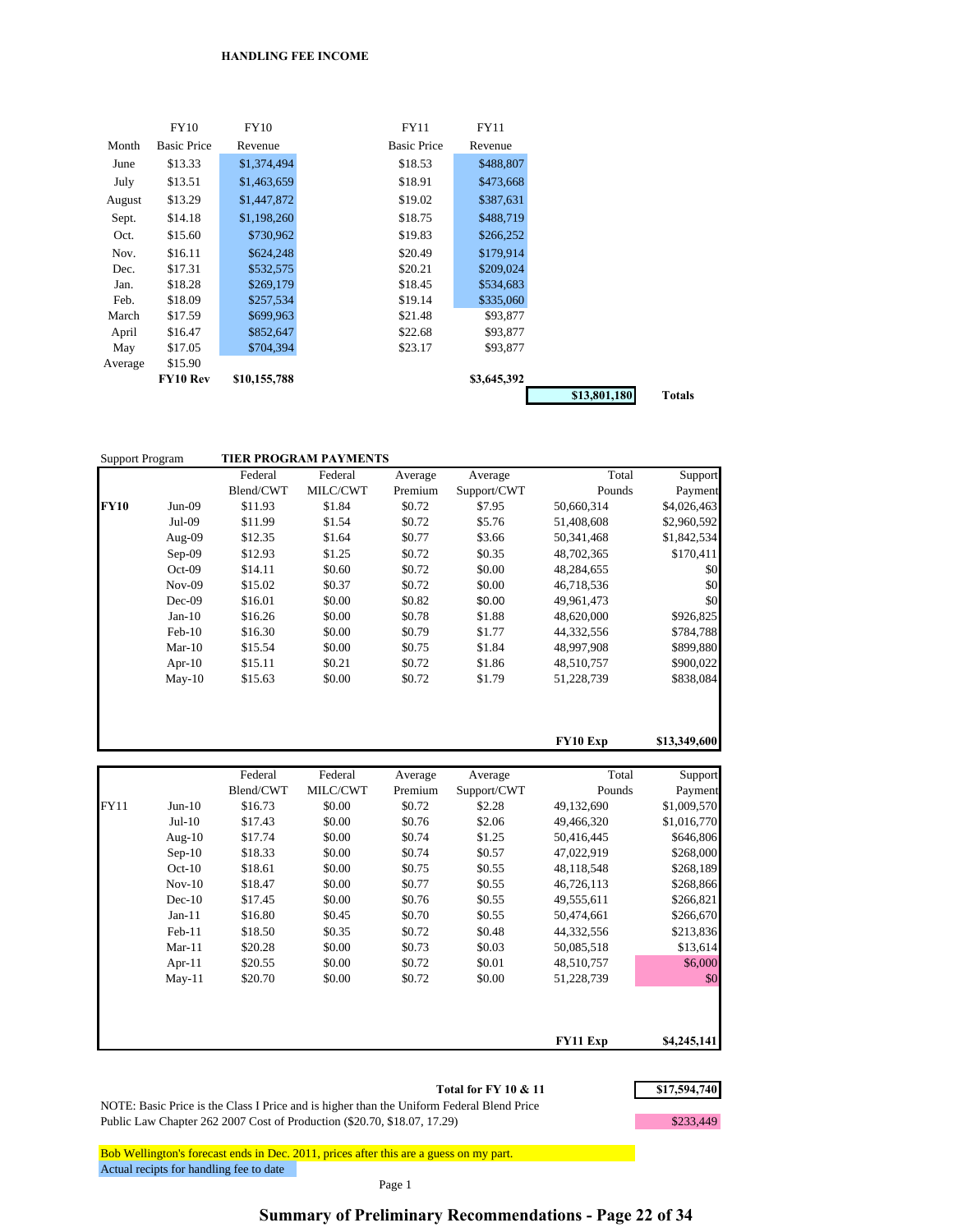#### **HANDLING FEE INCOME**

|         | <b>FY12</b>        | <b>FY12</b> | <b>FY13</b>        | <b>FY13</b> |
|---------|--------------------|-------------|--------------------|-------------|
| Month   | <b>Basic Price</b> | Revenue     | <b>Basic Price</b> | Revenue     |
| June    | \$22.74            | \$93,877    | \$19.99            | \$281,632   |
| July    | \$22.82            | \$93,877    | \$19.99            | \$281,632   |
| August  | \$22.90            | \$93,877    | \$19.99            | \$281,632   |
| Sept.   | \$22.68            | \$93,877    | \$19.99            | \$281,632   |
| Oct.    | \$22.45            | \$93,877    | \$19.99            | \$281,632   |
| Nov.    | \$22.36            | \$93,877    | \$19.99            | \$281,632   |
| Dec.    | \$22.36            | \$93,877    | \$19.99            | \$281,632   |
| Jan.    | \$21.00            | \$93,877    | \$19.99            | \$281,632   |
| Feb.    | \$21.00            | \$93,877    | \$19.99            | \$281,632   |
| March   | \$21.00            | \$93,877    | \$19.99            | \$281,632   |
| April   | \$21.00            | \$93,877    | \$19.99            | \$281,632   |
| May     | \$21.00            | \$93,877    | \$19.99            | \$281,632   |
| Average |                    |             |                    |             |
|         |                    | \$1,126,529 |                    | \$3,379,588 |

**\$4,506,117**

|             |           | <b>TIER PROGRAM PAYMENTS</b> |          |         |             |            |           |
|-------------|-----------|------------------------------|----------|---------|-------------|------------|-----------|
|             |           | Federal                      | Federal  | Average | Average     | Total      | Support   |
|             |           | Blend/CWT                    | MILC/CWT | Premium | Support/CWT | Pounds     | Payment   |
| <b>FY12</b> | $Jun-11$  | \$20.77                      | \$0.00   | \$0.72  | \$0.00      | 49,132,000 | \$0       |
|             | $Jul-11$  | \$21.07                      | \$0.00   | \$0.72  | \$0.00      | 49,473,000 | \$0       |
|             | Aug- $11$ | \$21.04                      | \$0.00   | \$0.72  | \$0.00      | 50.416,000 | \$0       |
|             | $Sep-11$  | \$20.92                      | \$0.00   | \$0.72  | \$0.00      | 47,023,000 | \$0       |
|             | $Oct-11$  | \$20.72                      | \$0.00   | \$0.72  | \$0.00      | 48,126,000 | \$0       |
|             | $Nov-11$  | \$20.42                      | \$0.00   | \$0.72  | \$0.02      | 46,734,000 | \$9,900   |
|             | $Dec-11$  | \$20.26                      | \$0.00   | \$0.72  | \$0.03      | 49,564,000 | \$15,400  |
|             | $Jan-12$  | \$19.50                      | \$0.00   | \$0.72  | \$0.48      | 49,250,000 | \$237,212 |
|             | $Feb-12$  | \$19.50                      | \$0.00   | \$0.72  | \$0.44      | 44,341,000 | \$195,224 |
|             | $Mar-12$  | \$19.50                      | \$0.00   | \$0.72  | \$0.46      | 49,004,000 | \$226,034 |
|             | Apr- $12$ | \$19.50                      | \$0.00   | \$0.72  | \$0.43      | 48,511,000 | \$210,861 |
|             | $May-12$  | \$19.50                      | \$0.00   | \$0.72  | \$0.42      | 51,229,000 | \$213,681 |
|             |           |                              |          |         |             |            |           |
|             |           |                              |          |         |             |            |           |

#### **FY12 Exp \$1,108,312**

|             |           | Federal   | Federal  | Average | Average     | Total      | Support     |
|-------------|-----------|-----------|----------|---------|-------------|------------|-------------|
|             |           | Blend/CWT | MILC/CWT | Premium | Support/CWT | Pounds     | Payment     |
| <b>FY13</b> | $Jun-12$  | \$18.50   | \$0.00   | \$0.72  | \$1.40      | 49,132,000 | \$689,680   |
|             | $Jul-12$  | \$18.50   | \$0.00   | \$0.72  | \$1.21      | 49,473,000 | \$597,920   |
|             | Aug- $12$ | \$18.50   | \$0.00   | \$0.72  | \$0.92      | 50,416,000 | \$461,456   |
|             | $Sep-12$  | \$18.50   | \$0.00   | \$0.72  | \$0.81      | 47,023,000 | \$381,840   |
|             | $Oct-12$  | \$18.50   | \$0.00   | \$0.72  | \$0.76      | 48,126,000 | \$365,560   |
|             | $Nov-12$  | \$18.50   | \$0.00   | \$0.72  | \$0.67      | 46,734,000 | \$315,240   |
|             | $Dec-12$  | \$18.50   | \$0.00   | \$0.72  | \$0.62      | 49,564,000 | \$306,360   |
|             | $Jan-13$  | \$18.50   | \$0.00   | \$0.72  | \$0.59      | 49,250,000 | \$291,560   |
|             | $Feb-13$  | \$18.50   | \$0.00   | \$0.72  | \$0.62      | 44,341,000 | \$276,760   |
|             | $Mar-13$  | \$18.50   | \$0.00   | \$0.72  | \$0.51      | 49,004,000 | \$250,120   |
|             | Apr- $13$ | \$18.50   | \$0.00   | \$0.72  | \$0.42      | 48,511,000 | \$205,720   |
|             | $May-13$  | \$18.50   | \$0.00   | \$0.72  | \$0.37      | 51,229,000 | \$190,920   |
|             |           |           |          |         |             | FY13 Exp   | \$4,333,136 |

Total for FY12 & 13 **\$5,441,448** 

Page 2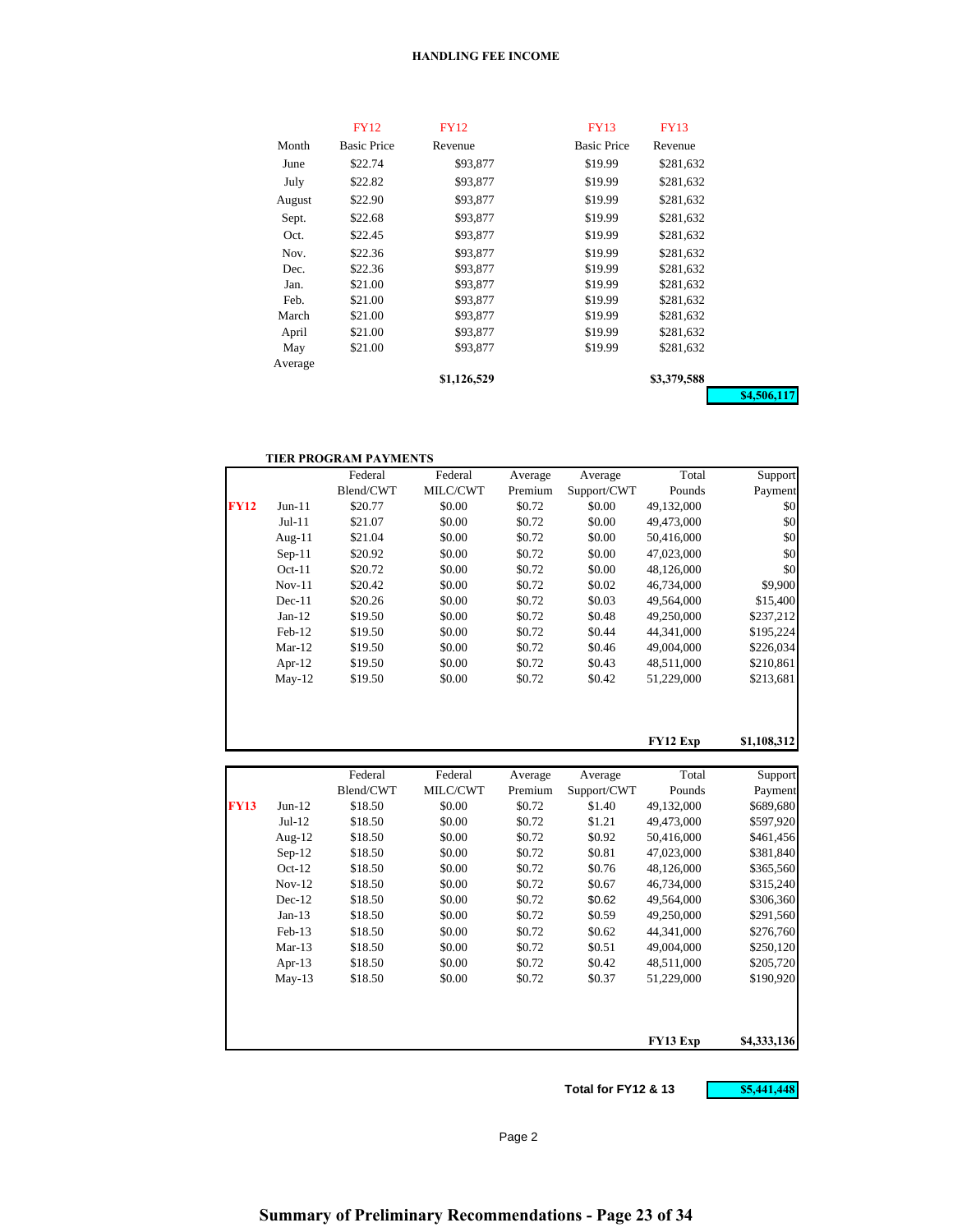#### **HANDLING FEE INCOME**

|         | <b>FY14</b>        | <b>FY14</b> | <b>FY15</b>        | <b>FY15</b> |             |
|---------|--------------------|-------------|--------------------|-------------|-------------|
| Month   | <b>Basic Price</b> | Revenue     | <b>Basic Price</b> | Revenue     |             |
| June    | \$19.99            | \$281,632   | \$19.99            | \$281,632   |             |
| July    | \$19.99            | \$281,632   | \$19.99            | \$281,632   |             |
| August  | \$19.99            | \$281,632   | \$19.99            | \$281,632   |             |
| Sept.   | \$19.99            | \$281.632   | \$19.99            | \$281,632   |             |
| Oct.    | \$19.99            | \$281,632   | \$19.99            | \$281,632   |             |
| Nov.    | \$19.99            | \$281,632   | \$19.99            | \$281,632   |             |
| Dec.    | \$19.99            | \$281,632   | \$19.99            | \$281,632   |             |
| Jan.    | \$19.99            | \$281,632   | \$19.99            | \$281,632   |             |
| Feb.    | \$19.99            | \$281,632   | \$19.99            | \$281,632   |             |
| March   | \$19.99            | \$281,632   | \$19.99            | \$281,632   |             |
| April   | \$19.99            | \$281,632   | \$19.99            | \$281,632   |             |
| May     | \$19.99            | \$281,632   | \$19.99            | \$281,632   |             |
| Average |                    |             |                    |             |             |
|         |                    | \$3,379,588 |                    | \$3,379,588 |             |
|         |                    |             |                    |             | \$6,759,176 |

|             |           | Federal   | Federal  | Average | Average     | Total      | Support     |
|-------------|-----------|-----------|----------|---------|-------------|------------|-------------|
|             |           | Blend/CWT | MILC/CWT | Premium | Support/CWT | Pounds     | Payment     |
| <b>FY14</b> | $Jun-13$  | \$18.50   | \$0.00   | \$0.72  | \$1.40      | 49,132,000 | \$689,680   |
|             | $Jul-13$  | \$18.50   | \$0.00   | \$0.72  | \$1.21      | 49,473,000 | \$597,920   |
|             | Aug- $13$ | \$18.50   | \$0.00   | \$0.72  | \$0.92      | 50,416,000 | \$461,456   |
|             | $Sep-13$  | \$18.50   | \$0.00   | \$0.72  | \$0.81      | 47,023,000 | \$381,840   |
|             | $Oct-13$  | \$18.50   | \$0.00   | \$0.72  | \$0.76      | 48,126,000 | \$365,560   |
|             | $Nov-13$  | \$18.50   | \$0.00   | \$0.72  | \$0.67      | 46,734,000 | \$315,240   |
|             | $Dec-13$  | \$18.50   | \$0.00   | \$0.72  | \$0.62      | 49,564,000 | \$306,360   |
|             | $Jan-14$  | \$18.50   | \$0.00   | \$0.72  | \$0.59      | 49,250,000 | \$291,560   |
|             | $Feb-14$  | \$18.50   | \$0.00   | \$0.72  | \$0.62      | 44,341,000 | \$276,760   |
|             | $Mar-14$  | \$18.50   | \$0.00   | \$0.72  | \$0.51      | 49,004,000 | \$250,120   |
|             | Apr- $14$ | \$18.50   | \$0.00   | \$0.72  | \$0.42      | 48,511,000 | \$205,720   |
|             | $May-14$  | \$18.50   | \$0.00   | \$0.72  | \$0.37      | 51,229,000 | \$190,920   |
|             |           |           |          |         |             |            |             |
|             |           |           |          |         |             | FY14 Exp   | \$4,333,136 |

|             |           | Federal   | Federal  | Average | Average     | Total      | Support     |
|-------------|-----------|-----------|----------|---------|-------------|------------|-------------|
|             |           | Blend/CWT | MILC/CWT | Premium | Support/CWT | Pounds     | Payment     |
| <b>FY15</b> | $Jun-14$  | \$18.50   | \$0.00   | \$0.72  | \$1.40      | 49,132,000 | \$689,680   |
|             | $Jul-14$  | \$18.50   | \$0.00   | \$0.72  | \$1.21      | 49,473,000 | \$597,920   |
|             | Aug-14    | \$18.50   | \$0.00   | \$0.72  | \$0.92      | 50,416,000 | \$461,456   |
|             | $Sep-14$  | \$18.50   | \$0.00   | \$0.72  | \$0.81      | 47,023,000 | \$381,840   |
|             | $Oct-14$  | \$18.50   | \$0.00   | \$0.72  | \$0.76      | 48,126,000 | \$365,560   |
|             | $Nov-14$  | \$18.50   | \$0.00   | \$0.72  | \$0.67      | 46,734,000 | \$315,240   |
|             | $Dec-14$  | \$18.50   | \$0.00   | \$0.72  | \$0.62      | 49,564,000 | \$306,360   |
|             | $Jan-15$  | \$18.50   | \$0.00   | \$0.72  | \$0.59      | 49,250,000 | \$291,560   |
|             | $Feb-15$  | \$18.50   | \$0.00   | \$0.72  | \$0.62      | 44,341,000 | \$276,760   |
|             | $Mar-15$  | \$18.50   | \$0.00   | \$0.72  | \$0.51      | 49,004,000 | \$250,120   |
|             | Apr- $15$ | \$18.50   | \$0.00   | \$0.72  | \$0.42      | 48,511,000 | \$205,720   |
|             | $May-15$  | \$18.50   | \$0.00   | \$0.72  | \$0.37      | 51,229,000 | \$190,920   |
|             |           |           |          |         |             |            |             |
|             |           |           |          |         |             | FY15 Exp   | \$4,333,136 |

Total for FY14 & 15 **\$8,666,271**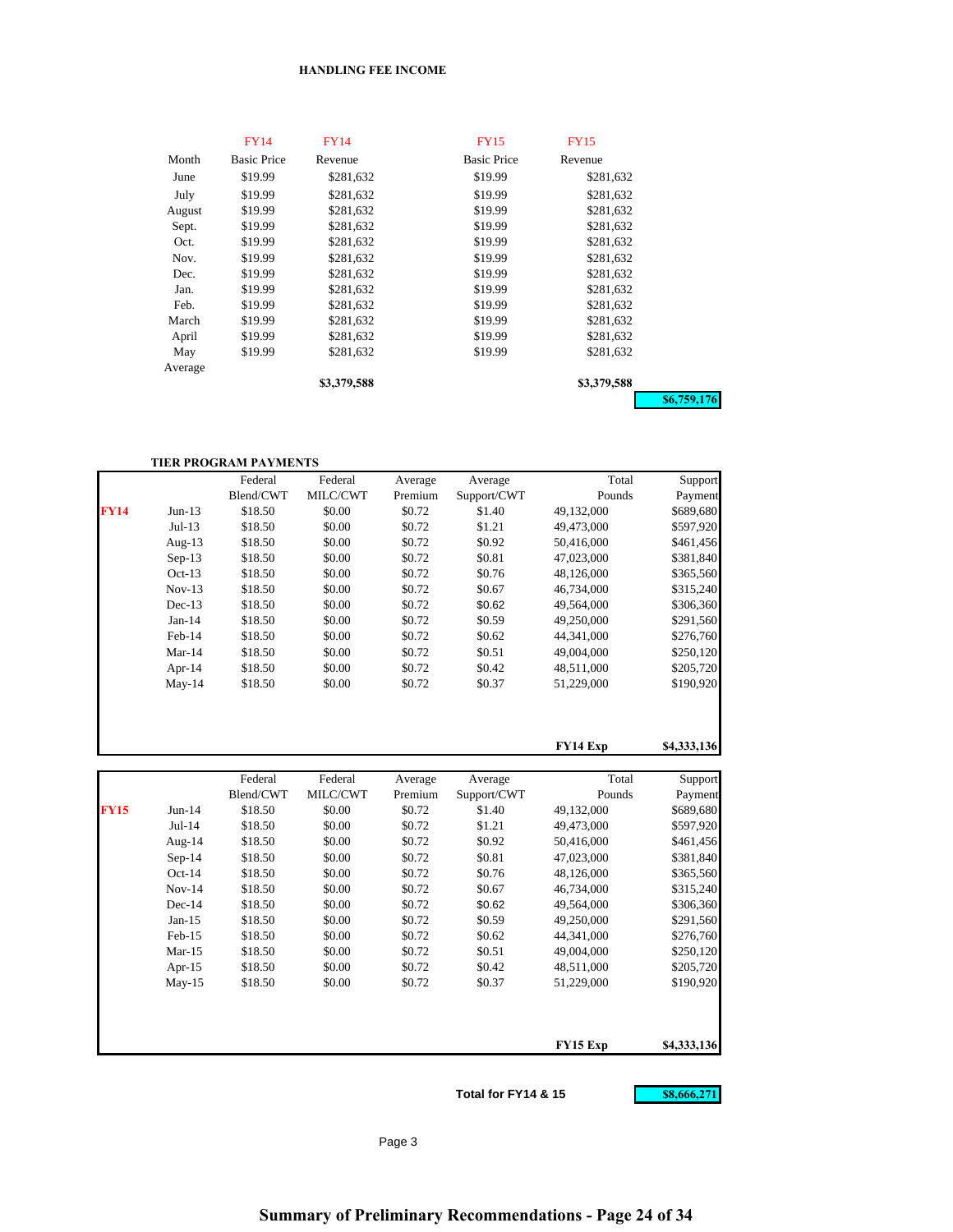### **Preliminary Estimates Highway Fund Summary**

|                                                               | FY10 Actual   |               |               |               |               |               |  |  |  |  |  |
|---------------------------------------------------------------|---------------|---------------|---------------|---------------|---------------|---------------|--|--|--|--|--|
|                                                               |               | <b>FY11</b>   | <b>FY12</b>   | <b>FY13</b>   | <b>FY14</b>   | <b>FY15</b>   |  |  |  |  |  |
| <b>Current Forecast</b>                                       | \$311,190,374 | \$307,728,807 | \$315,026,156 | \$320,369,844 | \$326,885,858 | \$333,029,695 |  |  |  |  |  |
| Annual % Growth                                               | $-4.0%$       | $-1.1%$       | 2.4%          | 1.7%          |               |               |  |  |  |  |  |
| Net Increase (Decrease)                                       |               | \$660,326     | \$1,401,284   | \$3,334,407   | \$2,376,876   | \$902,667     |  |  |  |  |  |
| <b>Revised Forecast</b>                                       | \$311,190,374 | \$308,389,133 | \$316,427,440 | \$323,704,251 | \$329,262,734 | \$333,932,362 |  |  |  |  |  |
| Annual % Growth                                               | $-4.0%$       | $-0.9%$       | 2.6%          | 2.3%          | 1.7%          | 1.4%          |  |  |  |  |  |
| <b>Summary of Revenue Revisions by Major Revenue Category</b> |               |               |               |               |               |               |  |  |  |  |  |
| <b>Fuel Taxes:</b>                                            |               |               |               |               |               |               |  |  |  |  |  |
| - Gasoline Tax                                                |               | $(\$474,000)$ | \$36,000      | \$1,216,000   | \$306,000     | (\$1,544,000) |  |  |  |  |  |
| - Special Fuel and Road Use Taxes                             |               | \$108,211     | \$498,211     | \$1,118,211   | \$1,148,211   | \$1,358,211   |  |  |  |  |  |
| - Transcap Transfers - Fuel Taxes                             |               | \$26,545      | $(\$39,999)$  | (\$172,785)   | (\$108,492)   | \$11,038      |  |  |  |  |  |
| Other Fund Gasoline Tax Distributions                         |               | \$11,852      | $($ \$900)    | $(\$30,409)$  | $(\$7,652)$   | \$38,609      |  |  |  |  |  |
| Subtotal - Fuel Taxes                                         |               | $(\$327,392)$ | \$493,312     | \$2,131,017   | \$1,338,067   | (\$136,142)   |  |  |  |  |  |
| Motor Vehicle Registration and Fees:                          |               |               |               |               |               |               |  |  |  |  |  |
| - Motor Vehicle Registration Fees                             |               | \$57,274      | \$57,274      | \$57,274      | \$57,274      | \$57,274      |  |  |  |  |  |
| - License Plate Fees                                          |               | $(\$96,825)$  | (\$96,825)    | $(\$96,825)$  | $(\$96,825)$  | $(\$96,825)$  |  |  |  |  |  |
| - Long-term Trailer Registration Fees                         |               | \$1,000,000   | \$1,000,000   | \$1,000,000   | \$1,000,000   | \$1,000,000   |  |  |  |  |  |
| - Title Fees                                                  |               | \$0           | \$0           | \$0           | \$0           | \$0           |  |  |  |  |  |
| - Motor Vehicle Operator License Fees                         |               | (\$21,127)    | (\$21,127)    | $(\$21,127)$  | $(\$21,127)$  | $(\$21,127)$  |  |  |  |  |  |
| - Transcap Transfers - Motor Vehicle Fees                     |               | \$0           | \$0           | \$0           | \$0           | \$0           |  |  |  |  |  |
| Subtotal - Motor Vehicle Reg. & Fees                          |               | \$939,322     | \$939,322     | \$939,322     | \$939,322     | \$939,322     |  |  |  |  |  |
| Motor Vehicle Inspection Fees                                 |               | \$80,000      | \$0           | \$0           | \$0           | \$0           |  |  |  |  |  |
| Other Highway Fund Taxes and Fees                             |               | \$0           | \$0           | \$0           | \$0           | \$0           |  |  |  |  |  |
| Fines, Forfeits and Penalties                                 |               | \$0           | \$0           | \$0           | \$0           | \$0           |  |  |  |  |  |
| <b>Interest Earnings</b>                                      |               | (\$1,604)     | (\$1,350)     | \$294,068     | \$129,487     | \$129,487     |  |  |  |  |  |
| Other Highway Fund Revenue                                    |               | (\$30,000)    | $(\$30,000)$  | $(\$30,000)$  | $(\$30,000)$  | $(\$30,000)$  |  |  |  |  |  |
| <b>Totals</b>                                                 |               | \$660,326     | \$1,401,284   | \$3,334,407   | \$2,376,876   | \$902,667     |  |  |  |  |  |

### **Notes:**

Fines, Forfeits and Penalities - Need to revisit this category. Fine revenue is significantly under budget. General Fund fine revenue reductions were not distributed to the Highway Fund.

Interest Earnings - Revised based on lower than anticipated balances in the short-term. Future growth from higher interest rates.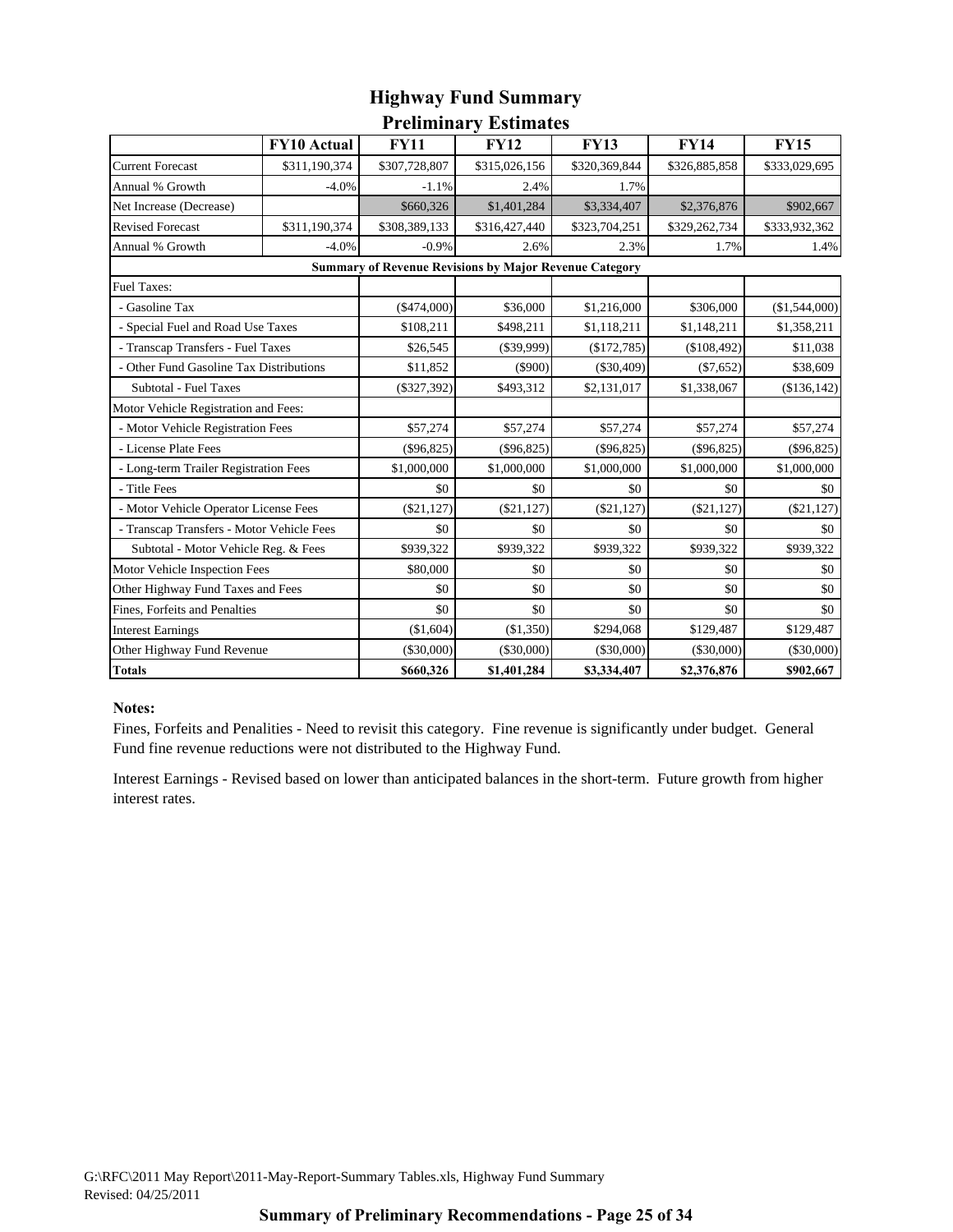# **HIGHWAY FUND REVENUE**

### **REVENUE FORECASTING COMMITTEE RECOMMENDATIONS - MAY 2011**

| <b>Source</b>                             |              |                |          |                |          | FY07 Actual FY08 Actual % Chg. FY09 Actual % Chg. FY10 Actual |          | % Chg. FY11 Budget % Chg. Recom. Chg. |          |                  | <b>FY11 Revised</b> | % Chg.   |
|-------------------------------------------|--------------|----------------|----------|----------------|----------|---------------------------------------------------------------|----------|---------------------------------------|----------|------------------|---------------------|----------|
| <b>Fuel Taxes</b>                         |              |                |          |                |          |                                                               |          |                                       |          |                  |                     |          |
| - Gasoline Tax                            | 185,677,576  | 183,710,458    | $-1.1%$  | 178,960,918    | $-2.6%$  | 196,559,480                                                   | 9.8%     | 194,694,000                           | $-0.9%$  | (474,000)        | 194,220,000         | $-1.2%$  |
| - Special Fuel and Road Use Taxes         | 45,805,856   | 46,139,086     | 0.7%     | 41,811,377     | $-9.4%$  | 45,227,703                                                    | 8.2%     | 43,651,789                            | $-3.5%$  | 108,211          | 43,760,000          | $-3.2%$  |
| - Transcap Transfers - Fuel Taxes         | $\mathbf{0}$ | $\mathbf{0}$   | N/A      | $\theta$       | N/A      | (17, 631, 888)                                                | N/A      | (17,503,281)                          | 0.7%     | 26,545           | (17, 476, 736)      | 0.9%     |
| - Other Fund Gasoline Tax Distributions   | (4,659,415)  | (4,614,205)    | 1.0%     | (4,556,751)    | 1.2%     | (4,964,589)                                                   | $-9.0\%$ | (4,968,712)                           | $-0.1%$  | 11,852           | (4,956,860)         | 0.2%     |
| Subtotal - Fuel Taxes                     | 226,824,018  | 225, 235, 339  | $-0.7\%$ | 216,215,544    | $-4.0%$  | 219,190,706                                                   | 1.4%     | 215,873,796                           | $-1.5%$  | (327, 392)       | 215,546,404         | $-1.7%$  |
| Motor Vehicle Registration and Fees       |              |                |          |                |          |                                                               |          |                                       |          |                  |                     |          |
| - Motor Vehicle Registration Fees         | 65,216,811   | 64,512,423     | $-1.1%$  | 62.630.817     | $-2.9%$  | 64,601,757                                                    | 3.1%     | 64,718,038                            | 0.2%     | 57,274           | 64,775,312          | 0.3%     |
| - License Plate Fees                      | 2,355,987    | 2,460,929      | 4.5%     | 3,232,451      | 31.4%    | 3,436,943                                                     | 6.3%     | 3,445,125                             | 0.2%     | (96, 825)        | 3,348,300           | $-2.6%$  |
| - Long-term Trailer Registration Fees     | $\mathbf{0}$ | $\mathbf{0}$   | N/A      | 7,450,990      | N/A      | 7,884,523                                                     | 5.8%     | 7,884,523                             | 0.0%     | 1,000,000        | 8,884,523           | 12.7%    |
| - Title Fees                              | 9,697,812    | 9,363,014      | $-3.5%$  | 9,780,026      | 4.5%     | 10,846,661                                                    | 10.9%    | 10,871,056                            | 0.2%     | $\boldsymbol{0}$ | 10,871,056          | 0.2%     |
| - Motor Vehicle Operator License Fees     | 9,720,114    | 9,450,155      | $-2.8%$  | 8,489,006      | $-10.2%$ | 5,820,958                                                     | $-31.4%$ | 5,958,859                             | 2.4%     | (21, 127)        | 5,937,732           | 2.0%     |
| - Transcap Transfers - Motor Vehicle Fees | $\mathbf{0}$ | $\overline{0}$ | N/A      | $\overline{0}$ | N/A      | (14, 823, 141)                                                | N/A      | (14,830,531)                          | 0.0%     | $\mathbf{0}$     | (14,830,531)        | 0.0%     |
| Subtotal - Motor Vehicle Reg. & Fees      | 86,990,724   | 85,786,520     | $-1.4%$  | 91,583,289     | 6.8%     | 77,767,700                                                    | $-15.1%$ | 78,047,070                            | 0.4%     | 939,322          | 78,986,392          | 1.6%     |
| Motor Vehicle Inspection Fees             | 3,101,739    | 2,940,387      | $-5.2%$  | 2,975,807      | 1.2%     | 2,810,679                                                     | $-5.5%$  | 2,952,500                             | 5.0%     | 80,000           | 3,032,500           | 7.9%     |
| Other Highway Fund Taxes and Fees         | 1,532,730    | 1,552,173      | 1.3%     | 1,392,598      | $-10.3%$ | 1,338,193                                                     | $-3.9\%$ | 1,325,823                             | $-0.9%$  | $\mathbf{0}$     | 1,325,823           | $-0.9%$  |
| Fines, Forfeits and Penalties             | 1,668,000    | 1,747,986      | 4.8%     | 1,785,197      | 2.1%     | 1,440,062                                                     | $-19.3%$ | 1,305,049                             | $-9.4%$  | $\overline{0}$   | 1,305,049           | $-9.4%$  |
| Income from Investments                   | 1,105,987    | 1,152,491      | 4.2%     | 480,419        | $-58.3%$ | 162,488                                                       | $-66.2%$ | 122,038                               | $-24.9%$ | (1,604)          | 120,434             | $-25.9%$ |
| Other Highway Fund Revenues               | 9,597,886    | 9,721,683      | 1.3%     | 9,809,296      | 0.9%     | 8,480,545                                                     | $-13.5%$ | 8,102,531                             | $-4.5%$  | (30,000)         | 8,072,531           | $-4.8%$  |
| <b>Total - Highway Fund Revenue</b>       | 330,821,083  | 328,136,579    | $-0.8\%$ | 324, 242, 149  | $-1.2\%$ | 311,190,374                                                   | $-4.0\%$ | 307,728,807                           | $-1.1\%$ | 660,326          | 308,389,133         | $-0.9%$  |

T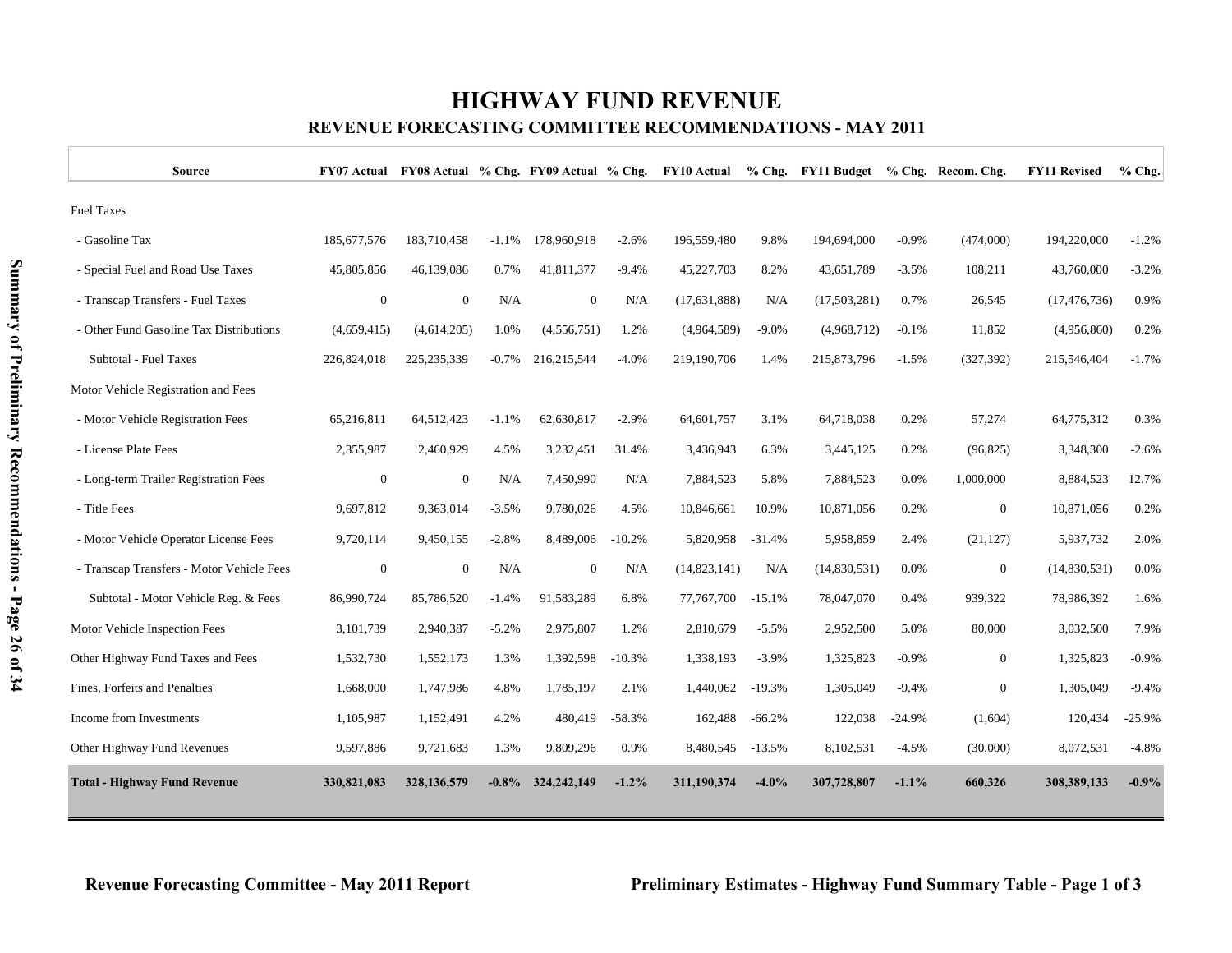## **HIGHWAY FUND REVENUE REVENUE FORECASTING COMMITTEE RECOMMENDATIONS - MAY 2011**

| <b>Source</b>                             | FY12 Budget % Chg. |          | Recom. Chg.    | <b>FY12 Revised</b> |          | % Chg. FY13 Budget % Chg. |         | Recom. Chg.    | <b>FY13 Revised</b> | $%$ Chg. |
|-------------------------------------------|--------------------|----------|----------------|---------------------|----------|---------------------------|---------|----------------|---------------------|----------|
| <b>Fuel Taxes</b>                         |                    |          |                |                     |          |                           |         |                |                     |          |
| - Gasoline Tax                            | 198,574,000        | 2.0%     | 36,000         | 198,610,000         | 2.3%     | 203,534,000               | 2.5%    | 1,216,000      | 204,750,000         | 3.1%     |
| - Special Fuel and Road Use Taxes         | 43,861,789         | 0.5%     | 498,211        | 44,360,000          | 1.4%     | 44,411,789                | 1.3%    | 1,118,211      | 45,530,000          | 2.6%     |
| - Transcap Transfers - Fuel Taxes         | (17,802,753)       | 1.7%     | (39,999)       | (17, 842, 752)      | $-2.1%$  | (18,206,701)              | $-2.3%$ | (172, 785)     | (18, 379, 486)      | $-3.0%$  |
| - Other Fund Gasoline Tax Distributions   | (5,065,741)        | 2.0%     | (900)          | (5,066,641)         | $-2.2%$  | (5,189,775)               | $-2.4%$ | (30, 409)      | (5,220,184)         | $-3.0%$  |
| Subtotal - Fuel Taxes                     | 219,567,295        | 1.7%     | 493,312        | 220,060,607         | 2.1%     | 224,549,313               | 2.3%    | 2,131,017      | 226,680,330         | 3.0%     |
| Motor Vehicle Registration and Fees       |                    |          |                |                     |          |                           |         |                |                     |          |
| - Motor Vehicle Registration Fees         | 64,748,662         | 0.0%     | 57,274         | 64,805,936          | 0.0%     | 64,748,662                | 0.0%    | 57,274         | 64,805,936          | 0.0%     |
| - License Plate Fees                      | 3,442,134          | $-0.1%$  | (96, 825)      | 3,345,309           | $-0.1%$  | 3,439,506                 | $-0.1%$ | (96, 825)      | 3,342,681           | $-0.1%$  |
| - Long-term Trailer Registration Fees     | 7,884,523          | 0.0%     | 1,000,000      | 8,884,523           | 0.0%     | 7,884,523                 | 0.0%    | 1,000,000      | 8,884,523           | 0.0%     |
| - Title Fees                              | 11,044,291         | 1.6%     | $\overline{0}$ | 11,044,291          | 1.6%     | 11,111,878                | 0.6%    | $\mathbf{0}$   | 11,111,878          | 0.6%     |
| - Motor Vehicle Operator License Fees     | 9,145,953          | 53.5%    | (21, 127)      | 9,124,826           | 53.7%    | 9,441,183                 | 3.2%    | (21, 127)      | 9,420,056           | 3.2%     |
| - Transcap Transfers - Motor Vehicle Fees | (14,883,030)       | $-0.4%$  | $\overline{0}$ | (14,883,030)        | $-0.4%$  | (14,903,510)              | $-0.1%$ | $\mathbf{0}$   | (14,903,510)        | $-0.1%$  |
| Subtotal - Motor Vehicle Reg. & Fees      | 81,382,533         | 4.3%     | 939,322        | 82,321,855          | 4.2%     | 81,722,242                | 0.4%    | 939,322        | 82,661,564          | 0.4%     |
| Motor Vehicle Inspection Fees             | 2,982,500          | 1.0%     | $\mathbf{0}$   | 2,982,500           | $-1.6%$  | 2,982,500                 | 0.0%    | $\mathbf{0}$   | 2,982,500           | 0.0%     |
| Other Highway Fund Taxes and Fees         | 1,305,805          | $-1.5%$  | $\overline{0}$ | 1,305,805           | $-1.5%$  | 1,305,805                 | 0.0%    | $\mathbf{0}$   | 1,305,805           | 0.0%     |
| Fines, Forfeits and Penalties             | 1,305,049          | 0.0%     | $\overline{0}$ | 1,305,049           | 0.0%     | 1,305,049                 | 0.0%    | $\overline{0}$ | 1,305,049           | 0.0%     |
| Income from Investments                   | 94,531             | $-22.5%$ | (1,350)        | 93,181              | $-22.6%$ | 94,531                    | 0.0%    | 294,068        | 388,599             | 317.0%   |
| Other Highway Fund Revenues               | 8,388,443          | 3.5%     | (30,000)       | 8,358,443           | 3.5%     | 8,410,404                 | 0.3%    | (30,000)       | 8,380,404           | 0.3%     |
| <b>Total - Highway Fund Revenue</b>       | 315,026,156        | 2.4%     | 1,401,284      | 316,427,440         | 2.6%     | 320,369,844               | $1.7\%$ | 3,334,407      | 323,704,251         | 2.3%     |
| <b>Change in Biennial Totals</b>          |                    |          |                |                     |          |                           |         | 4,735,691      |                     |          |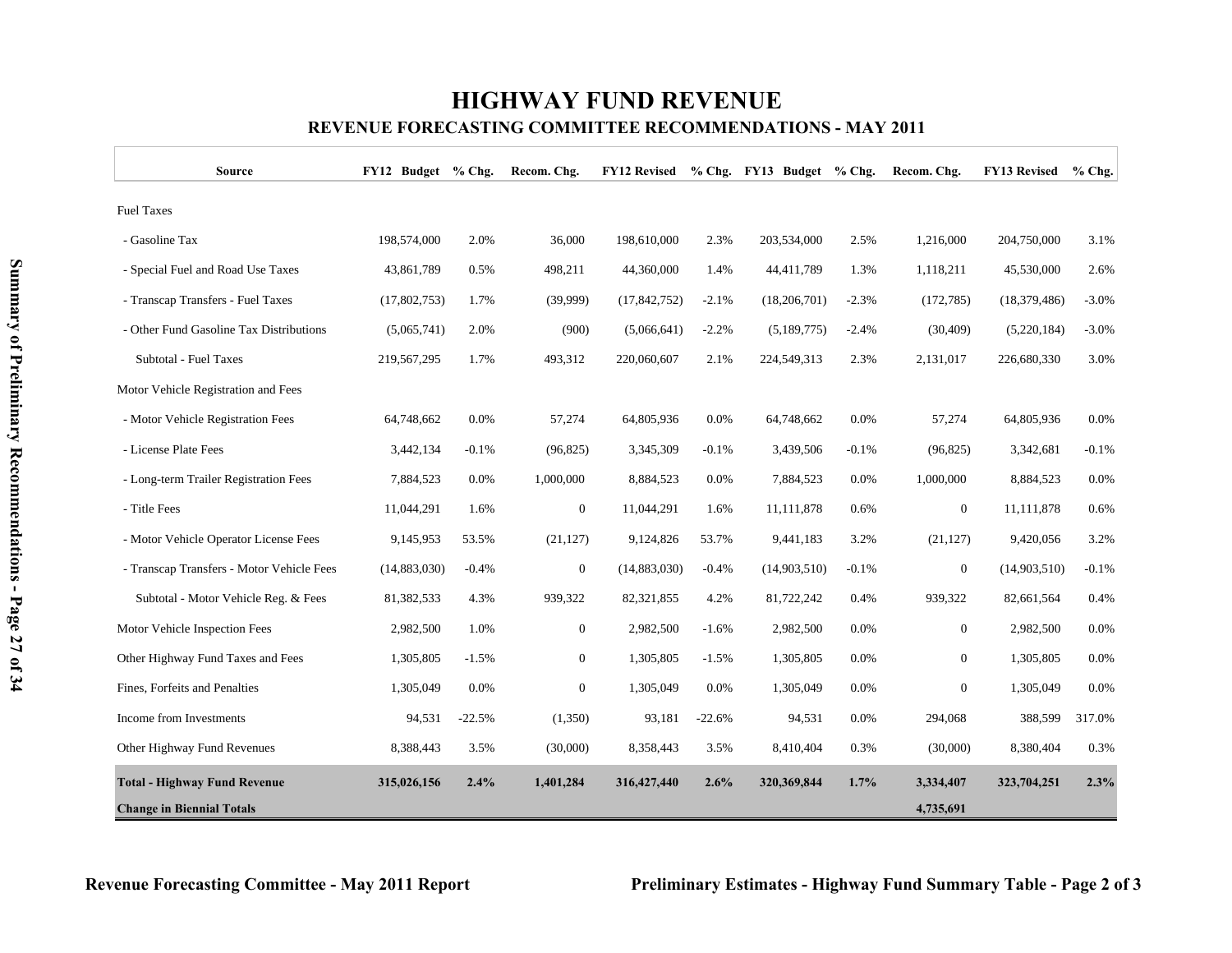## **HIGHWAY FUND REVENUE REVENUE FORECASTING COMMITTEE RECOMMENDATIONS - MAY 2011**

| <b>Source</b>                             | FY14 Projection % Chg. |         | Recom. Chg.      |               |         | FY14 Revised % Chg. FY15 Projection % Chg. |          | Recom. Chg.      | <b>FY15 Revised</b> | $%$ Chg. |
|-------------------------------------------|------------------------|---------|------------------|---------------|---------|--------------------------------------------|----------|------------------|---------------------|----------|
| <b>Fuel Taxes</b>                         |                        |         |                  |               |         |                                            |          |                  |                     |          |
| - Gasoline Tax                            | 210,224,000            | 3.3%    | 306,000          | 210,530,000   | 2.8%    | 217,314,000                                | 3.4%     | (1,544,000)      | 215,770,000         | 2.5%     |
| - Special Fuel and Road Use Taxes         | 45,481,789             | 2.4%    | 1,148,211        | 46,630,000    | 2.4%    | 46,351,789                                 | 1.9%     | 1,358,211        | 47,710,000          | 2.3%     |
| - Transcap Transfers - Fuel Taxes         | (18, 776, 154)         | 3.1%    | (108, 492)       | (18,884,646)  | $-2.7%$ | (19,359,856)                               | $-3.1%$  | 11,038           | (19,348,818)        | $-2.5%$  |
| - Other Fund Gasoline Tax Distributions   | (5,357,072)            | 3.2%    | (7,652)          | (5,364,724)   | $-2.8%$ | (5,534,371)                                | $-3.3%$  | 38,609           | (5,495,762)         | $-2.4%$  |
| Subtotal - Fuel Taxes                     | 231,572,563            | 3.1%    | 1,338,067        | 232,910,630   | 2.7%    | 238,771,562                                | 3.1%     | (136, 142)       | 238,635,420         | 2.5%     |
| Motor Vehicle Registration and Fees       |                        |         |                  |               |         |                                            |          |                  |                     |          |
| - Motor Vehicle Registration Fees         | 64,748,662             | 0.0%    | 57,274           | 64,805,936    | 0.0%    | 64,748,662                                 | 0.0%     | 57,274           | 64,805,936          | 0.0%     |
| - License Plate Fees                      | 3,439,506              | 0.0%    | (96, 825)        | 3,342,681     | 0.0%    | 3,439,506                                  | 0.0%     | (96, 825)        | 3,342,681           | 0.0%     |
| - Long-term Trailer Registration Fees     | 7,884,523              | 0.0%    | 1,000,000        | 8,884,523     | 0.0%    | 7,884,523                                  | 0.0%     | 1,000,000        | 8,884,523           | 0.0%     |
| - Title Fees                              | 11,111,878             | 0.0%    | $\boldsymbol{0}$ | 11,111,878    | 0.0%    | 11,111,878                                 | 0.0%     | $\boldsymbol{0}$ | 11,111,878          | 0.0%     |
| - Motor Vehicle Operator License Fees     | 8,607,905              | $-8.8%$ | (21, 127)        | 8,586,778     | $-8.8%$ | 7,511,583                                  | $-12.7%$ | (21, 127)        | 7,490,456           | $-12.8%$ |
| - Transcap Transfers - Motor Vehicle Fees | (14,903,510)           | 0.0%    | $\overline{0}$   | (14,903,510)  | 0.0%    | (14,903,510)                               | 0.0%     | $\overline{0}$   | (14,903,510)        | 0.0%     |
| Subtotal - Motor Vehicle Reg. & Fees      | 80,888,964             | $-1.0%$ | 939,322          | 81,828,286    | $-1.0%$ | 79,792,642                                 | $-1.4%$  | 939,322          | 80,731,964          | $-1.3%$  |
| Motor Vehicle Inspection Fees             | 2,982,500              | 0.0%    | $\overline{0}$   | 2,982,500     | 0.0%    | 2,982,500                                  | 0.0%     | $\boldsymbol{0}$ | 2,982,500           | 0.0%     |
| Other Highway Fund Taxes and Fees         | 1,305,805              | 0.0%    | $\overline{0}$   | 1,305,805     | 0.0%    | 1,305,805                                  | 0.0%     | $\boldsymbol{0}$ | 1,305,805           | 0.0%     |
| Fines, Forfeits and Penalties             | 1,305,049              | 0.0%    | $\boldsymbol{0}$ | 1,305,049     | 0.0%    | 1,305,049                                  | 0.0%     | $\boldsymbol{0}$ | 1,305,049           | 0.0%     |
| Income from Investments                   | 448,013                | 373.9%  | 129,487          | 577,500       | 48.6%   | 448,013                                    | 0.0%     | 129,487          | 577,500             | 0.0%     |
| Other Highway Fund Revenues               | 8,382,964              | $-0.3%$ | (30,000)         | 8,352,964     | $-0.3%$ | 8,424,124                                  | 0.5%     | (30,000)         | 8,394,124           | 0.5%     |
| <b>Total - Highway Fund Revenue</b>       | 326,885,858            | 2.0%    | 2,376,876        | 329, 262, 734 | 1.7%    | 333,029,695                                | 1.9%     | 902,667          | 333,932,362         | 1.4%     |
| <b>Change in Biennial Totals</b>          |                        |         |                  |               |         |                                            |          | 3,279,543        |                     |          |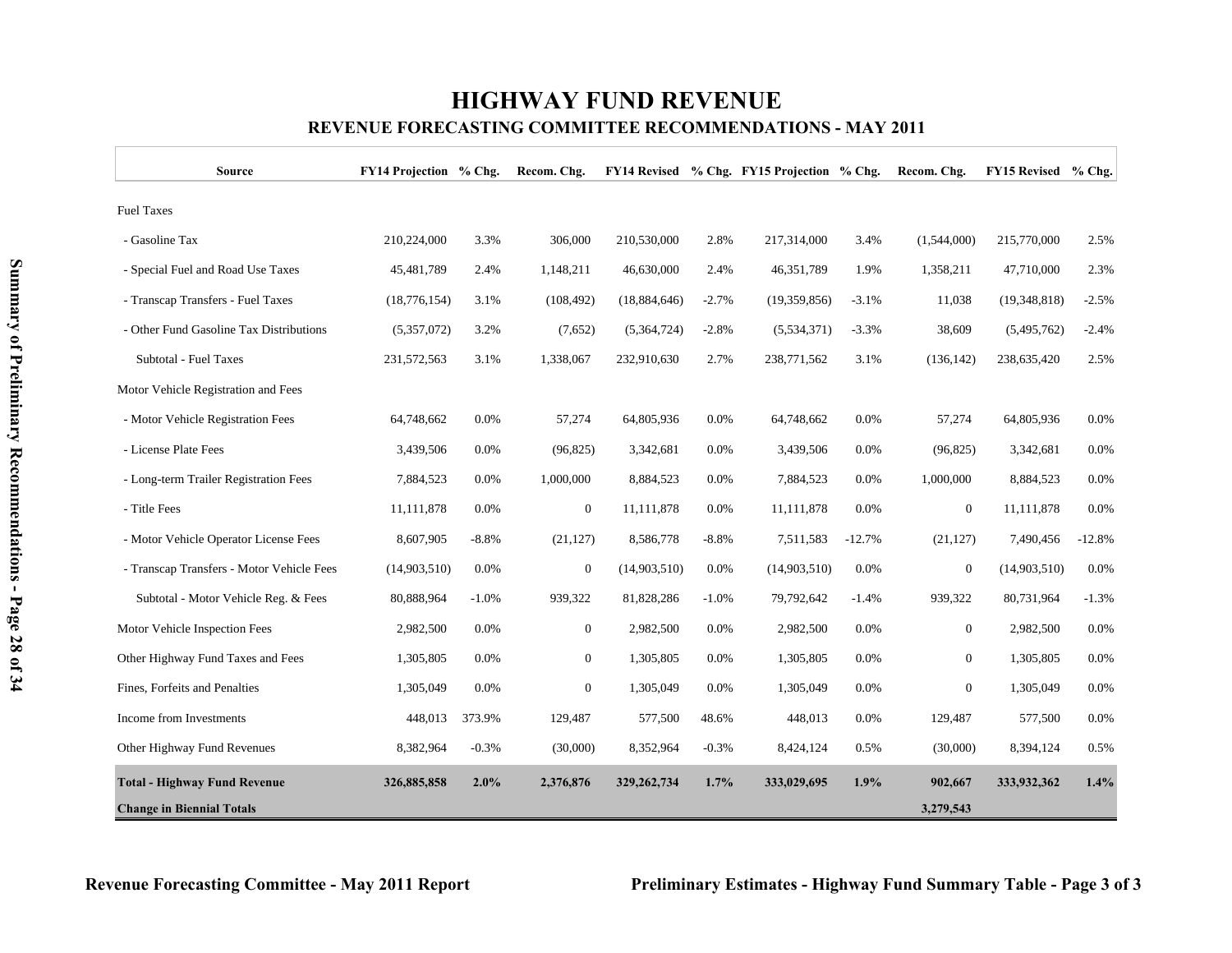## **Highway Fund Revenue Fiscal Year Ending June 30, 2011 (FY 2011)**

## **March 2011 Revenue Variance Report**

|                                           |                            |                     |                       |               |                | <b>Fiscal Year-To-Date</b> |                           |                                | <b>FY 2011</b>                   |
|-------------------------------------------|----------------------------|---------------------|-----------------------|---------------|----------------|----------------------------|---------------------------|--------------------------------|----------------------------------|
| <b>Revenue Category</b>                   | March '11<br><b>Budget</b> | March '11<br>Actual | March '11<br>Variance | <b>Budget</b> | Actual         | Variance                   | $\frac{0}{0}$<br>Variance | % Change<br>from Prior<br>Year | <b>Budgeted</b><br><b>Totals</b> |
| Fuel Taxes:                               |                            |                     |                       |               |                |                            |                           |                                |                                  |
| - Gasoline Tax                            | 13,768,393                 | 13,900,318          | 131,925               | 133,022,878   | 133,454,772    | 431,894                    | 0.3%                      | $-0.1%$                        | 194,694,000                      |
| - Special Fuel and Road Use Taxes         | 4,170,729                  | 3,309,557           | (861, 173)            | 29,956,358    | 29,646,969     | (309, 389)                 | $-1.0\%$                  | $-3.4%$                        | 43,651,789                       |
| - Transcap Transfers - Fuel Taxes         | (1,321,844)                | (1,264,720)         | 57,124                | (13,501,533)  | (13, 494, 220) | 7,313                      | 0.1%                      | $-1.4%$                        | (17,503,281)                     |
| - Other Fund Gasoline Tax Distributions   | (344, 305)                 | (347,619)           | (3,314)               | (3,826,613)   | (3,839,515)    | (12,902)                   | $-0.3%$                   | $-1.6%$                        | (4,968,712)                      |
| <b>Subtotal - Fuel Taxes</b>              | 16,272,973                 | 15,597,536          | (675, 437)            | 145,651,090   | 145,768,005    | 116,915                    | 0.1%                      | $-1.0%$                        | 215,873,796                      |
| Motor Vehicle Registration and Fees:      |                            |                     |                       |               |                |                            |                           |                                |                                  |
| - Motor Vehicle Registration Fees         | 5,839,147                  | 5,533,034           | (306, 113)            | 45,290,860    | 45,723,464     | 432,604                    | 0.9%                      | 2.3%                           | 64,718,038                       |
| - License Plate Fees                      | 305,924                    | 332,080             | 26,156                | 2,348,901     | 2,339,858      | (9,043)                    | $-0.4%$                   | $-0.1%$                        | 3,445,125                        |
| - Long-term Trailer Registration Fees     | 730,331                    | 2,702,107           | 1,971,776             | 5,560,838     | 8,343,921      | 2,783,083                  | 33.4%                     | 62.9%                          | 7,884,523                        |
| - Title Fees                              | 1,135,811                  | 1,119,649           | (16, 162)             | 8,273,698     | 8,127,106      | (146, 592)                 | $-1.8%$                   | 2.9%                           | 10,871,056                       |
| - Motor Vehicle Operator License Fees     | 561,339                    | 629,244             | 67,905                | 4,494,578     | 4,452,019      | (42,560)                   | $-1.0%$                   | 2.5%                           | 5,958,859                        |
| - Transcap Transfers - Motor Vehicle Fees | (3,308,182)                | (3,171,695)         | 136,487               | (10,792,777)  | (10,547,010)   | 245,767                    | 2.3%                      | 0.2%                           | (14,830,531)                     |
| Subtotal - Motor Vehicle Reg. & Fees      | 5,264,370                  | 7,144,419           | 1,880,049             | 55,176,098    | 58,439,358     | 3,263,260                  | 5.6%                      | 8.6%                           | 78,047,070                       |
| Motor Vehicle Inspection Fees             | 216,700                    | 154,585             | (62, 115)             | 2,120,300     | 2,208,194      | 87,894                     | 4.0%                      | 4.7%                           | 2,952,500                        |
| Other Highway Fund Taxes and Fees         | 79,205                     | 82,166              | 2,961                 | 931,920       | 915,584        | (16, 336)                  | $-1.8%$                   | $-3.5%$                        | 1,325,823                        |
| Fines, Forfeits and Penalties             | 106,245                    | 79,722              | (26, 523)             | 963,748       | 893,157        | (70, 591)                  | $-7.9\%$                  | $-22.1%$                       | 1,305,049                        |
| <b>Interest Earnings</b>                  | 7,844                      | 7,325               | (519)                 | 98,510        | 90,788         | (7, 722)                   | $-8.5%$                   | $-14.2%$                       | 122,038                          |
| Other Highway Fund Revenue                | 572,145                    | 302,805             | (269, 340)            | 6,220,442     | 5,908,559      | (311, 883)                 | $-5.3%$                   | $-13.0%$                       | 8,102,531                        |
| <b>Totals</b>                             | 22,519,482                 | 23,368,557          | 849,075               | 211,162,108   | 214,223,644    | 3,061,536                  | $1.4\%$                   | $1.0\%$                        | 307,728,807                      |
|                                           |                            |                     |                       |               |                |                            |                           |                                |                                  |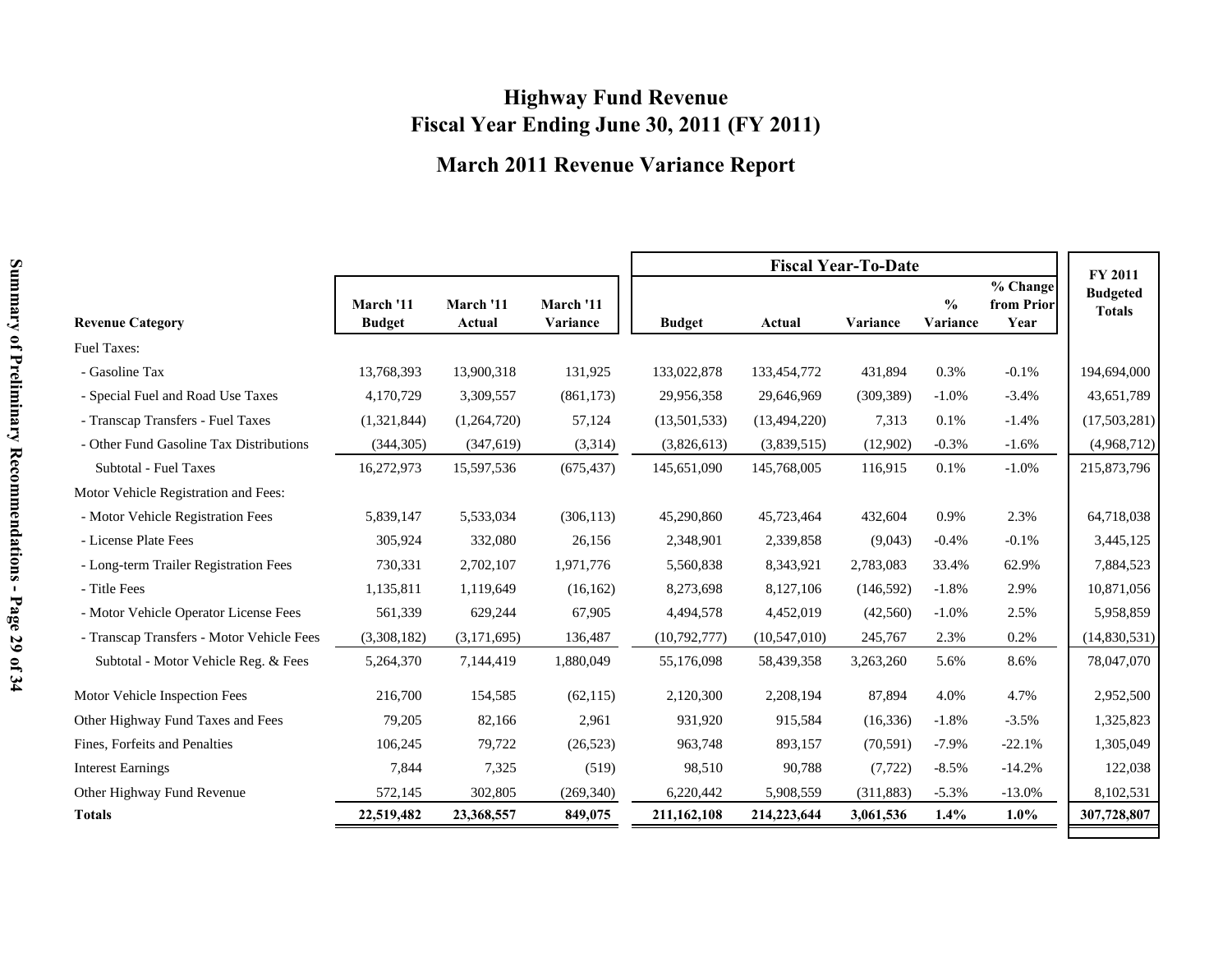|                                                               | <b>FY10 Actual</b> | <b>FY11</b>  | <b>FY12</b>  | <b>FY13</b>   | <b>FY14</b>  | <b>FY15</b>   |  |  |  |  |  |
|---------------------------------------------------------------|--------------------|--------------|--------------|---------------|--------------|---------------|--|--|--|--|--|
| <b>Current Forecast</b>                                       | \$57,560,142       | \$52,794,093 | \$53,459,128 | \$54,592,171  | \$60,472,838 | \$60,146,432  |  |  |  |  |  |
| Annual % Growth                                               | $-15.9%$           | $-8.3%$      | 1.3%         | 2.1%          | 10.8%        | $-0.5%$       |  |  |  |  |  |
| Net Increase (Decrease)                                       |                    | \$1,592,106  | \$2,336      | $(\$238,344)$ | \$260,376    | $(\$264,960)$ |  |  |  |  |  |
| <b>Revised Forecast</b>                                       | \$57,560,142       | \$54,386,199 | \$53,461,464 | \$54,353,827  | \$60,733,214 | \$59,881,472  |  |  |  |  |  |
| Annual % Growth                                               | $-15.9%$           | $-5.5%$      | $-1.7\%$     | 1.7%          | 11.7%        | $-1.4%$       |  |  |  |  |  |
| <b>Summary of Revenue Revisions by Major Revenue Category</b> |                    |              |              |               |              |               |  |  |  |  |  |
| <b>Tobacco Settlement Payments:</b>                           |                    |              |              |               |              |               |  |  |  |  |  |
| - Base Payments                                               |                    | \$1,391,897  | \$0          | \$0           | \$0          | \$0           |  |  |  |  |  |
| - Strategic Contribution Payments                             |                    | \$201,988    | \$0          | \$0           | \$0          | \$0           |  |  |  |  |  |
| Racino Revenue                                                |                    | \$0          | \$0          | $(\$251,249)$ | \$258,786    | $(\$266,550)$ |  |  |  |  |  |
| Income from Investments                                       |                    | (\$1,779)    | \$2,336      | \$12,905      | \$1,590      | \$1,590       |  |  |  |  |  |
| Other Income                                                  |                    | \$0          | \$0          | \$0           | \$0          | \$0           |  |  |  |  |  |
| Total Revisions - Increase (Decrease)                         |                    | \$1,592,106  | \$2,336      | (S238, 344)   | \$260,376    | $(\$264,960)$ |  |  |  |  |  |

## **Fund for a Healthy Maine Summary Preliminary Estimates**

### **Notes:**

Tobacco Settlement Payments are being adjusted upward in the current year based on actual April 2011 payment that were higher than anticipated based on a variance in the volume adjustment under the Master Settlement Agreement. Future years are not adjusted on a preliminary basis due to risk surrounding pending legal proceeding.

Racino Revenue (see detail sheets) does not affect the FHM until FY13 based on a cap of \$4.5 million on the FHM's share. Amounts above the cap accrue to General Fund. FHM does not receive a share of the Oxford Casino revenue.

Racino Revenue (see detail sheets) does not affect the FHM until FY13 based on a cap of \$4.5 million on the FHM's share. Amounts above the cap accrue to General Fund.

Income from Investments adjusted downward based on short-term balances and lower interest assumed to improve over the remainder of the forecast period.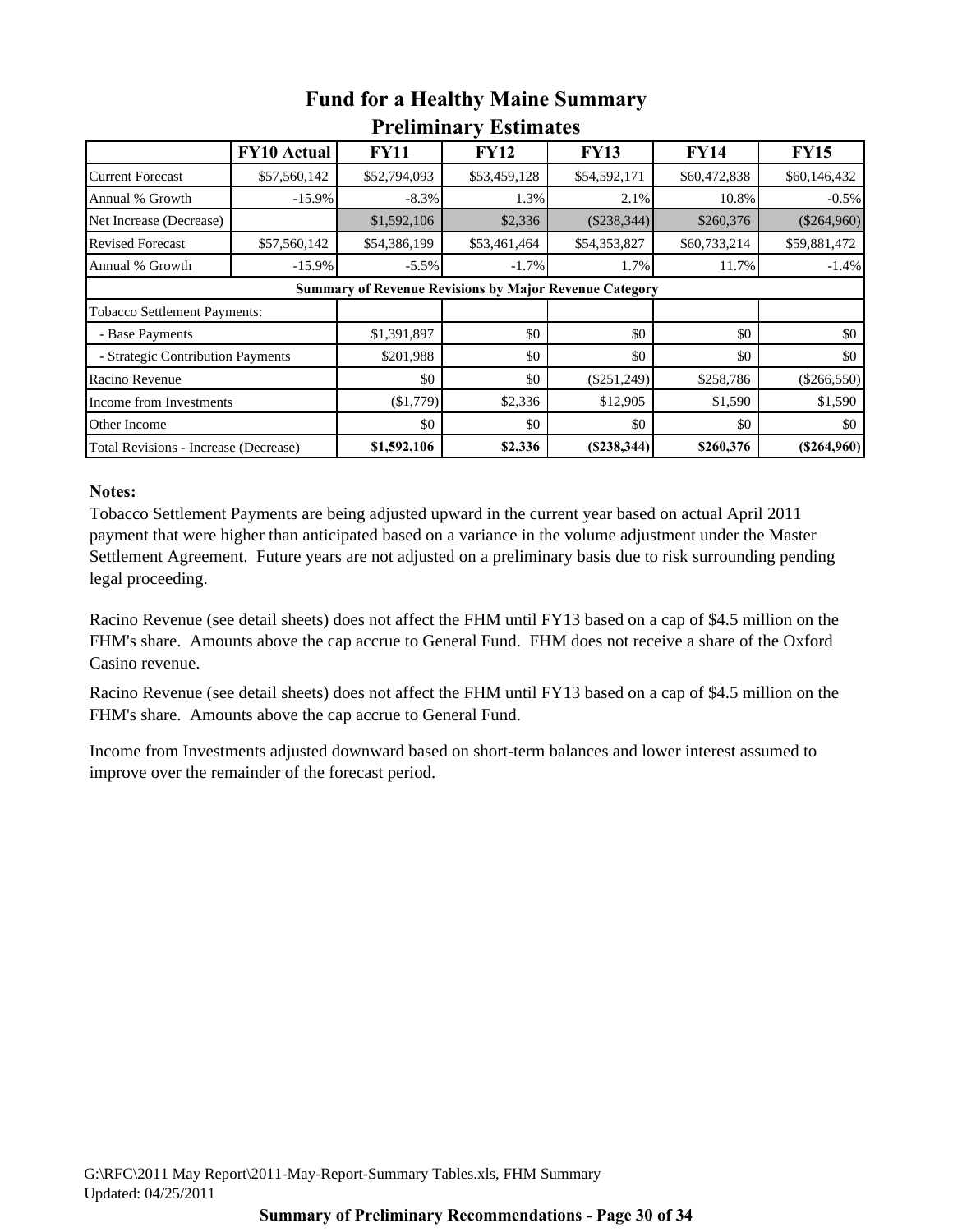# **FUND FOR A HEALTHY MAINE (FHM) REVENUE (TOBACCO SETTLEMENT REVENUE)**

### **REVENUE FORECASTING COMMITTEE RECOMMENDATIONS - MAY 2011**

| <b>Source</b>                                                 | <b>FY07 Actual</b> | <b>FY08 Actual</b> | $%$ Chg. | <b>FY09 Actual</b> | $%$ Chg.   | <b>FY10 Actual</b> | $%$ Chg. | FY11 Budget | $%$ Chg. | Recom. Chg.  | <b>FY11 Revised</b> | $%$ Chg. $ $ |
|---------------------------------------------------------------|--------------------|--------------------|----------|--------------------|------------|--------------------|----------|-------------|----------|--------------|---------------------|--------------|
| <b>Tobacco Settlement Payments:</b>                           |                    |                    |          |                    |            |                    |          |             |          |              |                     |              |
| - Base Payments                                               | 47,113,687         | 47,679,747         | 1.2%     | 52,579,385         | 10.3%      | 43,756,453         | $-16.8%$ | 40,092,815  | $-8.4%$  | 1,391,897    | 41,484,712          | $-5.2\%$     |
| - Strategic Contribution Payments                             | $\overline{0}$     | 10,539,443         | N/A      | 10,799,369         | 2.5%       | 9,375,838          | $-13.2%$ | 8,342,659   | $-11.0%$ | 201,988      | 8,544,647           | $-8.9%$      |
| Racino Revenue *                                              | 3,538,805          | 3,735,774          | 5.6%     | 4,981,163          | 33.3%      | 4,500,000          | $-9.7%$  | 4,500,000   | $0.0\%$  | $\mathbf{0}$ | 4,500,000           | 0.0%         |
| Income from Investments                                       | 297,803            | 64,695             | $-78.3%$ | 49,819             | $-23.0%$   | 20,511             | $-58.8%$ | 3,766       | $-81.6%$ | (1,779)      | 3,766               | $-81.6%$     |
| <b>Attorney General Reimbursements</b><br>and Other Income ** | 217                | 25,080             | N/A      | $\overline{0}$     | $-100.0\%$ | (92,660)           | N/A      | (145, 147)  | $-56.6%$ | $\mathbf{0}$ | (145, 147)          | $-56.6%$     |
| <b>Total - FHM Revenue</b>                                    | 50,950,512         | 62,044,739         | 21.8%    | 68,409,736         | $10.3\%$   | 57,560,142         | $-15.9%$ | 52,794,093  | $-8.3\%$ | 1,592,106    | 54,387,978          | $-5.5%$      |

\* Racino Revenue reflects that portion of the State's share of proceeds from slot machines at commercial race tracks designated for the Fund for a Healthy Maine. For fiscal years 2009-10, 2010-11, and 2011-12, PL 2009, c. 462, Pt. H. caps the proceeds transferred to the Fund for a Healthy Maine at \$4.5 million per year, with the balance transferred to the General Fund.

\*\* Beginning in FY10, this category reflects revenue transfers from the Fund for a Healthy Maine to General Fund undedicated revenue to offset revenue reductions from the implementation of PL 2007, c. 467, which limited the sale of certain flavored cigars and cigarettes beginning July 1, 2009.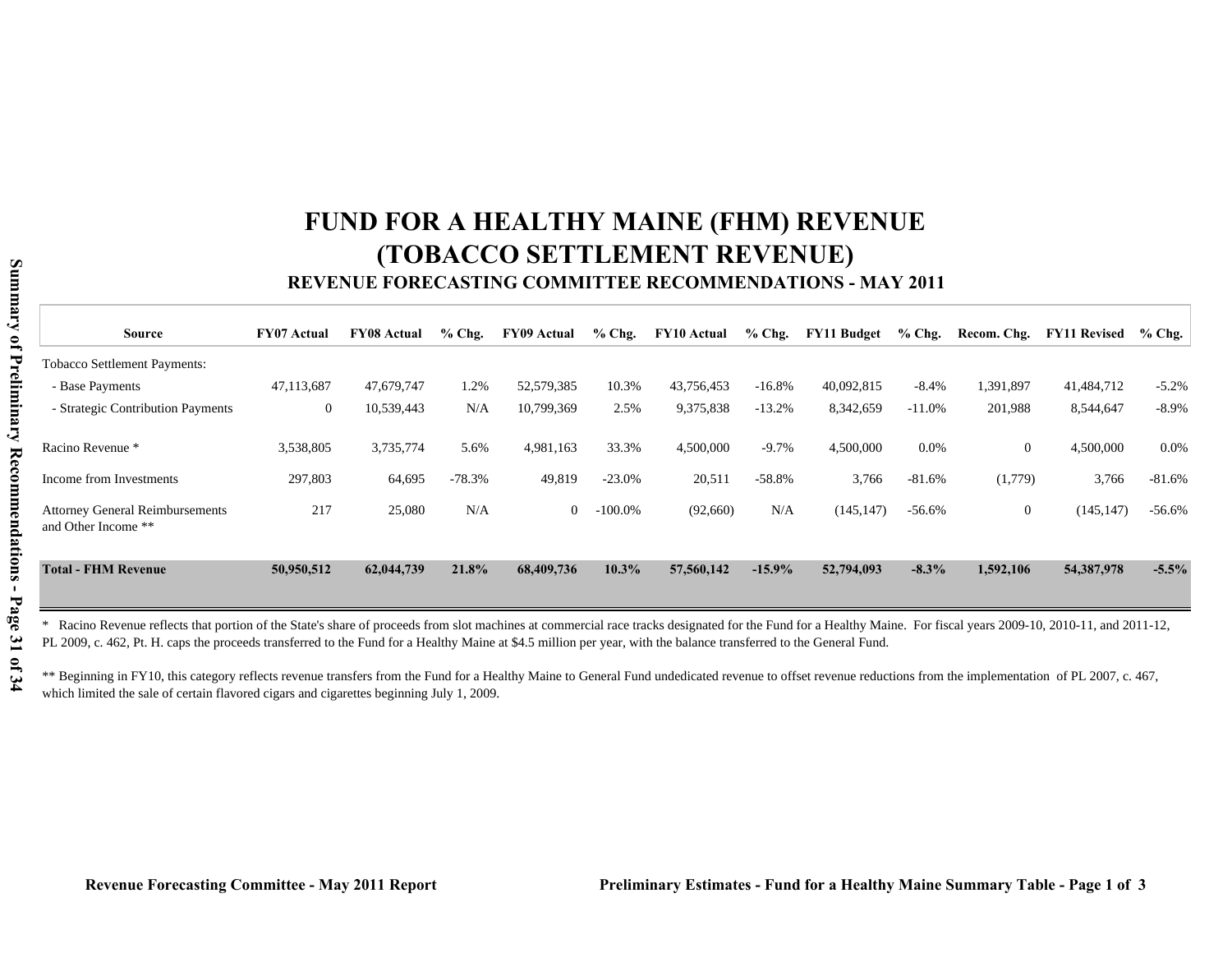# **FUND FOR A HEALTHY MAINE (FHM) REVENUE (TOBACCO SETTLEMENT REVENUE)**

### **REVENUE FORECASTING COMMITTEE RECOMMENDATIONS - MAY 2011**

| <b>Source</b>                                                 | <b>FY12 Budget</b> | $%$ Chg. | Recom. Chg.    | <b>FY12 Revised</b> | $%$ Chg. | <b>FY13 Budget</b> | $%$ Chg. | Recom. Chg.    | <b>FY13 Revised</b> | $%$ Chg. |
|---------------------------------------------------------------|--------------------|----------|----------------|---------------------|----------|--------------------|----------|----------------|---------------------|----------|
| <b>Tobacco Settlement Payments:</b>                           |                    |          |                |                     |          |                    |          |                |                     |          |
| - Base Payments                                               | 40,656,099         | 1.4%     | $\overline{0}$ | 40,656,099          | $-2.0%$  | 40,678,468         | 0.1%     | $\overline{0}$ | 40,678,468          | 0.1%     |
| - Strategic Contribution Payments                             | 8,460,640          | 1.4%     | $\overline{0}$ | 8,460,640           | $-1.0\%$ | 8,467,725          | 0.1%     | $\mathbf{0}$   | 8,467,725           | 0.1%     |
| Racino Revenue *                                              | 4,500,000          | $0.0\%$  | $\overline{0}$ | 4,500,000           | 0.0%     | 5,601,895          | 24.5%    | (251,249)      | 5,350,646           | 18.9%    |
| Income from Investments                                       | 4,175              | 10.9%    | 2,336          | 6,511               | 72.9%    | 8,834              | 111.6%   | 12,905         | 21,739              | 233.9%   |
| <b>Attorney General Reimbursements</b><br>and Other Income ** | (161,786)          | $-11.5%$ | $\overline{0}$ | (161, 786)          | $-11.5%$ | (164, 751)         | $-1.8%$  | $\mathbf{0}$   | (164, 751)          | $-1.8%$  |
| <b>Total - FHM Revenue</b>                                    | 53,459,128         | 1.3%     | 2,336          | 53,461,464          | $-1.7%$  | 54,592,171         | 2.1%     | (238, 344)     | 54,353,827          | 1.7%     |
| <b>Change in Biennial Totals</b>                              |                    |          |                |                     |          |                    |          | (236,008)      |                     |          |

\* Racino Revenue reflects that portion of the State's share of proceeds from slot machines at commercial race tracks designated for the Fund for a Healthy Maine. For fiscal years 2009-10, 2010-11, and 2011- 12, PL 2009, c. 462, Pt. H. caps the proceeds transferred to the Fund for a Healthy Maine at \$4.5 million per year, with the balance transferred to the General Fund.

\*\* Beginning in FY10, this category reflects revenue transfers from the Fund for a Healthy Maine to General Fund undedicated revenue to offset revenue reductions from the implementation of PL 2007, c. 467, which limited the sale of certain flavored cigars and cigarettes beginning July 1, 2009.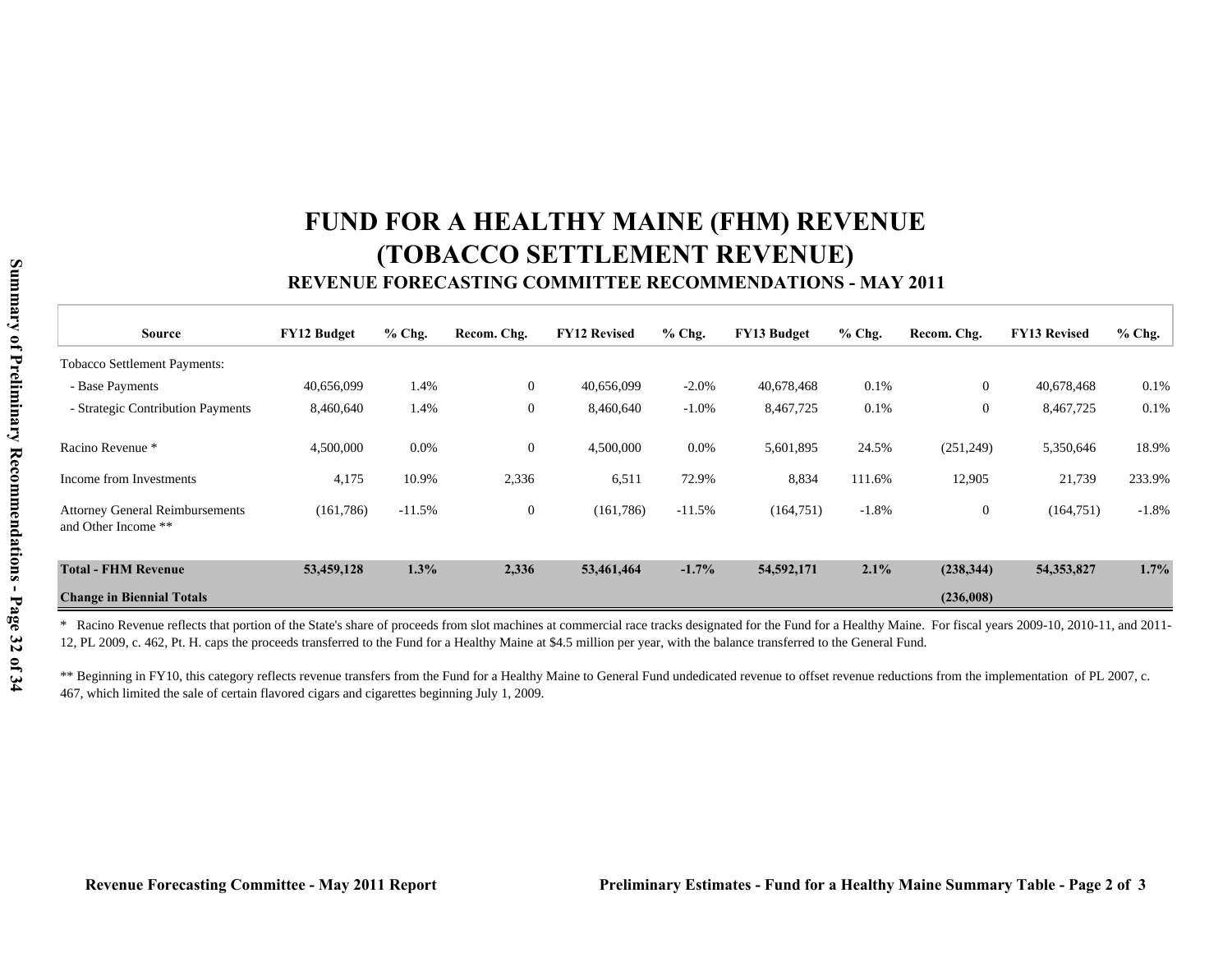# **FUND FOR A HEALTHY MAINE (FHM) REVENUE (TOBACCO SETTLEMENT REVENUE)**

### **REVENUE FORECASTING COMMITTEE RECOMMENDATIONS - MAY 2011**

| <b>Source</b>                                                 | <b>FY14 Projection</b> | $%$ Chg. | Recom. Chg.      | <b>FY14 Revised</b> | $%$ Chg. | <b>FY15 Projection</b> | $%$ Chg. | Recom. Chg.      | <b>FY15 Revised</b> | $%$ Chg. |
|---------------------------------------------------------------|------------------------|----------|------------------|---------------------|----------|------------------------|----------|------------------|---------------------|----------|
| Tobacco Settlement Payments:                                  |                        |          |                  |                     |          |                        |          |                  |                     |          |
| - Base Payments                                               | 46,373,513             | 14.0%    | $\overline{0}$   | 46,373,513          | 14.0%    | 45,870,270             | $-1.1%$  | $\mathbf{0}$     | 45,870,270          | $-1.1%$  |
| - Strategic Contribution Payments                             | 8,474,817              | 0.1%     | $\boldsymbol{0}$ | 8,474,817           | 0.1%     | 8,481,914              | 0.1%     | $\boldsymbol{0}$ | 8,481,914           | 0.1%     |
| Racino Revenue *                                              | 5,769,952              | 3.0%     | (258, 786)       | 5,511,166           | 3.0%     | 5,943,051              | 3.0%     | (266, 550)       | 5,676,501           | 3.0%     |
| Income from Investments                                       | 22,512                 | 154.8%   | 1,590            | 24,102              | 10.9%    | 22,512                 | $0.0\%$  | 1,590            | 24,102              | 0.0%     |
| <b>Attorney General Reimbursements</b><br>and Other Income ** | (167,956)              | $-1.9%$  | $\boldsymbol{0}$ | (167, 956)          | $-1.9%$  | (171, 315)             | $-2.0\%$ | $\mathbf{0}$     | (171, 315)          | $-2.0\%$ |
| <b>Total - FHM Revenue</b>                                    | 60,472,838             | 10.8%    | (257,196)        | 60,215,642          | 10.8%    | 60,146,432             | $-0.5\%$ | (264,960)        | 59,881,472          | $-0.6\%$ |
|                                                               |                        |          |                  |                     |          |                        |          | (522, 156)       |                     |          |

\* Racino Revenue reflects that portion of the State's share of proceeds from slot machines at commercial race tracks designated for the Fund for a Healthy Maine. For fiscal years 2009-10, 2010-11, and 2011-12, PL 2009, c. 462, Pt. H. caps the proceeds transferred to the Fund for a Healthy Maine at \$4.5 million per year, with the balance transferred to the General Fund.

\*\* Beginning in FY10, this category reflects revenue transfers from the Fund for a Healthy Maine to General Fund undedicated revenue to offset revenue reductions from the implementation of PL 2007, c. 467, which limited the sale of certain flavored cigars and cigarettes beginning July 1, 2009.